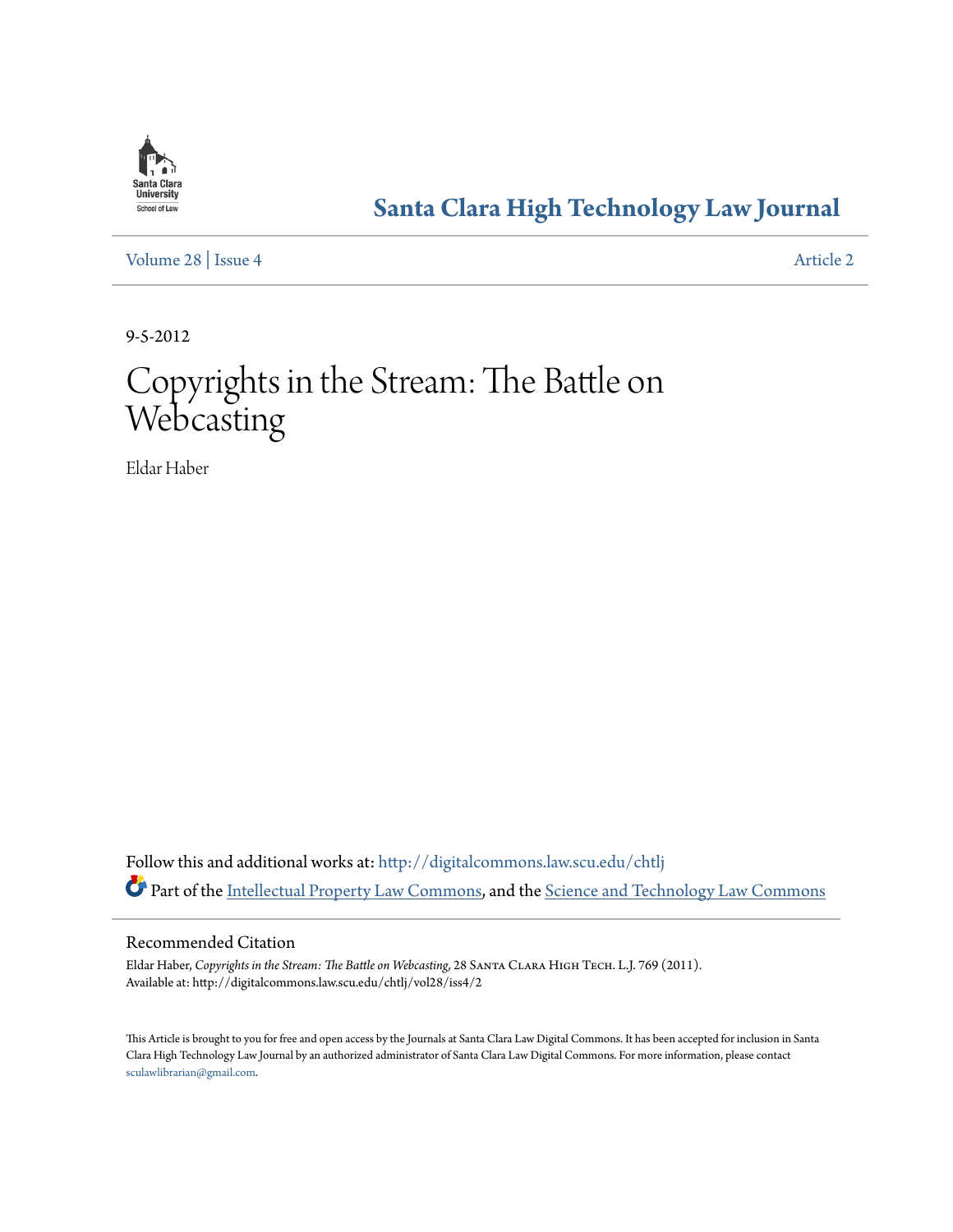### **COPYRIGHTS IN THE STREAM: THE BATTLE ON WEBCASTING**

#### **Eldar Haber[†](#page-1-0)**

#### *Abstract*

*The Internet threatens many right holders who consistently battle against technologies that enable people to use their copyrighted materials without their consent. While copyright holders have succeeded in some cases, their main battle against peer-to-peer (P2P) file-sharing has yet to be resolved. Another technology that threatens right holders' business models, especially in the film industry, is the distribution of their content freely via webcasting. Although right holders have paid little attention to webcasting as they continue their campaign against P2P file-sharing, it poses similar threats and presents the likely possibility of a future copyright battle.*

*This Article examines copyright and webcasting. I analyze webcasting in comparison to past and current wars on copyright, trying to unveil major differences between the two. I argue that the current U.S. copyright régime treats webcasting inadequately and should be reexamined, especially vis-à-vis end-user's actions since courts have yet to review cache copies created during Internet transmissions. I opine that future legal solutions proposed to handle webcasting, much like past attempts in similar matters, will be futile since technology will continue to evolve at a faster rate than legislation. Finally, I argue that the best solution to the current, as well as future, legal battles to protect copyrights should be the creation of a new business model similar to that of a levy system.*

-

<span id="page-1-0"></span><sup>†</sup> Ph.D. Candidate, Zvi Meitar Center for Advanced Legal Studies, Faculty of Law, Tel Aviv University. I thank Michael Birnhack and Michele Manspeizer for their helpful suggestions, comments, and guidance.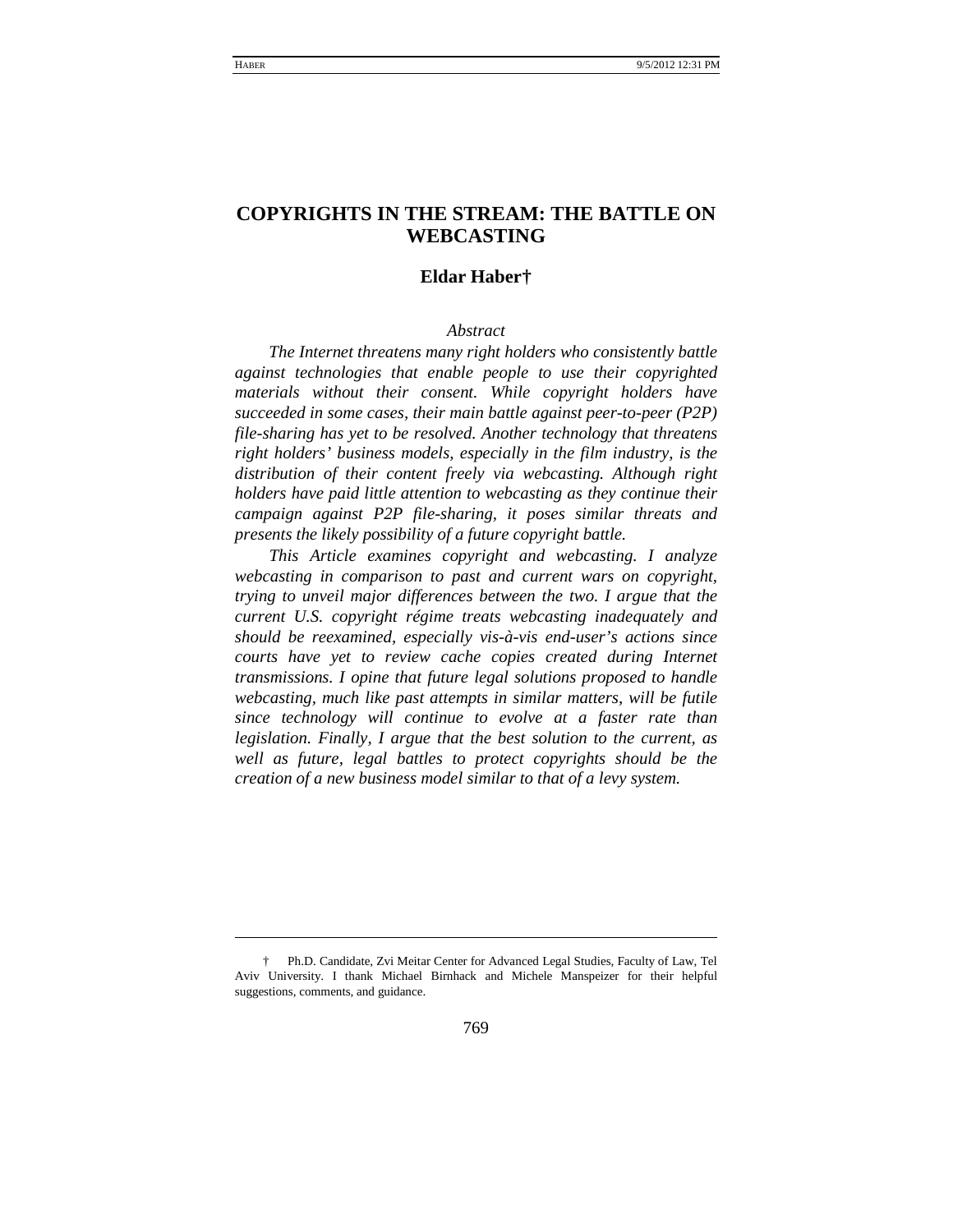#### 1. INTRODUCTION

l

The Internet opened a gateway to many activities that could enrich people's culture, including enabling the dissemination of media files, which promotes freedom of speech and information. However, it also enables unlawful activities, such as free distribution of copyrighted materials without right holders' consent and has proven to be a real problem for some right holders in the entertainment industries. These right holders have been using various methods to win their battle against Internet Service Providers (ISPs) and end-users who affect their business models negatively, so claim the right holders.<sup>[1](#page-2-0)</sup> After many years, right holders are still combating different forms of P[2](#page-2-1)P (peer-to-peer)<sup>2</sup> file-sharing. Even though they have won some battles, this war is far from over.

The current war against unlawful file-sharing of copyrighted materials is important for many right holders. However, winning this war probably will not change the inevitable outcome: end-users will keep searching—and finding—a way to consume content online for

http://www.reuters.com/article/idUSTRE62G3BU20100317?type=technologyNews.

<span id="page-2-0"></span><sup>1.</sup> There is some academic debate regarding file-sharing and the nature of impact on right holders' revenues and on the creators' incentives to make creative works in the first place. Some scholars argue that consumer access to sound and video recordings has vastly improved since file-sharing. Hence, it makes it difficult to argue that weaker copyright protection has had a negative impact on artists' incentives. *See* Felix Oberholzer-Gee & Koleman Strumpf, *File-Sharing and Copyright* (Harvard Bus. Sch., Working Paper No. 09-132, 2009), *available at* http://www.hbs.edu/research/pdf/09-132.pdf; Birgitte Andersen & Marion Frenz, *The Impact of Music Downloads and P2P File-Sharing on the Purchase of Music: A Study for Industry Canada* (May 4, 2007), *available at*

http://www.ic.gc.ca/eic/site/ippd-dppi.nsf/vwapj/industrycanadapapermay4\_2007\_en.pdf.

However, the majority of scholars agree that file-sharing poses some threat to the music and film industries. *See* Martin Peitz & Patrick Waelbroeck, *The Effect of Internet Piracy on Music Sales: Cross-Section Evidence*, 1 REV. OF ECON. RES. ON COPYRIGHT ISSUES 71 (2004); Alejandro Zentner, *File Sharing and International Sales of Copyrighted Music: An Empirical Analysis with a Panel of Countries*, 5 TOPICS IN ECON. ANALYSIS & POL'Y 1 (2005); Stan J. Liebowitz, *File Sharing: Creative Destruction or Just Plain Destruction?*, 49 J. OF L. & ECON. 1 (2006); David W. Opderbeck, *Peer-to-Peer Networks, Technological Evolution, and Intellectual Property Reverse Private Attorney General Litigation*, 20 BERKELEY TECH. L. J. 1685 (2005); Andrés Guadamuz González, *The Copyright Web: Networks, Law and the Internet*, *in* 4 NEW DIRECTIONS IN COPYRIGHT L. 144 (2006). *See also* Sangeeta Shastry, *Internet Piracy Taking Big Toll on Jobs*, REUTERS (Mar. 17, 2010),

<span id="page-2-1"></span><sup>2.</sup> The "peers" are computer systems connected to each other through the Internet. Users can exchange files directly, without resorting to a central server. For more on P2P, see *P2P*, TECHTERMS.COM, http://www.techterms.com/definition/p2p (last visited Aug. 21, 2012); *Definition of: peer-to-peer*, PCMAG.COM,

http://www.pcmag.com/encyclopedia\_term/0,2542,t=peer-to-peer&i=49053,00.asp (last visited Aug. 21, 2012).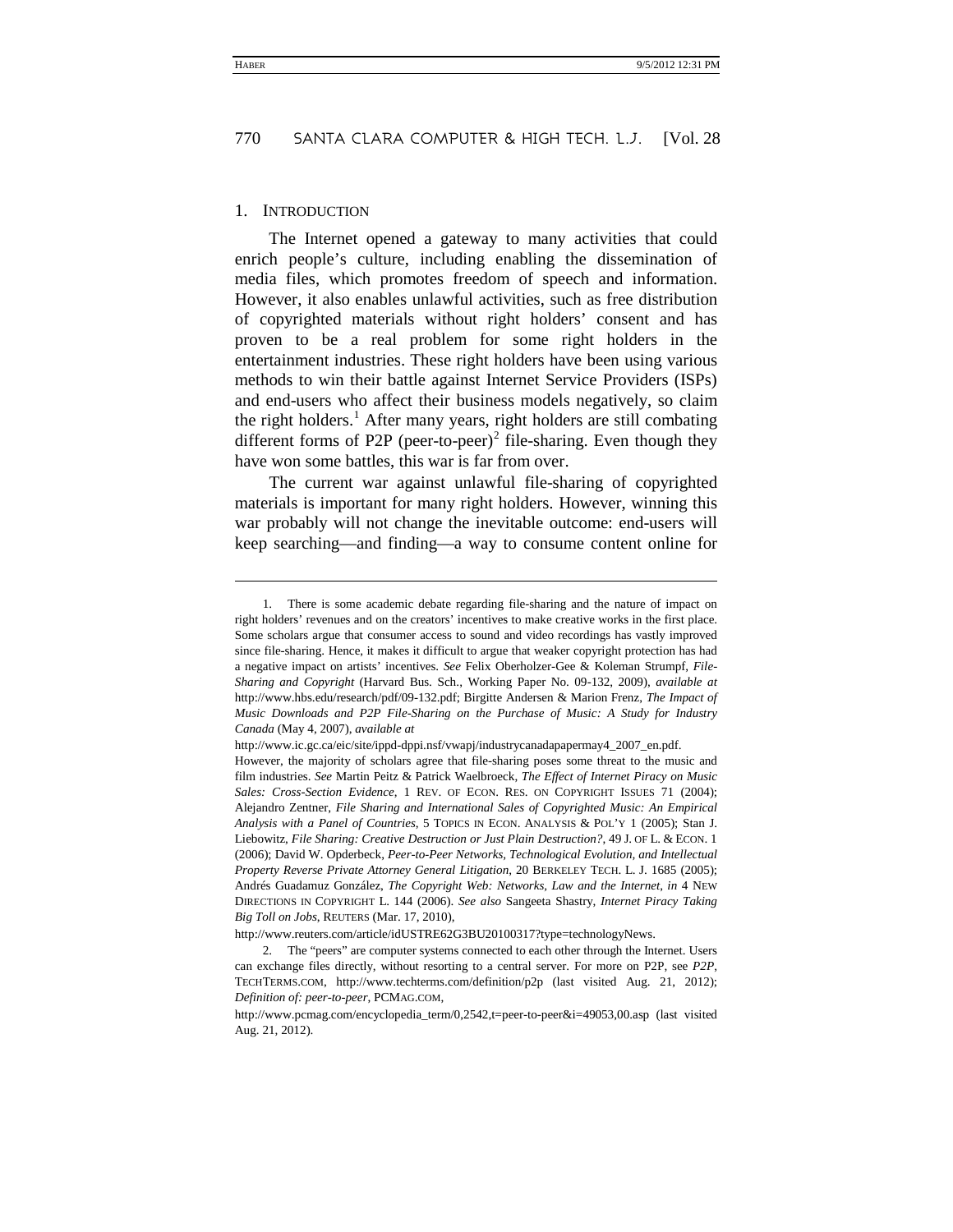<span id="page-3-4"></span><span id="page-3-3"></span>-

free as long as they possess the proper technology that enables them to do so and as long as enforcement measures continue to be relatively small-scaled and local. Hence, even if right holders win the current battle on P2P file-sharing, they will have to face newer methods of consuming free online content.

<span id="page-3-5"></span>Webcasting is a digital form of transmission of media over a network that plays the media without storing a permanent copy at the recipient's end, using online streaming technologies.<sup>[3](#page-3-0)</sup> Webcasting is sometimes referred to as the technology that enables it, i.e., streaming, which can be performed either "live" or "on-demand."<sup>[4](#page-3-1)</sup> Through webcasting, end-users can listen to music or watch a video in "real time," instead of downloading the file and viewing or listening to it after downloading is completed. Hence, webcasting could be considered as an alternative to P2P file-sharing for end-users.

Although P2P file-sharing and webcasting share many similar features, they differ in few important aspects, especially with regard to the end-user's online activity. Whereas in the context of P2P filesharing the end-user's sharing and/or downloading content could infringe copyright (subject to some exceptions set in the law), in the context of webcasting, it is not always clear whether end-users' actions infringe right holders' rights vis-à-vis the reproduction right. Unlike P2P file-sharing, webcasting does not involve the making of a permanent copy of the work. Webcasting involves only the temporary storage of segments of the file before and while webcasting it. The temporary storage takes place in the Random-Access Memory  $(RAM)^5$  $(RAM)^5$  of the end-user's computer or streaming device. Technically

<span id="page-3-0"></span><sup>3.</sup> For a general description of webcasting and streaming, see David L. Hayes, *Advanced Copyright Issues on the Internet*, FENWICK, 495 (last updated Apr. 2011),

http://www.fenwick.com/fenwickdocuments/advanced\_copyright\_2011.pdf, and his previous article, David L. Hayes, *Advanced Copyright Issues on the Internet*, 7 TEX. INTELL. PROP. L.J. 1 (1998).

<span id="page-3-1"></span><sup>4.</sup> *See* Matt Jackson, *From Broadcast to Webcast: Copyright Law and Streaming Media*, 11 TEX. INTELL. PROP. L.J. 447, 450 (2003).

<span id="page-3-2"></span><sup>5.</sup> Random-access memory or "RAM," temporarily stores all processed data of the computer operation. This data usually disappears when the computer is turned-off. To better understand the technological process, see RON WHITE, HOW COMPUTERS WORK 332-33 (7th ed. 2004). *See also* COMPUTER SCI. & TELECOMM. BD., NAT'L RESEARCH COUNCIL, THE DIGITAL DILEMMA: INTELLECTUAL PROPERTY IN THE INFORMATION AGE 28-31 (2000). In fact, some courts have held that the storage of a copyrightable work in RAM violates the copyright owner's exclusive reproduction right. *See* Stenograph L.L.C. v. Bossard Assocs., Inc., 144 F.3d 96 (D.C. Cir. 1998); MAI Sys. Corp. v. Peak Computer, Inc., 991 F.2d 511 (9th Cir. 1993). *See also* R. Anthony Reese, *Copyright and Internet Music Transmissions: Existing Law, Major Controversies*, *Possible Solutions*, 55 U. MIAMI L. REV. 237, 252-53 (2001). *But see* DSC Commc'ns Corp. v. DGI Tech., Inc., 81 F.3d 597 (5th Cir. 1996).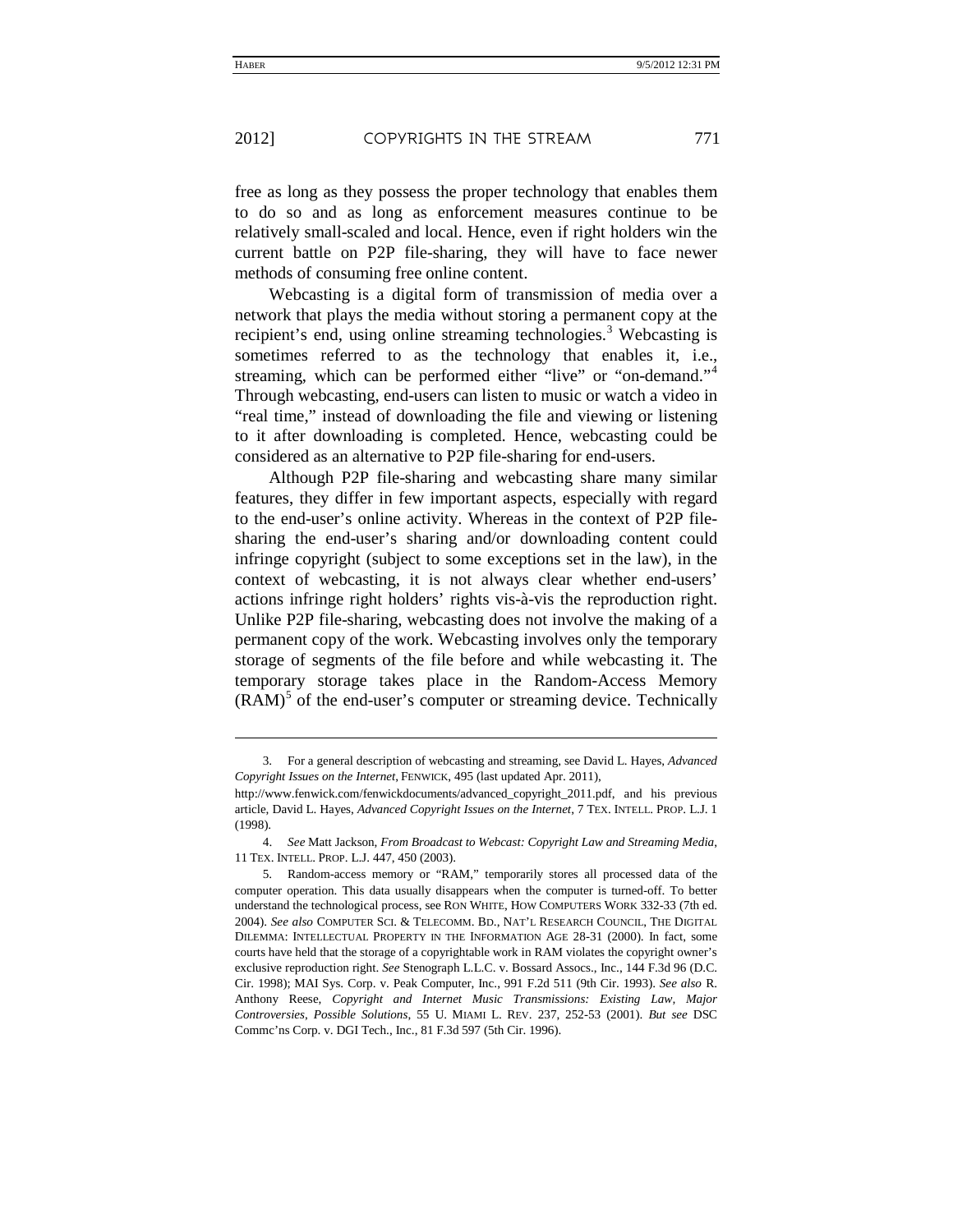speaking, no copy of the material remains stored on the end-user's computer, or, at least, not stored for a long period, which leaves the possible infringement of the right of reproduction in question. Although an American court ruled that temporary storage in a computer's RAM infringes the right holders' right of reproduction, other cases have reached a different result, $6$  leaving the legal question highly controversial and in an immediate need for legal clarification.<sup>[7](#page-4-1)</sup>

In this Article, I analyze webcasting thoroughly while examining copyright law framework. I compare webcasting to past and current wars against P2P file-sharing to unveil major differences. I argue that webcasting poses a major threat to right holders' business models, much like P2P file-sharing, especially in the film industry. However, I claim that right holders' attempts to eliminate unlawful webcasting will be futile, as technology will continue to evolve. Finally, I opine that in order to find a possible solution for right holders' claimed loss of revenues, the right holders should start by abandoning their old business models and adapting them to the new digital reality.

Part II outlines the general take of copyright law on webcasting, distinguishing between different players in the struggle. Part III describes current and past wars against technological developments, which mainly occur over the Internet. Part IV compares and distinguishes between P2P file-sharing and webcasting in an attempt to unveil right holders' agendas. Part V illustrates how a possible war against webcasting will be fought. Part VI suggests different legal solutions for current webcasting problems. Finally, Part VII summarizes the discussion and concludes that copyright law does not currently address webcasting properly and should be reexamined to achieve certainty. Moreover, I conclude that the future war on webcasting, much like current war on P2P file-sharing, is doomed to fail, and right holders should implement other solutions, such as a levy system.

l

<sup>6.</sup> Cartoon Network LP, LLLP v. CSC Holdings, Inc., 536 F.3d 121 (2d Cir. 2008).

<span id="page-4-1"></span><span id="page-4-0"></span><sup>7.</sup> For example, the buffer copies used in webcasting, which refer to downloading a certain amount of data before starting to play the music or movie, do not possess any independent economic significance and therefore should not be considered as a reproduction in the sense of copyright law. For more on buffer copies, see *Definition of: buffering*, PCMAG.COM, http://www.pcmag.com/encyclopedia\_term/0,2542,t=buffering&i=39024,00.asp (last visited Aug. 21, 2012).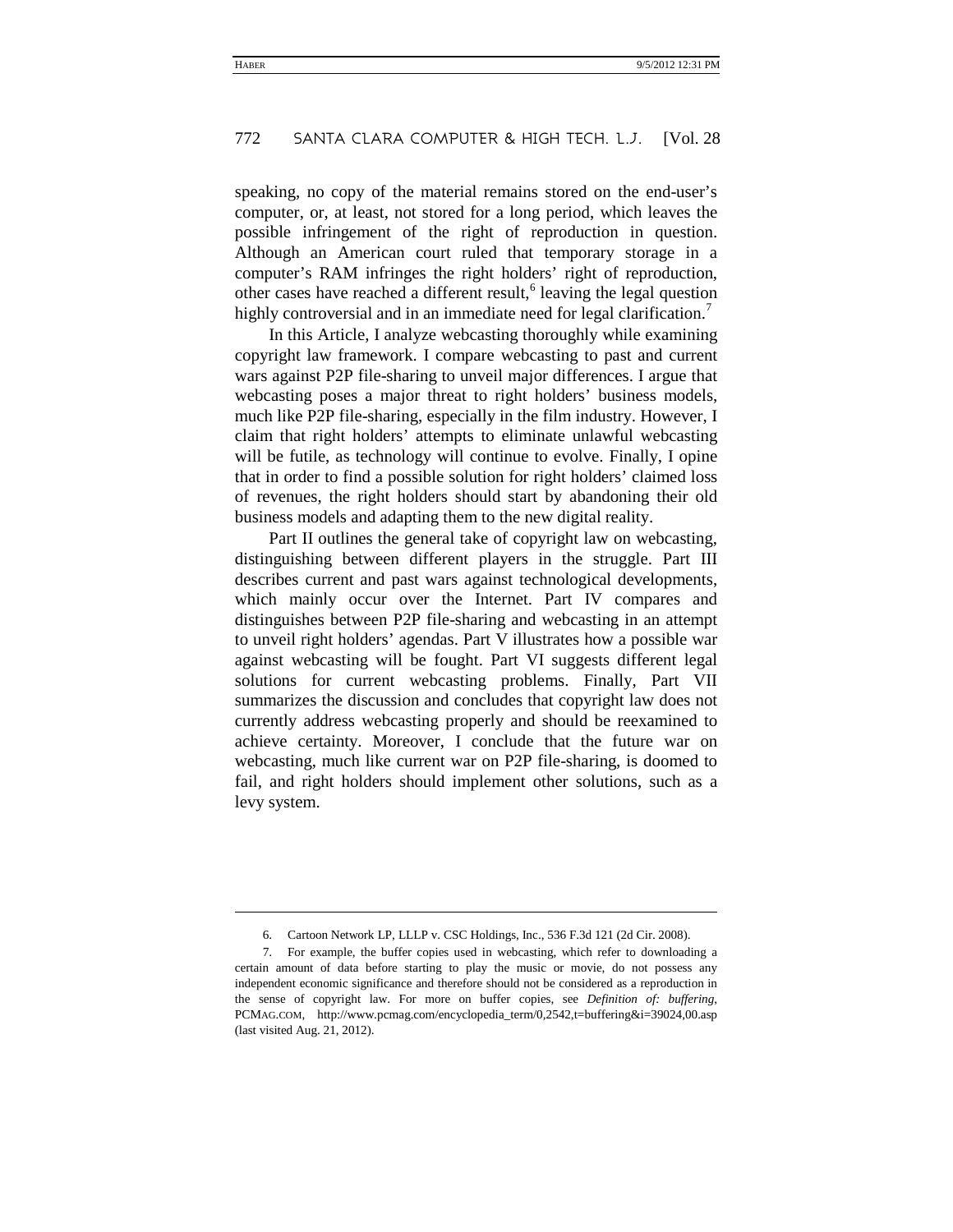j

#### II. WEBCASTING & COPYRIGHT LAW

Webcasting is a digital transmission of creative work over a network that results in the playing of the work, without storing a permanent copy at the recipient's end (temporary storage in RAM<sup>8</sup> and/or by the end-user's streaming device<sup>9</sup>). The data arrives in small packets that need to be received and assembled by the receiving device, and is collected in a segment of RAM that is allocated as a "buffer" for audio or visual performance/display.<sup>10</sup> The amount of time a buffer copy is stored varies depending on the end-user's Internet connection speed, the quality of the media, and the end-user's computer's abilities.<sup>11</sup> Put simply, webcasting is listening to music or watching a video in "real time," instead of downloading a file and viewing or listening to it after the downloading is completed or at any later time.<sup>12</sup>

From an American copyright law perspective, which grants copyright owners a right to control certain uses of their works,<sup>13</sup> webcasting protected works without the right holders' consent might be unlawful, depending on the nature of the act and the identity of the possible infringer. I begin by exploring the possible copyright infringements resulting from webcasting from the perspective of three main players involved in this process: the ISP that provides the infrastructure that enables an end-user to upload materials, the person who uploads the copyrighted content to the ISP's platform (the webcaster), and the end-user who consumes the copyrighted

12. *See* Jack Schofield, *What is Streaming?*, BBC WEBWISE (Sept. 9, 2010), http://www.bbc.co.uk/webwise/guides/about-streaming.

13. Copyright law in the United States grants the right holder the exclusive rights to reproduce the copyrighted work in copies or phonorecords, to prepare derivative works based upon the copyrighted work, to distribute copies or phonorecords of the copyrighted work to the public by sale or other transfer of ownership, or by rental, lease, or lending, in some cases, to perform and/or display the copyrighted work publicly, and in the case of sound recordings, to perform the copyrighted work publicly by means of a digital audio transmission. *See* 17 U.S.C. § 106 (2006).

<sup>8.</sup> *See supra* text and citations accompanying not[e 5.](#page-3-3)

<sup>9.</sup> The user's streaming device also may temporarily store/cache data on the hard drive of the user's computer. *See* Reese, *supra* note [5,](#page-3-4) at 252 n.49.

<sup>10.</sup> *See* DIGITAL MEDIA ASS'N, REPORT TO CONGRESS PURSUANT TO SECTION 104 OF THE DIGITAL MILLENNIUM COPYRIGHT ACT, at 15-16, *available at*

http://www.scireg.org/us\_copyright\_registration/reports/studies/dmca/comments/Init021.pdf (Docket No. 000522150-0150-01).

<sup>11.</sup> Higher quality media will take longer to transmit, so more data will be accumulated in the buffer. More data will be accumulated where the user has a slow or congested Internet. *See id.* at 16.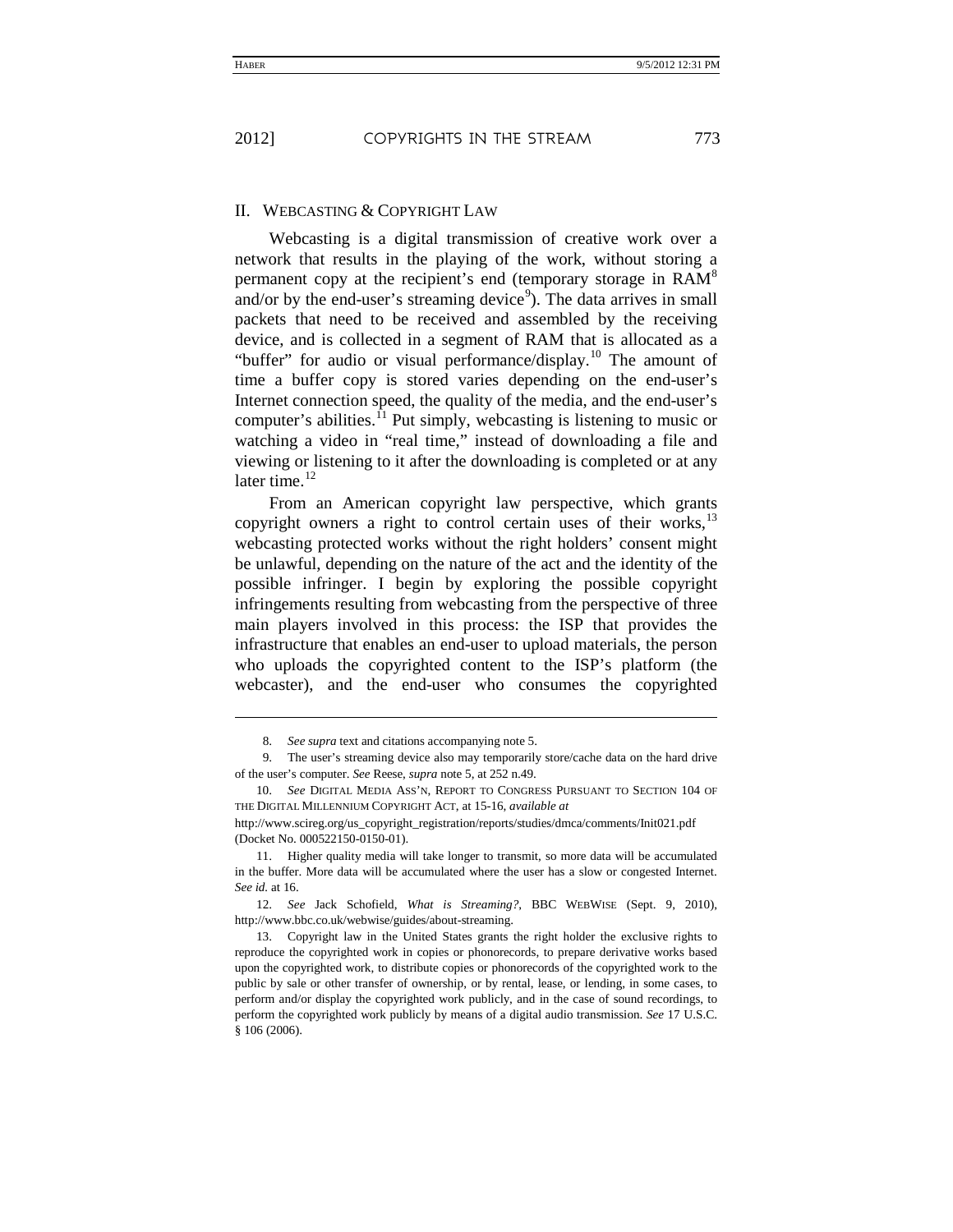content (end-user).

j

#### <span id="page-6-4"></span><span id="page-6-0"></span>*a. Internet Service Providers*

ISPs provide end-users with access to content posted on the Internet and refer to a wide range of intermediaries that facilitate access to the Internet.<sup>[14](#page-6-1)</sup> ISPs are sometimes referred to as gatekeepers with possible "deep pockets," i.e., extensive financial wealth, $^{15}$  $^{15}$  $^{15}$  and could play an important role in preventing infringements and enforcing copyrights on the Internet. Yet, under current U.S. law, ISPs are generally not liable for direct copyright infringement that occurs during webcasting as they provide only the infrastructure that enables an end-user to upload materials. However, they could potentially be held liable for contributory infringement.

Under the safe harbor provisions established by the Digital Millennium Copyright Act of 1998 (DMCA),  $^{16}$  $^{16}$  $^{16}$  ISPs are exempt from

Backbone Providers operate solely at the level of transmission. *Id.* Destination ISPs provide applications such as the ability to connect to the World Wide Web. *Id.* Source ISPs provide access to the business at which the unlawful content is made available. *Id. See also* Jonathan Zittrain, *Internet Points of Control*, 44 B.C. L. REV. 653 (2003). Due to increasing convergence of communication and content in digital markets, I use the term ISP broadly to refer to all ISPs.

<span id="page-6-2"></span>15. *See* Elkin-Koren, *supra* note [14,](#page-6-0) at 26 (arguing that ISPs often had deep pockets and their role as gateways to the online environment made them potential gatekeepers).

<span id="page-6-3"></span>16. Digital Millennium Copyright Act, Pub. L. 105-304, 112 Stat. 2860 (1998), codified as 17 U.S.C. §§ 512, 1201-1205, 1301-1332 (2006); 28 U.S.C. § 4001 (2006). Under the DMCA, a service provider will

not be liable for monetary relief, or . . . injunctive or other equitable relief, for infringement of copyright by reason of the provider's transmitting, routing, or providing connections for, material through a system or network controlled or operated by or for the service provider, or by reason of the intermediate and transient storage of that material in the course of such transmitting, routing, or providing connections, if—

(1) the transmission of the material was initiated by or at the direction of a person other than the service provider;

<span id="page-6-1"></span><sup>14.</sup> Niva Elkin-Koren, *Making Technology Visible: Liability of Internet Service Providers for Peer-to-Peer Traffic*, 9 N.Y.U. J. LEGIS. & PUB. POL'Y 15, 16 n.2 (2006) (explaining that ISPs are divided into two main groups: access providers, which enable access by offering transmission, routing, and connectivity to digital online networks, and service providers, which enable information processing services such as search engines, chats, forums, hosting, storage, payments, marketing, and design services). ISPs could also be divided into three categories: Backbone Providers, Source ISPs, and Destination ISPs. *See* Ronald J. Mann & Seth R. Belzley, *The Promise of Internet Intermediary Liability*, 47 WM. & MARY L. REV. 239, 255-56 (2005).

<sup>(2)</sup> the transmission, routing, provision of connections, or storage is carried out through an automatic technical process without selection of the material by the service provider;

<sup>(3)</sup> the service provider does not select the recipients of the material except as an automatic response to the request of another person;

<sup>(4)</sup> no copy of the material made by the service provider in the course of such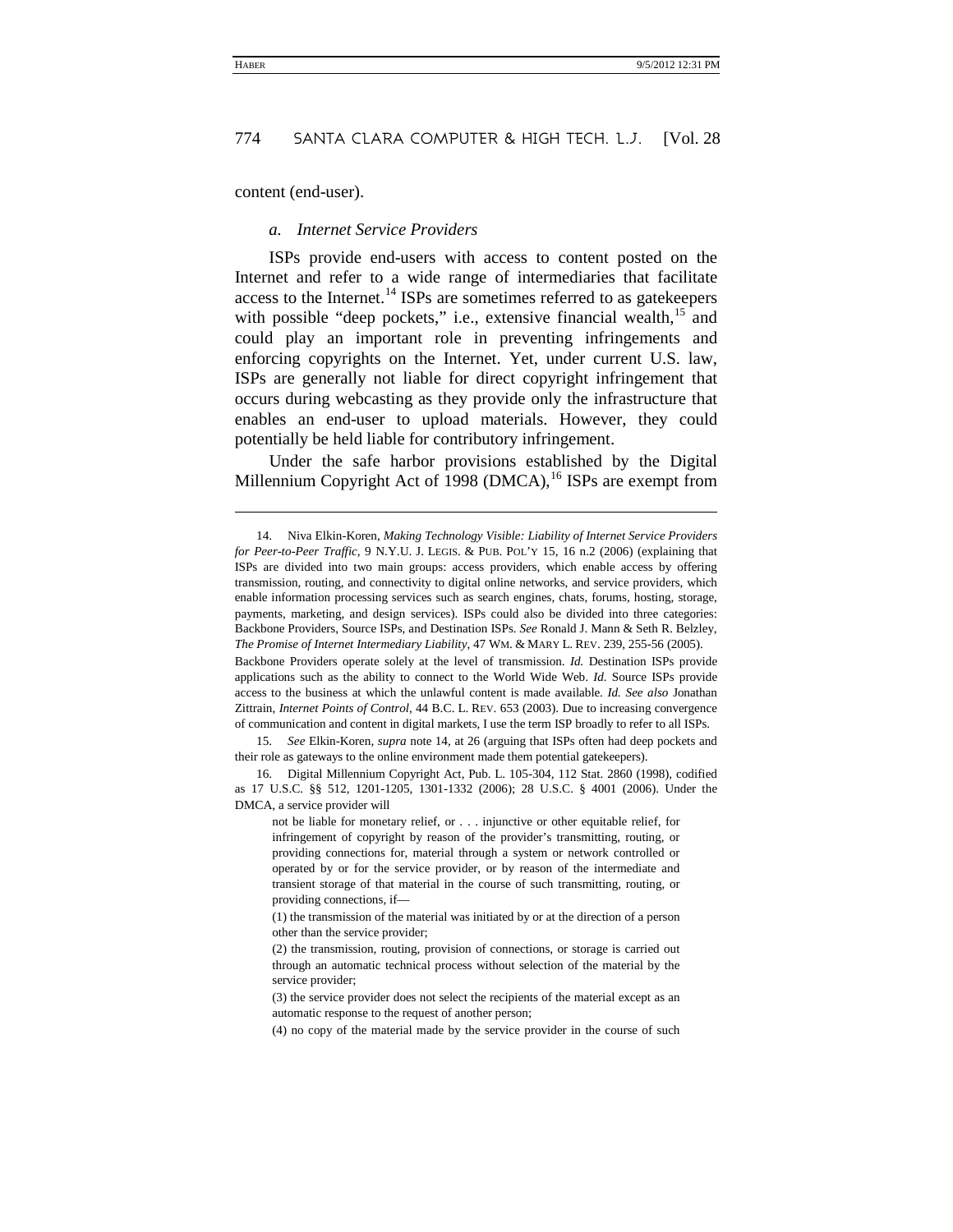-

liability if they implement enforcement methods, including termination of subscriptions of repeat infringers, removal of alleged infringing materials upon receiving notice, and identification of subscribers who allegedly continued infringing copyrighted content after receiving a subpoena.[17](#page-7-0) Since I distinguish between ISPs and webcasters, I will not further discuss ISP liability as they only provide the infrastructure that enables an end-user to upload materials, but do not play a major role in this matter as long as they comply with the DMCA provisions.<sup>[18](#page-7-1)</sup> The inability to sue ISPs for webcasting infringement could result in an attempt by some right holders<sup>[19](#page-7-2)</sup> to

(5) the material is transmitted through the system or network without modification of its content.

17 U.S.C. § 512. Other countries have enacted similar legal rules, e.g., Australia (*Copyright Act 2006* ss 116AA-D (Austl.)), Canada (Copyright Act, R.S.C., c. C-42, § 2.4(1)(b) 1985), France (Loi 2004-575 du 21 juin 2004 pour la confiance dans l'économie numérique [Law 2004-575 of June 21, 2004 on Confidence in the Digital Economy], JOURNAL OFFICIEL DE LA RÉPUBLIQUE FRANÇAISE [J.O.] [OFFICIAL GAZETTE OF FRANCE], June 21, 2004, § 6), Germany (Gesetz über die Nutzung von Telediensten [Law on the Use of Teleservices], July 22, 1997, BGBL. I at 1870, § 9 (Ger.)),

New-Zealand (Copyright (New Technologies) Amendment Act 2008 § 92A–E (N.Z.)), Singapore (Copyright Act 1987 § 193 (Sing.)), South Korea (Copyright Act, Law No. 8101, Dec. 28, 2006, ch. 6 (S. Kor.)), and Japan (Tokutei denkitsuushin ekimu teikyousha no songaibaishou sekinin no seigen oyobihasshinsha jouhou no kaiji ni kansu ru houritsu [Act on the Limitation of Liability for Damages of Specified Telecommunications Service Providers and the Right to Demand Disclosure of Identification Information of the Senders], Law No. 137 of 2001, arts. 3-4 (Japan)). *See* Elkin-Koren, *supra* not[e 14,](#page-6-0) at 17-18.

<span id="page-7-0"></span>17. *See* 17 U.S.C. § 512(h). However, due to a risk to fundamental human rights, such as free speech and the right to privacy, it is a hard task for courts to decide whether to grant the request. *See* Michael Birnhack, *Unmasking Anonymous Online Users*, 2 HUKIM J. LEGIS. 51, 82 (2010) [Hebrew]; *see generally* Lyrissa Barnett Lidsky & Thomas F. Cotter, *Authorship, Audiences, and Anonymous Speech*, 82 NOTRE DAME L. REV. 1537 (2007).

<span id="page-7-1"></span>18. Recently, right holders have sued ISPs such as YouTube.com and Veoh.com under the failed argument that activities which are necessary for making content accessible on the web are not covered by the DMCA's Section 512(c). *See* Viacom Int'l, Inc. v. YouTube, Inc., 718 F. Supp. 2d 514 (S.D.N.Y. 2010) (holding that Google, which owns YouTube.com, is protected by the DMCA as long as there is no evidence of intentional copyright infringement); UMG Recordings, Inc. v. Veoh Networks, Inc., 620 F. Supp. 2d 1081 (C.D. Cal. 2008); Greg Sandoval, *Veoh Wins Copyright Case; YouTube Wins, Too?*, CNET NEWS (Sept. 14, 2009, 12:47 PM), http://news.cnet.com/8301-1023\_3-10352183-93.html; Fred Von Lohmann, *UMG v*. *Veoh: Another Victory for Web 2*.*0*, ELEC. FRONTIER FOUND. (Jan. 5, 2009),

<span id="page-7-2"></span>https://www.eff.org/deeplinks/2009/01/umg-v-veoh-another-victory-web-2-0.

19. For example, some artists, such as Radiohead, choose a different approach. Radiohead released its seventh album, *In Rainbows*, through its own website, which allowed users to download the album for free and decide later whether they would like to pay the band

<span id="page-7-3"></span>intermediate or transient storage is maintained on the system or network in a manner ordinarily accessible to anyone other than anticipated recipients, and no such copy is maintained on the system or network in a manner ordinarily accessible to such anticipated recipients for a longer period than is reasonably necessary for the transmission, routing, or provision of connections; and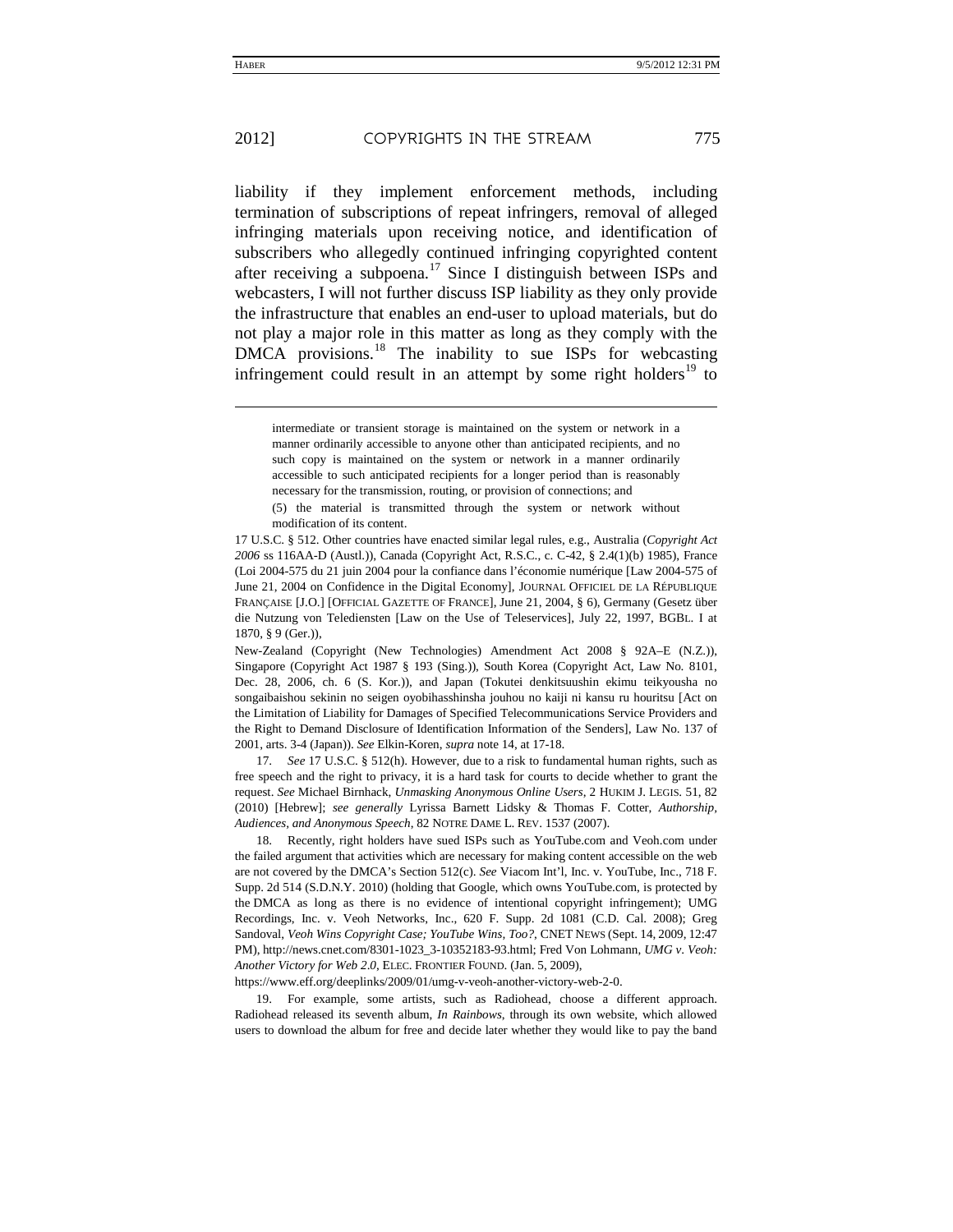involve ISPs with webcasting enforcement, hoping for their cooperation.[20](#page-8-0)

#### <span id="page-8-4"></span>*b. The Webcaster*

-

The webcaster, who uploads the copyrighted content to the ISP's website, $21$  can infringe upon several different exclusive rights, depending on the nature of the media,  $2^2$  mainly the Public Performance Right<sup>[23](#page-8-3)</sup> due to the possible transmission of the content.

for the record. *See* Mike Masnick, *Radiohead Tells Fans To Name Their Own Price For Latest Album Downloads; Gives Them A Reason To Pay*, TECHDIRT (Oct. 1, 2007, 3:55 AM), http://www.techdirt.com/articles/20070930/214524.shtml; *see also* Daniel Kreps, *Radiohead Publishers Reveal "In Rainbows" Numbers*, ROLLING STONE (Oct. 15, 2008, 1:38 PM), http://www.rollingstone.com/music/news/radiohead-publishers-reveal-in-rainbows-numbers-

20081015. More artists posted their opinions regarding the benefits of file-sharing to artists, usually relying on the fact that many artists do not possess their intellectual property rights, and therefore usually receive only a small percentage of the profits. *See, e.g.*, Courtney Love, *Courtney Love Does the Math*, SALON (June 14, 2000, 12:02 PM), http://www.salon.com/technology/feature/2000/06/14/love/index.html. *See also* Eldar Haber, *The French Revolution 2*.*0: Copyright and the Three Strikes Policy*, 2 HARV. J. SPORTS & ENT. L. 297, 315 (2011).

20. *Cf.* Elkin-Koren, *supra* not[e 14,](#page-6-4) at 16-17.

<span id="page-8-1"></span><span id="page-8-0"></span>21. Note that the webcaster and the ISP could act as the same entity, e.g., a person which owns and operates his own website and posts various materials for webcasting.

<span id="page-8-2"></span>22. The infringing act could change depending on the nature of the media. For example, an infringing act on music recordings could be different from other media's, as they usually contain two separate copyrights: the copyright in the musical composition and the copyright in the performing artist's rendering of the composition. 17 U.S.C.  $\S$  102(a)(2), (7) (2006). I will address both rights together as part of the right holder's right in the music industry, as the distinction is irrelevant to my analysis. For more information on the distinction of the two rights, see Jackson, *supra* not[e 4,](#page-3-5) at 452-54.

<span id="page-8-3"></span>23. 17 U.S.C. § 106(4) (2006). The definition of public performance is in 17 U.S.C. § 101 (2006) ("To perform or display a work 'publicly' means . . . to transmit or otherwise communicate a performance or display . . . by means of any device or process, whether the members of the public capable of receiving the performance or display receive it in the same place or in separate places and at the same time or at different times."). Hence, if a web site transmits a copyrighted material to users over the Internet, it will probably be considered as a performance to the public. Note that it does not matter if the end-user uses the material on his own, or that the materials are only accessible to registered users. *See* H.R. REP. NO. 94-1476, at 65 (1976) ("whenever the potential recipients of the transmission represent a limited segment of the public, such as the occupants of hotel rooms or the subscribers of a cable television service."). *See also* Reese, *supra* note [5,](#page-3-3) at 245. In some countries, that will also consist of a possible violation of the exclusive right to make available. *See* Commission Directive 2001/29/EC, 2001 O.J. (L 167) (on the harmonization of certain aspects of copyright and related rights in the information society). The making available right was introduced in courts in the case of *Hotaling v*. *Church of Jesus Christ of Latter-Day Saints*. Hotaling v. Church of Jesus Christ of Latter-Day Saints, 118 F.3d 199 (4th Cir. 1997) (deciding that merely making available the unlawful copy to the public was sufficient to constitute infringement). However, in later cases, the court rejected the court's analysis in *Hotaling*, closing the gap on the interpretation of the right to make available in U.S. law. As the court noted "Congress' decision to use the latter term when defining the copyright holder's rights in 17 U.S.C. § 106(3) must be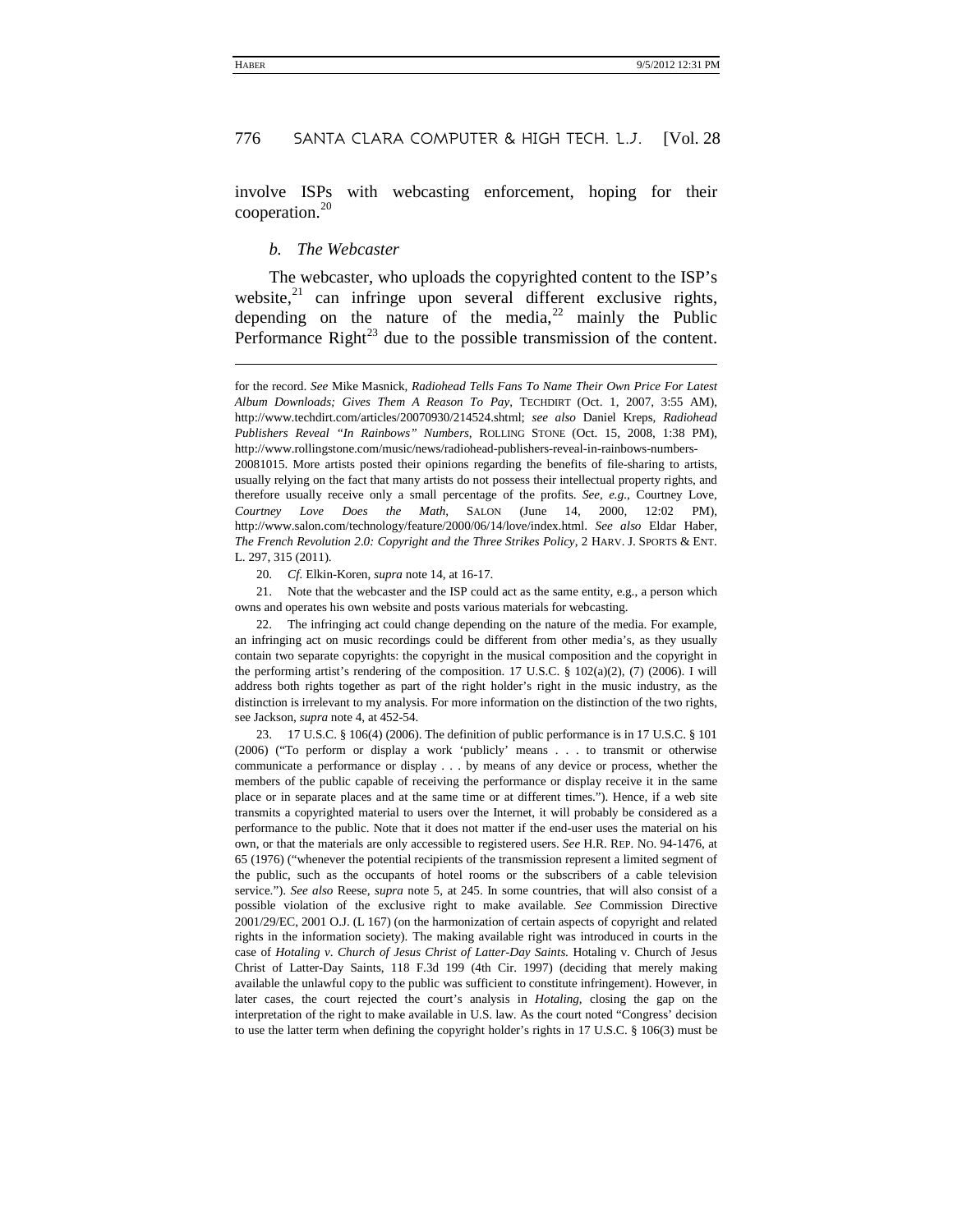-

In addition, the webcaster might also infringe upon the Distribution Right<sup>[24](#page-9-0)</sup> and, in some cases, the Right of Reproduction<sup>[25](#page-9-1)</sup> due to possible storage of the same material on different servers, or by contributory infringement if the end-user is held liable for infringement. $^{26}$  $^{26}$  $^{26}$ 

#### <span id="page-9-5"></span><span id="page-9-4"></span>*c. The End-Users*

Copyright law grants the right holder the exclusive Right of Reproduction, $^{27}$  $^{27}$  $^{27}$  which is a right to copy her work. Generally, no one other than the copyright owner may make any copies of the work without her permission (with exceptions). In webcasting, the end-user who consumed the copyrighted content might infringe the right of

24. 17 U.S.C. § 106(3).

<span id="page-9-1"></span><span id="page-9-0"></span>25. 17 U.S.C. § 106(1). Also, in sound recordings, the webcaster's action could be addressed as "Digital Phonorecord Deliveries" (DPD). *See* 17 U.S.C. § 115(d) (2006). However, a possible interpretation of the law suggests that Congress intended that streaming transmissions will not count as DPD. On the other hand, the DPD definition also notes that where reproductions are required in order to make the sound recording audible, it will be considered as a DPD, and if so, the user must get the right holder's permission (an "incidental" DPD). In other words, it is unclear whether the temporary storage of a sound recording would constitute a DPD. *See* W. Jonathan Cardi, *Über-Middleman: Reshaping the Broken Landscape of Music Copyright*, 92 IOWA L. REV. 835, 863 (2007). For example, The Harry Fox Agency (HFA), a company that currently issues licenses and collects and distributes royalties to their subscribers, has claimed a right to reproduction royalties stemming from the song fragments held temporarily in RAM buffers. *See* Reese, *supra* not[e 5,](#page-3-3) at 254.

<span id="page-9-2"></span>26. In some cases, webcasting might also infringe the Derivative Works Right. *See* 17 U.S.C. § 106(2). Although it sounds a bit far off, derivative works are defined as including any form in which a work may be recast, transformed, or adapted. *See* 17 U.S.C. § 101. Hence, if, for example, a website operator ripped a DVD movie for the purpose of webcasting it to website users, the digital copy might be considered as a derivative work. *See* Michael D. McCoy & Needham J. Boddie, II, *Cybertheft: Will Copyright Law Prevent Digital Tyranny on the Superhighway?*, 30 WAKE FOREST L. REV. 169, 186 (1995); April M. Major, *Copyright Law Tackles Yet Another Challenge: The Electronic Frontier of the World Wide Web*, 24 RUTGERS COMPUTER & TECH. L.J. 75, 102-03 (1998). *See also* Lamb v. Starks, 949 F. Supp. 753, 756 (N.D. Cal. 1996) (holding that copying a trailer of copyrighted movie infringed the right to prepare derivative works); Video Pipeline, Inc. v. Buena Vista Home Entm't, Inc., 192 F. Supp. 2d 321, 334-35 (D.N.J. 2002) (holding that that Video Pipeline, which created and streamed movie trailers online, infringed on the plaintiff's reproduction, public performance, and distribution rights, as well as its right to make derivative works); Jo Dale Carothers, *Protection of Intellectual Property on the World Wide Web: Is the Digital Millennium Copyright Act Sufficient?*, 41 ARIZ. L. REV. 937, 948 (1999).

given consequence. In this context, that means that the defendants cannot be liable for violating the plaintiffs' distribution right unless a 'distribution' actually occurred." London-Sire Records, Inc. v. Doe 1, 542 F. Supp. 2d 153, 169 (D. Mass. 2008). *See also* Atlantic Recording Corp. v. Howell, 554 F. Supp. 2d 976, 981-84 (D. Ariz. 2008). For a general overview on the making available right in the U.S., see John Horsfield-Bradbury, *"Making Available" as Distribution: File-Sharing and the Copyright Act*, 22 HARV. J. L. & TECH. 273 (2008).

<span id="page-9-3"></span><sup>27.</sup> 17 U.S.C. § 106(1).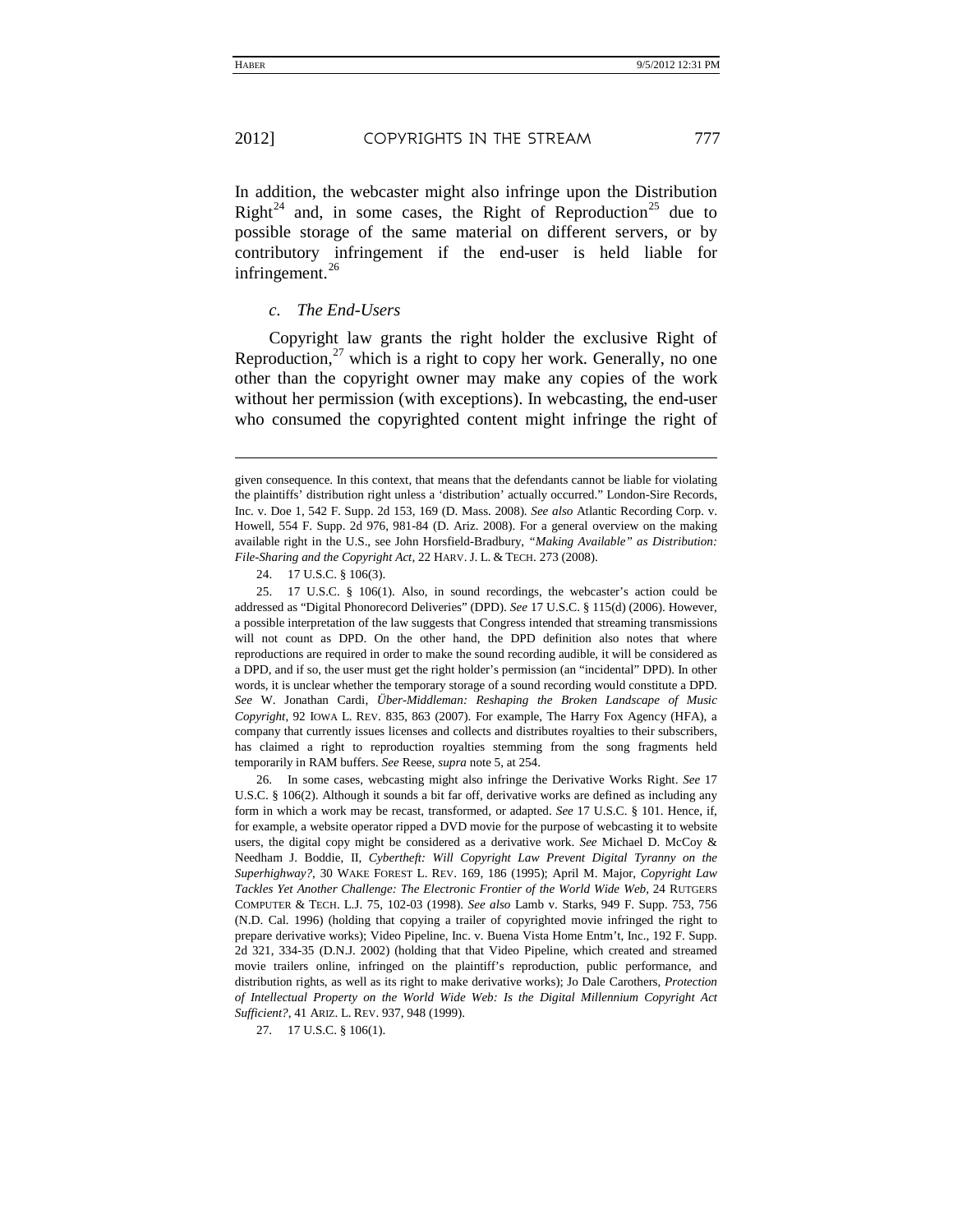reproduction due to temporary storage of segments of the file. However, this alleged infringement is not necessarily certain under copyright law, as no permanent copy of the material remains stored on the end-user's computer.<sup>[28](#page-10-0)</sup> At most, it is stored for a period no longer than a transitory duration.<sup>[29](#page-10-1)</sup> I focus on this possible infringement, as it is the vaguest infringement out of the three webcasting actions, and as such might play an important role in future copyright litigation.

It is still unclear whether fragments of copyrighted materials that are held temporarily in RAM buffers truly infringe copyright. $30$  The legal grounds establishing that temporary storage in RAM, which still occurs in webcasting at the current stage of the technology, infringes the right holder's exclusive right of reproduction was first established in 1993 in *MAI Systems Corp. v. Peak Computer, Inc.*[31](#page-10-3) The defendant, Peak Computer, Inc., performed maintenance on

<span id="page-10-1"></span>29. *See* 17 U.S.C. § 101, which defines a fixation of a work:

A work is "fixed" in a tangible medium of expression when its embodiment in a copy or phonorecord, by or under the authority of the author, is sufficiently permanent or stable to permit it to be perceived, reproduced, or otherwise communicated for a period of more than transitory duration. A work consisting of sounds, images, or both, that are being transmitted, is "fixed" for purposes of this title if a fixation of the work is being made simultaneously with its transmission.

*Id.*

-

<span id="page-10-2"></span>30. Note that although 17 U.S.C. § 117 states that the making of additional copy does not constitute a copyright infringement if the copy is created as "an essential step in the utilization of the computer program in conjunction with a machine and that it is used in no other manner." 17 U.S.C. § 117 (2006). Hence, it does not cover this type of streaming. *See* Major, *supra* note [26,](#page-9-4) at 94. The European directive also addresses this matter similarly. *See* Commission Directive 2001/29/EC, art. 5(1), 2001 O.J. (L 167) (EU) (on the harmonization of certain aspects of copyright and related rights in the information society).

Temporary acts of reproduction referred to in Article 2, which are transient or incidental [and] an integral and essential part of a technological process and whose sole purpose is to enable: (a) a transmission in a network between third parties by an intermediary, or (b) a lawful use of a work or other subject-matter to be made, and which have no independent economic significance, shall be exempted from the reproduction right provided for in Article 2.

<span id="page-10-3"></span>*Id.*

31. MAI Sys. Corp. v. Peak Computer, Inc., 991 F.2d 511 (9th Cir. 1993).

<span id="page-10-0"></span><sup>28.</sup> *See* Reese, *supra* note [5,](#page-3-3) at 251. Note that automated copying usually does not constitute direct infringement by ISPs. *See* Religious Tech. Ctr. v. Netcom On-Line Commc'n Servs., Inc., 907 F. Supp. 1361, 1368-70 (N.D. Cal. 1995) (holding that automated copying is not sufficient for establishing direct infringement); Parker v. Google, Inc., 422 F. Supp. 2d 492, 497 (E.D. Pa. 2006) (holding that temporary storage of data by an ISP, without human intervention, misses the necessary element of volition and, hence, the ISP will not be held as a direct infringer). For more information, see Assaf Jacob & Zoe Argento, *To Cache or Not to Cache—That Is the Question; P2P "System Caching"—The Copyright Dilemma*, 31 WHITTIER L. REV. 421, 450 (2010).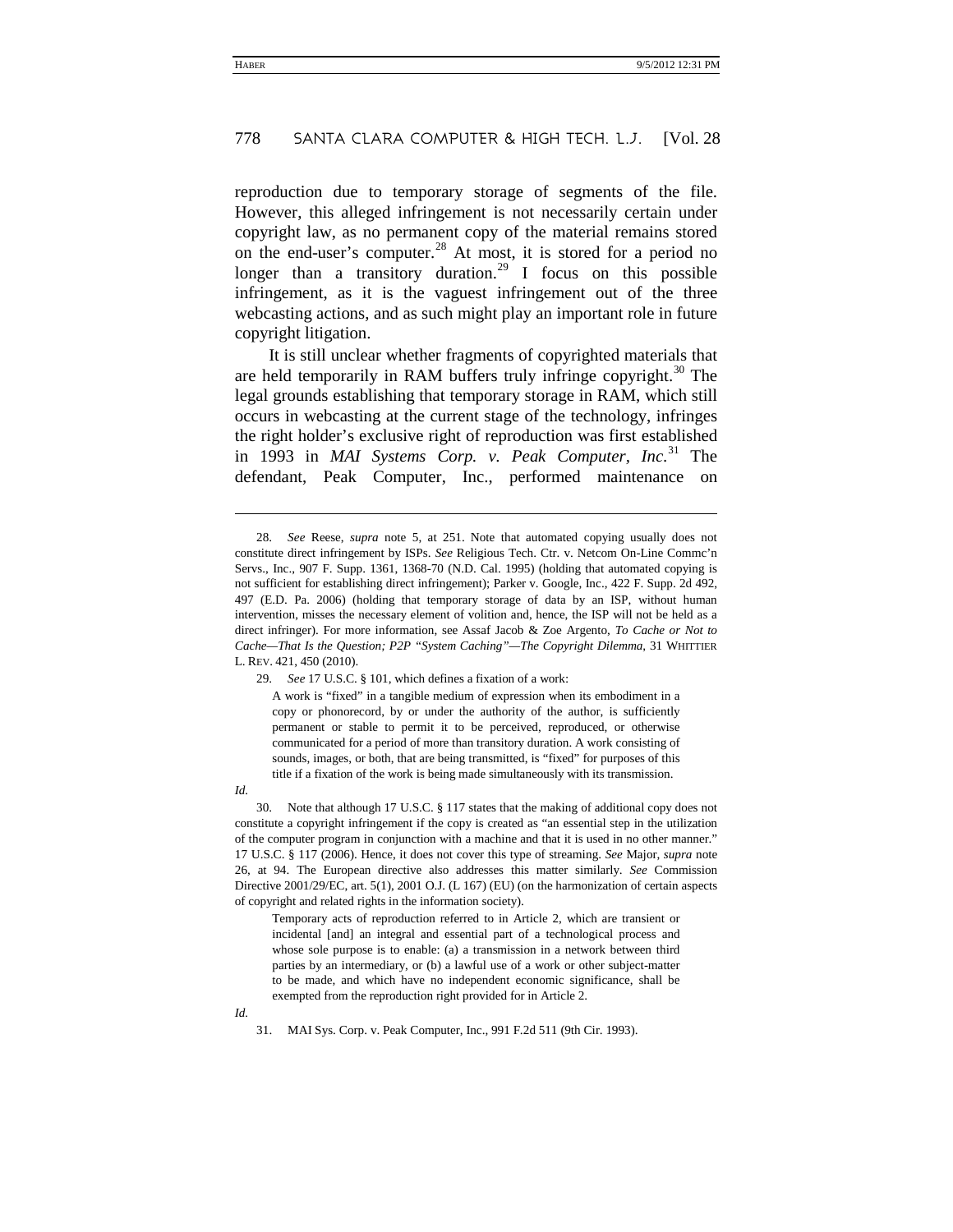computers made and sold by MAI Systems Corporation. MAI Systems claimed that a Peak employee ran the computer's copyrighted operating system software and created an unauthorized copy by loading the software into the computer's RAM.<sup>[32](#page-11-0)</sup> The Court of Appeals for the 9th Circuit held that running a software program by a technician, an act which includes the storage of copyrighted materials in RAM, amounts to making a copy of the software and therefore is an infringement.<sup>[33](#page-11-1)</sup> Other courts reaffirmed *MAI* with a web analogy:

<span id="page-11-5"></span>[W]hen a person browses a website, and by so doing displays the Handbook [the protected work—E.H.], a copy of the Handbook is made in the computer's random access memory (RAM), to permit viewing of the material. And in making a copy, even a temporary one, the person who browsed infringes the copyright.<sup>[34](#page-11-2)</sup>

Courts continued interpreting the implications of RAM after the passage of the DMCA, which created some exceptions to liability from copyright RAM issues, such as maintenance or repair.<sup>[35](#page-11-3)</sup> In *CoStar Group, Inc. v. LoopNet, Inc.*[36](#page-11-4) the court examined ISP liability post-DMCA provisions. The Fourth Circuit, while examining whether a RAM copy is "fixed" for a "period of more than transitory duration," introduced a qualitative and quantitative test: it is quantitative insofar as it describes the period during which the function occurs, and it is qualitative in the sense that it describes the

<span id="page-11-3"></span>35. *See* 17 U.S.C. § 117(c) (providing that machine maintenance or repair is not copyright infringement if the owner or lessee of the machine authorizes the making of a copy of a computer program and "if such copy is made solely by virtue of the activation of a machine that lawfully contains an authorized copy of the computer program  $\dots$ ."); 17 U.S.C. § 512(a) (2006) (providing that an ISP is not liable for copyright infringement for transitory digital network communications, as long as statutory conditions are met). Although it seems that section 117(c) reverses *MAI System*'s interpretation of RAM copies, in fact, in doing so implicitly it approved *MAI System*'s doctrine. *See* Melissa A. Bogden, *Fixing Fixation: The RAM Copy Doctrine*, 43 ARIZ. ST. L.J. 181, 197 (2011).

<span id="page-11-4"></span>36. CoStar Grp., Inc. v. LoopNet, Inc., 373 F.3d 544 (4th Cir. 2004).

l

<span id="page-11-0"></span><sup>32.</sup> A "copy" under copyright law must be fixed in a tangible medium of expression. *See* 17 U.S.C. § 101.

<sup>33.</sup> *See MAI Sys.*, 991 F.2d at 518-19.

<span id="page-11-2"></span><span id="page-11-1"></span><sup>34.</sup> Intellectual Reserve, Inc. v. Utah Lighthouse Ministry, Inc., 75 F. Supp. 2d 1290, 1294 (D. Utah 1999). For more examples, see DSC Commc'ns. Corp. v. DGI Techs., Inc., 81 F.3d 597, 600 (5th Cir. 1996); NLFC, Inc. v. Devcom Mid-America, Inc., 45 F.3d 231, 235 (7th Cir. 1995); Tiffany Design, Inc. v. Reno-Tahoe Specialty, Inc., 55 F. Supp. 2d 1113, 1120-21 (D. Nev. 1999). *See also* Marobie-FL, Inc. v. Nat'l Ass'n of Fire Equip. Distrib. & Nw. Nexus Inc., 983 F. Supp. 1167, 1178 (N.D. Ill. 1997) ("The fact that a copy is transmitted *after* it is created, or even *as* it is created, does not change the fact that once an Internet user receives a copy, it is capable of being perceived and thus 'fixed'" for purposes of assessing infringement liability).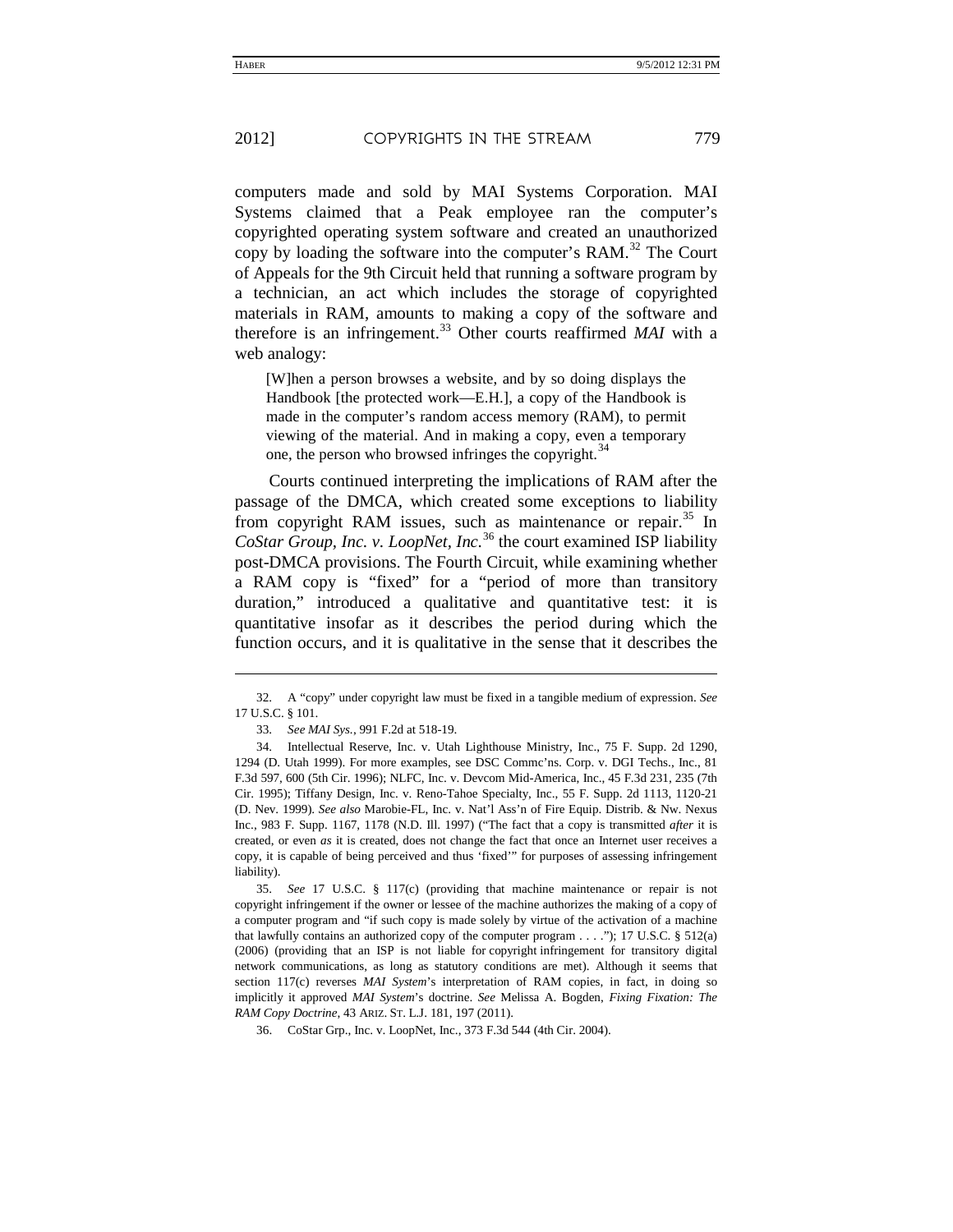status of transition.<sup>[37](#page-12-0)</sup>

The qualitative and quantitative test set in *CoStar* was further developed. CableVision Systems Corporation (Cablevision) introduced a "Remote Storage" Digital Video Recorder System  $(DVR)$ , and was sued for copyright infringement.<sup>[38](#page-12-1)</sup> The Second Circuit Court of Appeals held that Cablevision's proposed operation of a remote digital video recorder system does not infringe the reproduction and public performance rights of its program providers.[39](#page-12-2) In *Cartoon Network LP, LLLP v. CSC Holdings*, as opposed to *MAI*, the court addressed a duration requirement holding that a buffer stream of 1.2 seconds did not count as a work embodied in RAM $40$ 

Therefore, by interpreting webcasting under current copyright law and court rulings, we understand that a copy is made if it meets two conditions: first, the work must be embodied in a medium; and second, the work must remain embodied for a period of more than transitory duration.[41](#page-12-4) Under *MAI*'s interpretation, in webcasting a copy is made when it is embodied in a medium. However, the less certain question is whether it remains embodied for longer than a mere transitory duration. As copyright law refrains from defining a duration requirement within the definition of "fixed,"<sup>[42](#page-12-5)</sup> and the duration of a buffer copy varies depending on the Internet connection speed, the quality of the media, and the end-user's computer abilities, the legality of webcasting from end-user's side remains unclear.

Moreover, the duration of a buffer copy cannot simply remain

-

<sup>37.</sup> *Id.*

<span id="page-12-1"></span><span id="page-12-0"></span><sup>38.</sup> Twentieth Century Fox Film Corp. v. Cablevision Sys. Corp., 478 F. Supp. 2d 607 (S.D.N.Y. 2007); Cartoon Network LP, LLLP v. CSC Holdings, Inc., 536 F.3d 121 (2d Cir. 2008).

<span id="page-12-2"></span><sup>39.</sup> This decision was partly due to a prior case, in which the Fourth Circuit suggested that a temporary copy made by an Internet service provider (ISP), in some circumstances, might not be considered as an unlawful act. *CoStar Grp.*, 373 F.3d at 551. *See* Jonathan Band & Jeny Marcinko, *A New Perspective on Temporary Copies: The Fourth Circuit's Opinion in Costar v.* Loopnet, 2005 STAN. TECH. L. REV. 1 (2005).

<span id="page-12-3"></span><sup>40.</sup> After the *Cablevision* decision, the plaintiffs petitioned for certiorari to the Supreme Court, which denied their arguments that the Second Circuit's ruling created a "circuit split." *See* Petition for a Writ of Certiorari, Cable News Network, Inc. v. CSC Holdings, Inc., No. 08- 448, 2008 WL 4484597 (U.S. Oct. 6, 2008); Brief for Various Professors as Amici Curiae In Support of Petitioners, Cable News Network, Inc. v. CSC Holdings, Inc., No. 08-448, 2008 WL 4484597 (U.S. Oct. 6, 2008); Bogden, *supra* not[e 35,](#page-11-5) at 203.

<span id="page-12-5"></span><span id="page-12-4"></span><sup>41.</sup> *See Cartoon Network*, 536 F.3d at 127; Karl O. Riley, *To be Fixed or not to be: The Seemingly Never-Ending Question of Copyrighted Material*, 8 NW. J. TECH. & INTELL. PROP. 323, 335 (2010).

<sup>42.</sup> 17 U.S.C. § 101 (2006).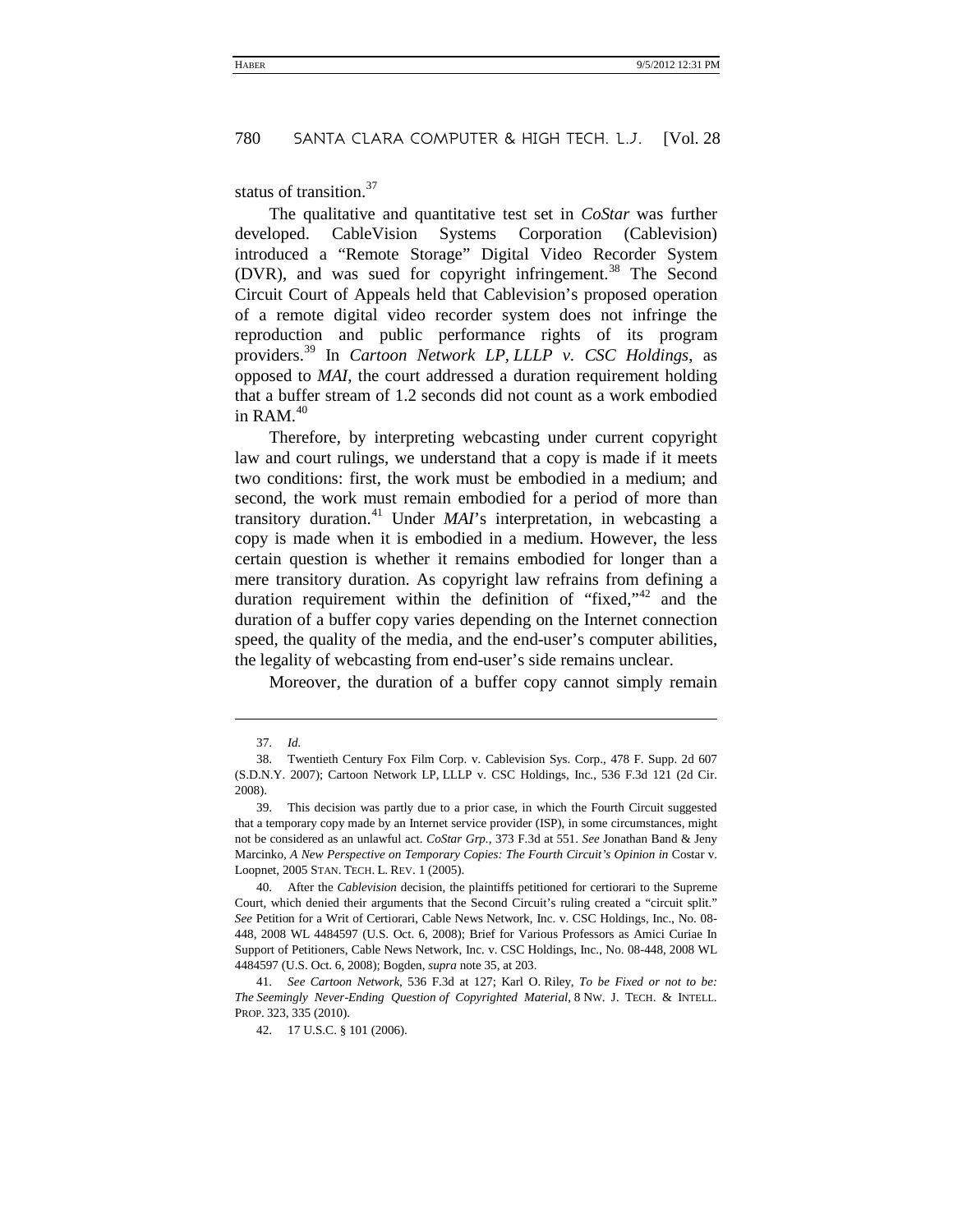the only test for webcasting. Interpreting *MAI*'s and *Cablevision*'s decision rationales on webcasting leads to a misconception of copyright law. Buffer copies made in webcasting serve the sole purpose of enabling technology and do not possess any independent economic significance. The duration requirement is irrelevant as long as the end-user is unable to retrieve the webcasted work. Therefore, interpreting webcasting for personal use under current copyright law as an infringement of the right of reproduction is not accurate since the temporary storage in RAM memory is too transitory to constitute a reproduction within the meaning of copyright law.<sup>[43](#page-13-0)</sup> In the words of the U.S. Copyright Office:<sup>[44](#page-13-1)</sup>

<span id="page-13-4"></span>[B]uffer copies have no independent economic significance. They are made solely to enable the performance. The same copyright owners appear to be seeking a second compensation for the same activity merely because of the happenstance that the transmission technology implicates the reproduction right, and the reproduction right of songwriters and music publishers is administered by a different collective than the public performance right.

This outcome imposes great ramifications on the future of the Internet. Under current legal doctrine, many actions made by end-users over the Internet could result in unlawful conduct.<sup>[45](#page-13-2)</sup> Whenever an end-user browses the Internet his computer temporarily stores segments of web pages that may contain copyrighted materials and require right holders' consent for reproduction. If, for example, an end-user browses through a webpage that contains pictures, the pictures are automatically stored in his RAM and/or cache memory,<sup>[46](#page-13-3)</sup>

<span id="page-13-2"></span>45. On the other hand, the end-user could claim that his actions were under fair use under 17 U.S.C. § 107. *See generally* Religious Tech. Ctr. v. Netcom On-Line Commc'n Servs., Inc., 907 F. Supp. 1361, 1378 (N.D. Cal. 1995).

<span id="page-13-3"></span>46. Cache memory is a data storage technology which is designed to speed up subsequent retrievals (local and/or proxy). For more information, see *Definition of: Web Cache*, PCMAG.COM,

http://www.pcmag.com/encyclopedia\_term/0,2542,t=Web+cache&i=54281,00.asp (last visited Aug. 23, 2012). Unlike the end-user, the ISP could be protected by the DMCA safe harbor of Section 512(b), which grants limitations on liability relating to system caching: "A service

j

<span id="page-13-0"></span><sup>43.</sup> Jessica Litman, *The Exclusive Right to Read*, 13 CARDOZO ARTS & ENT. L.J. 29, 42 (1994).

<span id="page-13-1"></span><sup>44.</sup> *See* U.S. COPYRIGHT OFFICE, DMCA SECTION 104 REPORT 143 (2001). *See also*  Cardi, *supra* note [25,](#page-9-5) at 865; Bradley J. Nicholson, *The Ghost in the Machine:* MAI Systems Co. v. Peak Computer, Inc. *and the Problem of Copying in RAM*, 10 HIGH TECH. L. J. 147 (1995) (arguing that loading a software program into RAM should not be deemed to create a potentially infringing copy); Jane C. Ginsburg, *Putting Cars on the "Information Superhighway": Authors, Exploiters, and Copyright in Cyberspace*, 95 COLUM. L. REV. 1466, 1477-78 (1995) (claiming that seeking individual "copiers" is impractical and pointless, and copyright law should exclude private copying of such matters).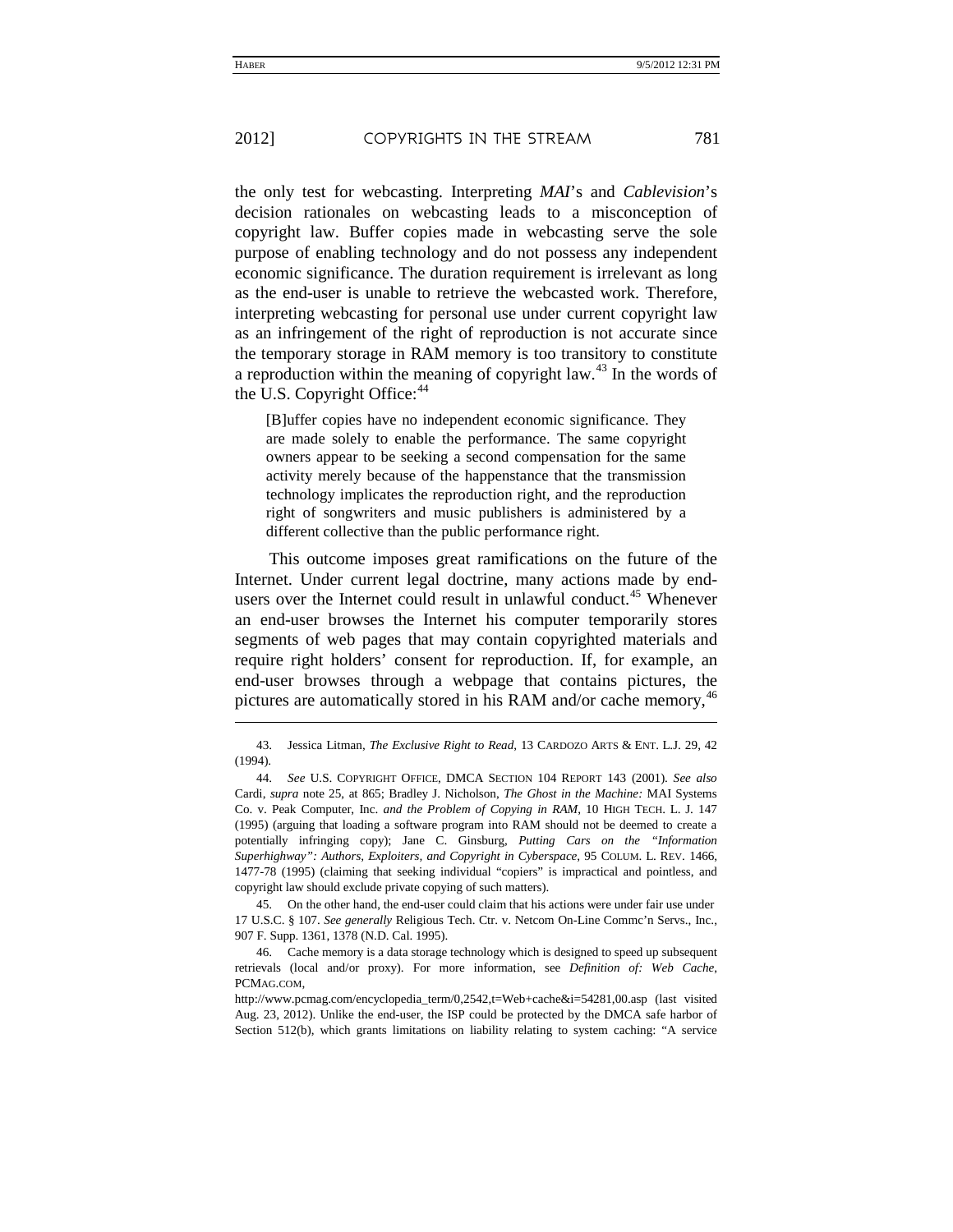making for a possible infringement of the Right of Reproduction.<sup>[47](#page-14-0)</sup> The outcome is that almost every routine action made by an end-user online constitutes a possible infringement.<sup>[48](#page-14-1)</sup> Even if we agree that by placing the webpage online without restrictions like password access, there is an implied consent by the webpage owner to view the page (including RAM or cache memory copies), it will still cause a problematic outcome, especially when the website owner does not possess the right holders' consent. In this case, do they both infringe the copyright?

This outcome lacks real justifications since the alleged copy of the work does not hold any economic value as the file is not truly actionable.[49](#page-14-2) However, an end-user could claim that her actions fall under the fair use exemptions<sup>[50](#page-14-3)</sup> and are therefore lawful. Although discussing whether end-user actions will be considered fair use is important, my discussion focuses on a more fundamental lacuna in copyright law and does not directly address the fair-use argument.

Returning to webcasting, the following example emphasizes the legal problem: two end-users watch videos posted online without the

-

<span id="page-14-1"></span>48. *See* Mark A. Lemley, *Dealing with Overlapping Copyrights on the Internet*, 22 U. DAYTON L. REV. 547, 555 (1997); Litman, *supra* note [43,](#page-13-4) at 40; James V. Mahon, *A Commentary on Proposals for Copyright Protection on the National Information Infrastructure*, 22 RUTGERS COMPUTER & TECH. L.J. 233, 243-45 (1996).

<span id="page-14-2"></span>49. For more information regarding the legal meaning of retrieval from RAM, see 2 MELVILLE B. NIMMER & DAVID NIMMER, NIMMER ON COPYRIGHT § 8.08(A)(5)(c) (Matthew Bender rev. ed. 2012).

provider shall not be liable for monetary relief . . . for infringement of copyright by reason of the intermediate and temporary storage of material on a system or network controlled or operated by or for the service provider . . . ." 17 U.S.C. § 512(b) (2006).

<span id="page-14-0"></span><sup>47.</sup> From the ISP side, courts have found system caching lawful. *See* Field v. Google, Inc., 412 F. Supp. 2d 1106 (D. Nev. 2006) (holding that Google's cache qualifies as fair use and that Google is protected by the safe harbor provisions of the DMCA).

<span id="page-14-3"></span><sup>50.</sup> 17 U.S.C. § 107 (2006). In order to determine fair use, four factors should be considered:

the purpose and character of the use, including whether such use is of a commercial nature or is for nonprofit educational purposes; the nature of the copyrighted work; the amount and substantiality of the portion used in relation to the copyrighted work as a whole; and the effect of the use upon the potential market for or value of the copyrighted work.

*Id*. Although, the fair use doctrine is sometimes unpredictable and indeterminate and thus it sometimes "calls for case-by-case analysis." Campbell v. Acuff-Rose Music, Inc., 510 U.S. 569, 577 (1994). Lately, it has become more clear that the most important factor out of the four is the transformative use paradigm. Hence, if the first factor favors fair use, it trumps the others. Bill Graham Archives v. Dorling Kindersley Ltd., 448 F.3d 605 (2d Cir. 2006). For more on this argument, see Neil Weinstock Netanel, *Making Sense of Fair Use*, 15 LEWIS & CLARK L. REV. 715 (2011). For a general analysis of fair use over the Internet, see *Netcom*, 907 F. Supp. at 1378.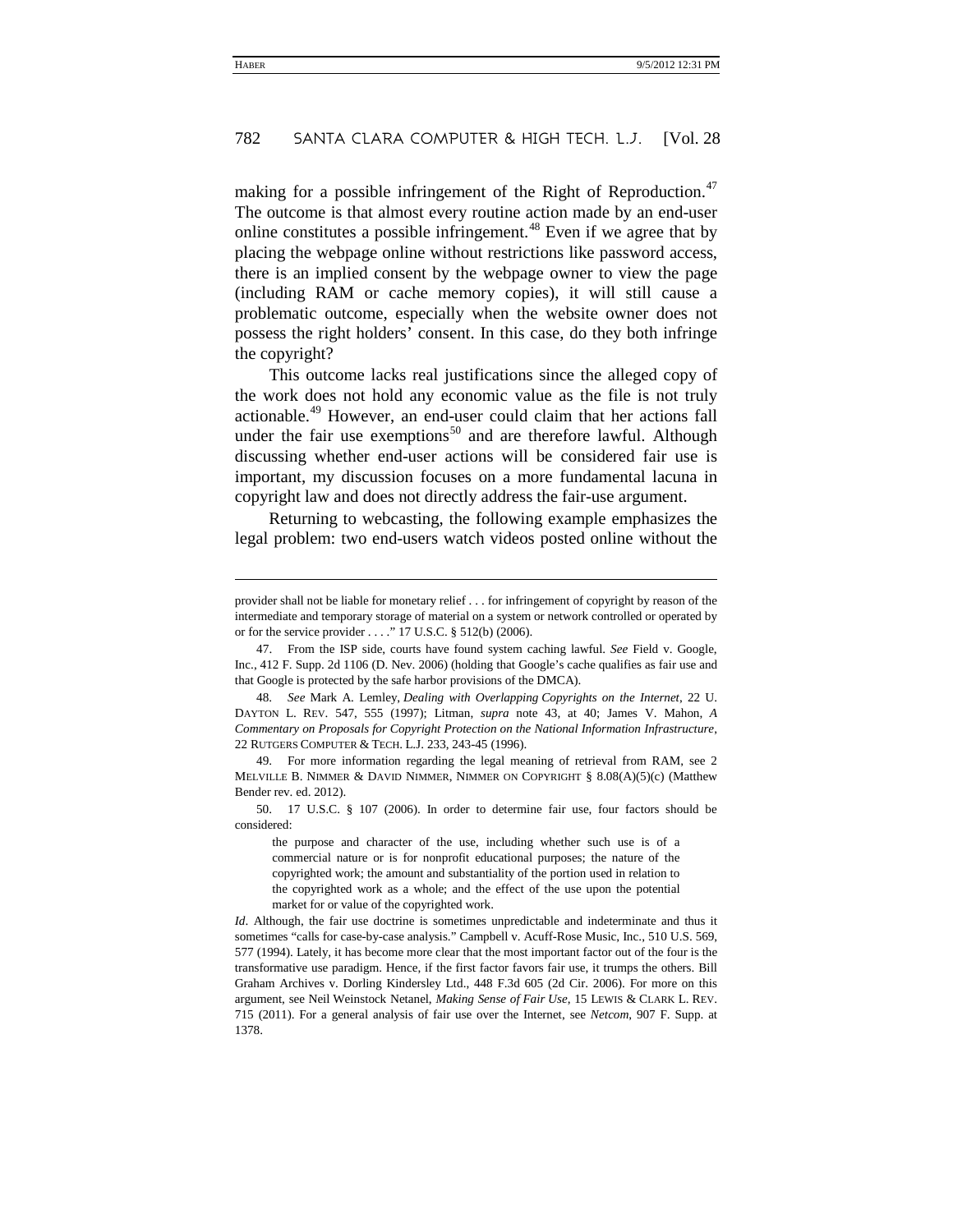right holders' permission. The first user watches a short video on YouTube.com and the second watches a newly released motion picture, which is still screening at theaters, through a non-commercial personal website. Although the websites enjoy a safe harbor provision,[51](#page-15-0) under *MAI* and *Cablevision*'s interpretations, both endusers who watched the videos might infringe the right of reproduction and could potentially be sued. The relevant query asks what differentiates the first end-user's actions on YouTube.com from the second end-user's actions on the non-commercial personal website. The only visible difference is that the first end-user was probably not aware that the video was posted without permission, while the second end-user knew, or at least should have known, that the motion picture was posted without the right holder's permission. However, current copyright law does not differentiate between these two actions and considers both as possible infringements (with some exceptions). $52$ 

Moreover, if we combine *MAI*'s and *Cablevision*'s rulings, i.e., that a work must be embodied in a medium and remain embodied for a period of more than transitory duration, then a technological solution could resolve the problem. Assume that a new computer, which does not use temporary storage in any form of access memory, was designed and sold to the public. Using this computer, an end-user can browse the Internet without making storage of copyrighted materials. Hence, an end-user could use webcasting lawfully to watch films, television series, listen to music, etc., without possible infringement of the right of reproduction. In fact, an end-user does not violate copyright law in any matter. This scenario is not farfetched as broadband connections continue to spread, $53$  possibly eliminating the need for "buffer" copies. If this is the case, then copyright law does not properly address webcasting since it poses the same basic threats to right holders as P2P file-sharing<sup>[54](#page-15-3)</sup> and therefore should be revised.

In conclusion, webcasting of copyrighted materials might infringe some of the right holders' exclusive rights. However, the

-

<sup>51.</sup> 17 U.S.C. § 512.

<span id="page-15-1"></span><span id="page-15-0"></span><sup>52.</sup> Although courts have implemented the "volitional conduct" requirement as a prerequisite to finding direct infringement, it is still not sufficient to differentiate users. *See Netcom*, 907 F. Supp. at 1382; CoStar Grp., Inc. v. LoopNet, Inc., 373 F.3d 544, 551 (4th Cir. 2004); Bogden, *supra* note [35,](#page-11-5) at 195-96.

<span id="page-15-2"></span><sup>53.</sup> For a survey, indicating that the speed of residential broadband connections in the U.S. continues to increase, see Andrew Burger, *In-Stat: Average U.S. [Broadband](http://www.telecompetitor.com/in-stat-average-u-s-broadband-download-speed-9-54-mbs/) Download [Speed](http://www.telecompetitor.com/in-stat-average-u-s-broadband-download-speed-9-54-mbs/) 9.54 Mb/s*, TELECOMPETITOR (Feb. 17, 2011, 2:43 PM),

http://www.telecompetitor.com/in-stat-average-u-s-broadband-download-speed-9-54-mbs/.

<span id="page-15-3"></span><sup>54.</sup> Webcasting differs from P2P file-sharing in a few matters, while different media are affected differently. However, the basic economic principles are similar.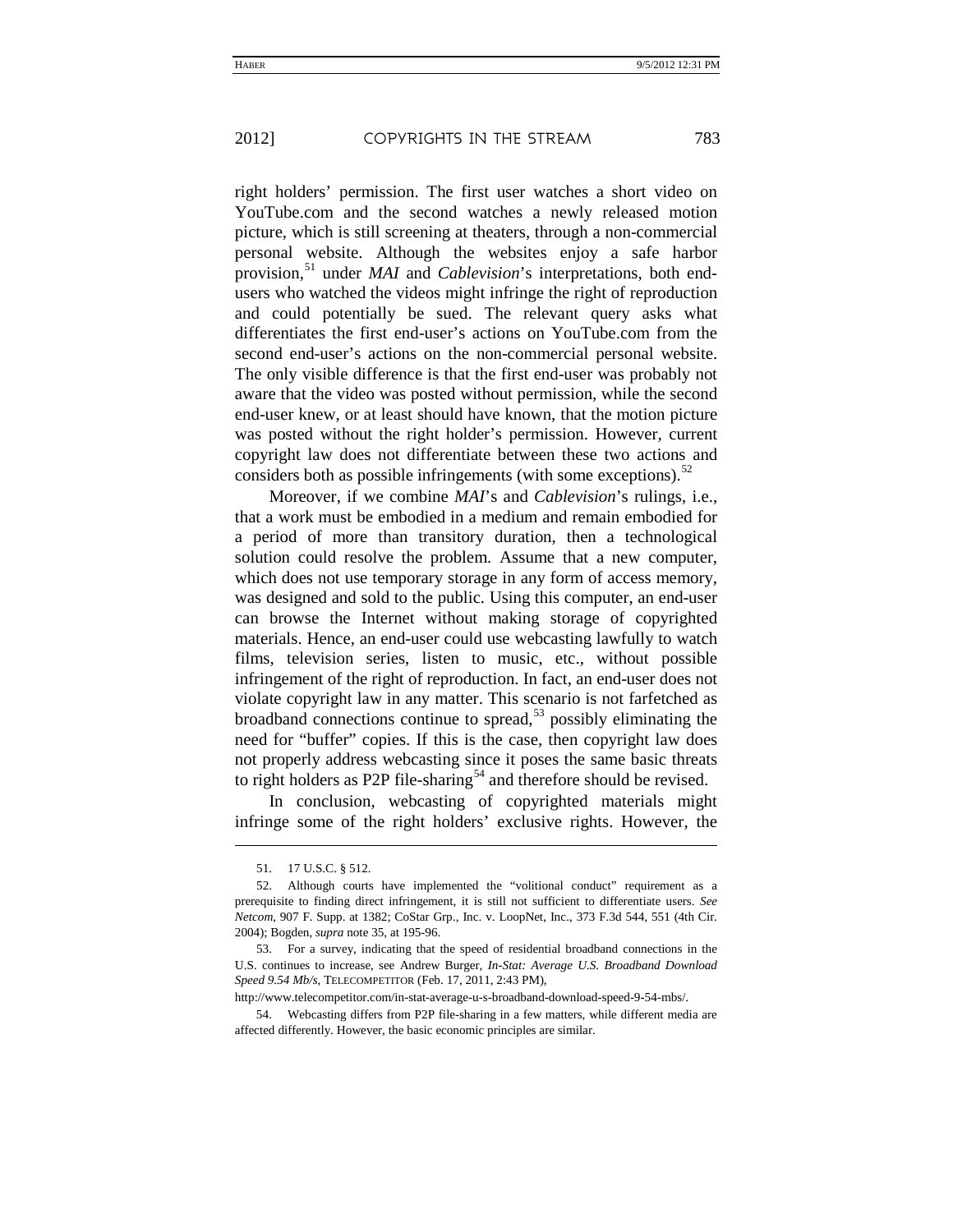nature of the alleged infringement depends on the identity of the infringer. Whereas the webcaster, the person who uploaded the copyrighted content to the ISP's website, might infringe the public performance right, the distribution right, and the right of reproduction, the end-user who consumes the copyrighted content might only infringe the right holder's right of reproduction, if he infringes at all. Thus far, I have briefly presented the different players in a webcasting situation. Before I turn to discussing what could result in a future copyright battle, it is important to understand the basic logic behind past struggles against technological developments that supposedly threaten right holders and the current war against P2P file-sharing.

#### III. THE WAR ON COPYRIGHT

j

To better understand the possible nature of a future battle against webcasting, I begin by briefly summarizing the relevant history of technological advances and the industry's responses to these technologies that enabled copyright infringement.<sup>[55](#page-16-0)</sup> Technological developments brought along challenging legal issues, including those related to copyright law, especially when the technology was made publicly available.<sup>[56](#page-16-1)</sup> For instance, in the late 1970s when Sony introduced Betamax—the first home videocassette tape recording that enabled users to make a copy of a television broadcast—some right holders embarked on a legal campaign against Sony, and lost.<sup>[57](#page-16-2)</sup>

<span id="page-16-4"></span>As the Internet evolved and became public,  $58$  there was a rise in the availability of different technologies enabling the sharing of copyrighted materials. A utopian fantasy for some users became reality with the transfer and receipt of audio files, television shows, films, video-clips, computer programs, digital books, pictures, and

<span id="page-16-0"></span><sup>55.</sup> *See generally* Jessica Litman, *War Stories*, 20 CARDOZO ARTS & ENT. L.J. 337 (2002) (for a general description of some copyright "war stories").

<span id="page-16-1"></span><sup>56.</sup> *See generally* Jessica Litman, *The* Sony *Paradox*, 55 CASE W. RES. L. REV. 917, 921 (2005); *The History of Photocopiers – A Perfect Reproduction*, THEHISTORYOF.NET (Mar. 15, 2011, 6:44 AM), http://www.thehistoryof.net/history-of-photocopiers.html (for example, the invention of the photocopier, which enables people to reproduce copies without royalties or copyright holder's consent).

<span id="page-16-2"></span><sup>57.</sup> *See* Sony Corp. of Am. v. Universal City Studios, Inc., 464 U.S. 417, 456 (1984) (The Court held that the Betamax was legal since it possesses substantial non-infringing uses, and that the recording act was considered as time shifting, and therefore a fair use under law). *See also* Edward Lee, *The Ethics of Innovation: p2p Software Developers and Designing Substantial Noninfringing Uses Under the Sony Doctrine*, 62 J. BUS. ETHICS 147, 148 (2005); Wendy J. Gordon, *Fair Use as Market Failure: A Structural and Economic Analysis of the* Betamax *Case and its Predecessors*, 82 COLUM. L. REV. 1600 (1982).

<span id="page-16-3"></span><sup>58.</sup> For a timeline of Internet history, see *Timeline: The History of the Internet*, BBC NEWS (Aug. 23, 2007, 8:20 GMT), http://news.bbc.co.uk/2/hi/technology/6959933.stm.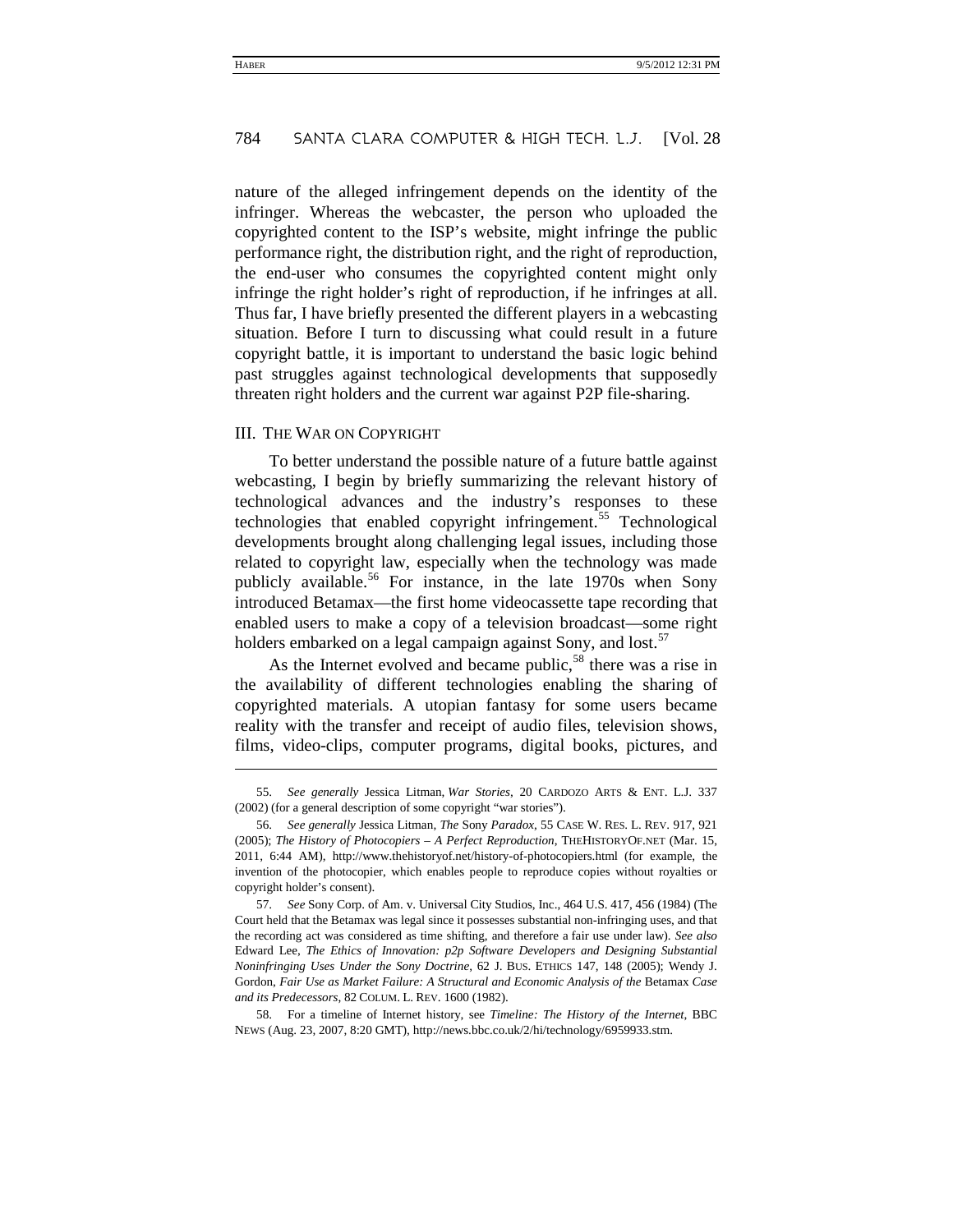any other digital content, all for free and with a simple click of a mouse.

Even before the creation of the World Wide Web in 1991, technologies such as Usenet and Bulletin Board System (BBS) enabled users to connect to a central server and download copyrighted materials directly from it.<sup>[59](#page-17-0)</sup> Later, users transferred files between them using instant messaging technology: Internet Relay Chat (IRC), ICQ, MSN Messenger, etc.<sup>[60](#page-17-1)</sup> Other users employed websites to download songs off the Internet. However, these sites were usually shut down by courts.<sup>[61](#page-17-2)</sup>

<span id="page-17-6"></span>A new generation of file-sharing began with the creation of software designed for the purpose of sharing free music online. Napster was a P2P file-sharing Internet service for audio files in MP3 format.<sup>[62](#page-17-3)</sup> On December 7, 1999, the Recording Industry Association of America (RIAA) filed a lawsuit against Napster for contributory and vicarious copyright infringement.<sup>[63](#page-17-4)</sup> After a legal battle, Napster was instructed by the court to block access to infringing material upon notification of the material's location. Unable to comply with the court's decision, Napster shut down and later re-opened as a legitimate online music store. $64$ 

Yet, Napster was just the beginning. More file-sharing technologies, some not limited to audio files, were developed and released to the general public: Gnutella, Aimster, Audio-Galaxy,

-

<sup>59.</sup> *See Definition of: BBS*, PCMAG.COM,

<span id="page-17-0"></span>http://www.pcmag.com/encyclopedia\_term/0,2542,t=BBS&i=38485,00.asp (last visited Mar. 20, 2012).

<span id="page-17-1"></span><sup>60.</sup> For an elaboration on these technologies, see *Definition of: IRC*, PCMAG.COM, http://www.pcmag.com/encyclopedia\_term/0,2542,t%3DIRC&i%3D45421,00.asp (last visited Mar. 20, 2012).

<span id="page-17-2"></span><sup>61.</sup> *See, e.g.*, UMG Recordings, Inc. v. MP3.com, Inc., 92 F. Supp. 2d 349, 350 (S.D.N.Y. 2000) (holding that MP3.com, a website that enabled users to play music online providing that they already owned the CDs that contain the requested songs, did not have the right to reproduce the recordings). *See also* Peter K. Yu, *The Escalating Copyright Wars*, 32 HOFSTRA L. REV. 907, 913 (2004).

<span id="page-17-3"></span><sup>62.</sup> MP3 (MPEG-1 Audio Layer III) is an audio compression technology, which compresses CD-quality sound, while retaining most of the original fidelity. *Definition of: MP3*, PCMAG.COM,

http://www.pcmag.com/encyclopedia\_term/0%2C2542%2Ct%3DMP3&i%3D47286%2C00.asp (last visited Mar. 20, 2012).

<span id="page-17-4"></span><sup>63.</sup> A&M Records, Inc. v. Napster, Inc., 239 F.3d 1004 (9th Cir. 2001); A&M Records, Inc. v. Napster, Inc., 114 F. Supp. 2d 896, 900 (N.D. Cal. 2000).

<span id="page-17-5"></span><sup>64.</sup> Napster's name and intellectual property assets were purchased by Roxio and later by Best Buy. It reopened as an online subscription-based music service in 2003. *See generally* Peter Jan Honigsberg, *The Evolution and Revolution of Napster*, 36 U.S.F. L. REV. 473, 486 (2002).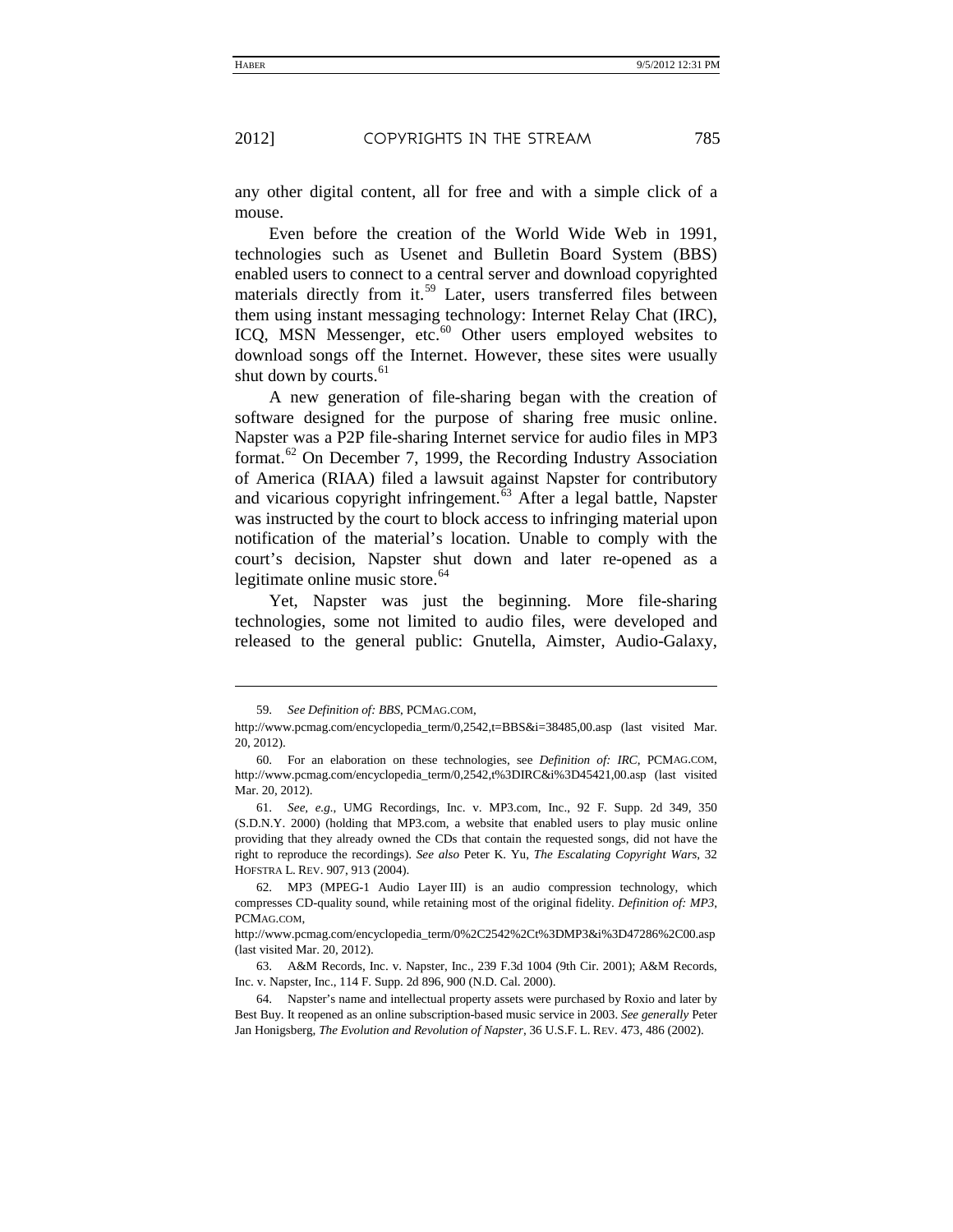Grokster, KaZaA, eMule, LimeWire, and BitTorrent, to name a few.<sup>[65](#page-18-0)</sup> Some programs, such as Grokster and LimeWire, were also shut down, mainly for unlawful inducement due to promoting the ease of infringing copyrights. [66](#page-18-1)

A battle between right holders, ISPs, and file-sharers broke out. Right holders attempted, and still attempt, various methods to prevent the file-sharing of copyrighted materials, such as political lobbying,  $67$ legal rules, different technologies, and legal/moral education. Some right holders (unsuccessfully) tried to sue ISPs for direct liability,  $^{68}$  $^{68}$  $^{68}$ but established legal grounds for contributory infringement or vicarious infringement.<sup>[69](#page-18-4)</sup> Although right holders succeeded in imposing liability on ISPs in some cases,  $\frac{1}{2}$ <sup>0</sup> newer technologies, such as BitTorrent, $^{71}$  $^{71}$  $^{71}$  make it difficult to detect and prevent the misconduct,

<span id="page-18-2"></span>67. *See generally* David Kravets, *RIAA, MPAA Converging on Political Conventions*, WIRED (Aug. 26, 2008, 2:09 PM), http://www.wired.com/threatlevel/2008/08/riaa-mpaa-conve.

<span id="page-18-3"></span>68. *See, e.g.*, Religious Tech. Ctr. v. Netcom On-Line Commc'n Servs., Inc., 907 F. Supp. 1361, 1368 (N.D. Cal. 1995) (the court held that an Internet access provider for a Bulletin Board System (BBS) operator was not directly liable for copyright infringement committed by a subscriber to the BBS, where the access provider took no affirmative action to copy work and received no direct financial benefit from the infringement); Central Point Software, Inc. v. Nugent, 903 F. Supp. 1057 (E.D. Tex. 1995) (holding that a BBS operator is liable for direct infringement in these circumstances).

69. *Netcom*, 907 F. Supp. at 1373.

l

<span id="page-18-5"></span><span id="page-18-4"></span>70. *See Grokster*, 545 U.S at 941; *see also* A&M Records, Inc. v. Napster, Inc., 239 F.3d 1004, 1020 (9th Cir. 2001); A&M Records, Inc. v. Napster, Inc., 114 F. Supp. 2d 896, 920 (N.D. Cal. 2000); *Arista Records*, 532 F. Supp. 2d at 563; *Arista Records*, 715 F. Supp. 2d at 517. For BBS operators see Sega Enters. Ltd. v. Maphia, 948 F. Supp. 923, 931 (N.D. Cal. 1996) (holding that the defendant, a BBS operator, was distributing copyrighted versions of Sega videogames and was found liable for contributory infringement).

<span id="page-18-6"></span>71. BitTorrent is a technology for sharing files over the Internet, which does not use a centralized server to store the files. Each downloading user becomes a source for another user who wants the same file. BitTorrent breaks a file into smaller chunks and keeps track of the users who have received the file. When you download a "torrent" you are also uploading a part of the file to another user. BitTorrent balances the load on the computer, because broadband download speeds are faster than upload speeds. *See Definition of: BitTorrent*, PCMAG.COM, http://www.pcmag.com/encyclopedia\_term/0,2542,t%3DBitTorrent&i%3D38716,00.asp (last visited Mar. 20, 2012).

<span id="page-18-0"></span><sup>65.</sup> Describing the differences between the technologies is beyond the scope of this article. *See Filesharing History*, FILESHARINGZ, http://filesharingz.com/guides/filesharinghistory.php (last visited Mar. 20, 2012).

<span id="page-18-1"></span><sup>66.</sup> *See* MGM Studios, Inc. v. Grokster, Ltd., 545 U.S. 913, 941 (2005) (the Supreme Court held that there was sufficient evidence to find Grokster and StreamCast liable of infringement under inducement of infringement). *See also In re* Aimster Copyright Litig., 334 F.3d 643, 655 (7th Cir. 2003); Arista Records LLC v. Lime Group LLC, 532 F. Supp. 2d 556, 583 (S.D.N.Y. 2007); Arista Records LLC v. Lime Group LLC, 715 F. Supp. 2d 481, 508 (S.D.N.Y. 2010). For more information regarding the Grokster case versus the Sony case, see Urs Gasser & John G. Palfrey, Jr., *Catch-as-Catch-Can: A Case Note on Grokster*, 78 SWISS R. OF BUS. & FIN. MARKET L. 119 (2006).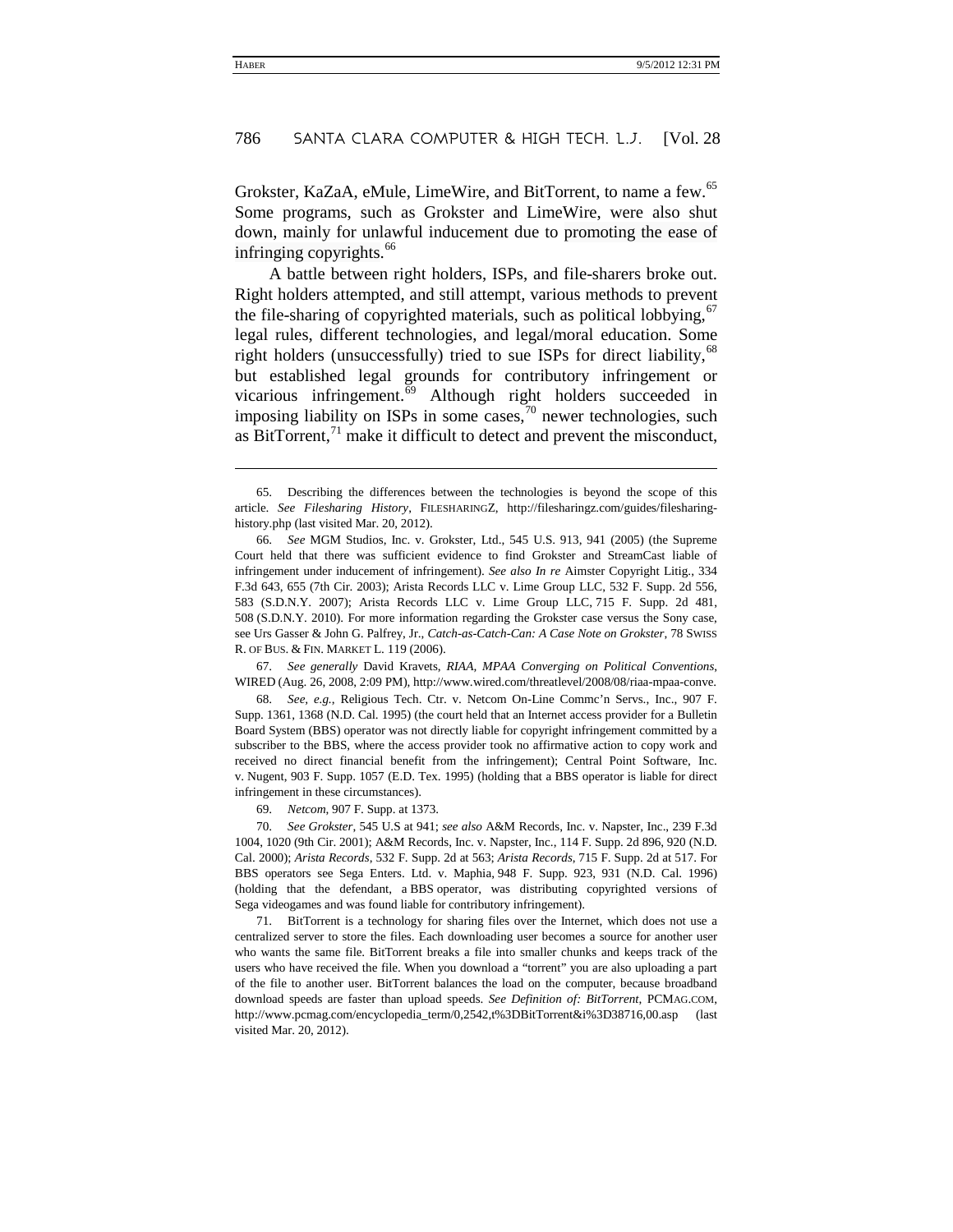l

and therefore intermediaries will probably not be held directly liable in these cases<sup>[72](#page-19-0)</sup> unless their services are promoted as services that are designed for unlawfully exchanging copyrighted materials.<sup>[73](#page-19-1)</sup> Meanwhile, the battle continued as right holders began suing endusers directly. However, this solution has proved futile since illegal file-sharing did not cease.<sup>[74](#page-19-2)</sup> The latest attempt by different legislators around the globe was to impose a Three Strikes Policy (3SP), providing for the termination of subscriptions and accounts of repeat infringers in appropriate circumstances. As this attempt is still at an

http://blog.systema.in/2011/01/rapidshare-we%E2%80%99re-dedicated-to-fighting-online-

infringement. Copyright holders have been pushing hard for the company to install filters that will prevent users from uploading copyrighted material. *See id.* For instance, RapidShare was ordered by the regional court of Hamburg to install a filter to keep certain eBooks off its servers. *See id.* Failing to completely comply, RapidShare was hit with a fine of 150,000 Euros. Mike, *RapidShare Gets 150,000 Euro Copyright Infringement Fine*, SYSTEMA (Dec. 1, 2010), http://blog.systema.in/2010/12/rapidshare-gets-150000-euro-copyright-infringement-fine.

<span id="page-19-1"></span>73. *See* Arista Records LLC v. Usenet.com, Inc., 633 F. Supp. 2d 124 (S.D.N.Y. 2009). Usenet.com is a distributed Internet discussion system which can be used for P2P file-sharing. *Id.* at 129-31. It was found guilty of direct, contributory, and vicarious infringement, as the District Court held that they were encouraging customers to pay a subscription fee by enticing them with copyrighted materials. *Id.* at 146-57. The court held that due to their unlawful actions, they are not eligible for protection under the Sony Betamax decision which allowed companies to avoid liability for contributory infringement if the device they create is capable of significant non-infringing uses. *Id.* at 156; *see, e.g.*, Sharona Hakimi, *RIAA Wins Overwhelming Copyright and Sanctions Victory Against Usenet*.*com*, JOLT DIGEST (July 9, 2009, 10:35 PM), http://jolt.law.harvard.edu/digest/copyright/arista-records-llc-v-usenetcom-inc; Nate Anderson, *Judge Throws Book at Usenet*.*com in RIAA Lawsuit*, ARS TECHNICA (July 1, 2009, 9:00 AM), http://arstechnica.com/tech-policy/news/2009/07/judge-throws-book-at-usenetcom-in-riaalawsuit.ars; Greg Sandoval, *RIAA Triumphs in Usenet Copyright Case*, CNET NEWS (June 30, 2009, 5:37 PM), http://news.cnet.com/8301-1023\_3-10276607-93.html.

<span id="page-19-2"></span>74. The Recording Industry Association of America's (RIAA) 2003 attempt at direct enforcement against end-users provides an example of the futility of this effort. *See, e.g.*, Maverick Recording Co. v. Harper, 598 F.3d 193 (5th Cir. 2010); Capitol Records, Inc. v. Thomas, 579 F. Supp. 2d 1210 (D. Minn. 2008); Sony BMG Music Entm't v. Tenenbaum, 721 F. Supp. 2d 85 (D. Mass. 2010). However, in December 2008, the RIAA announced that they would cease to file more lawsuits against users, for the time being. *See, e.g.*, Complaint, Voltage Pictures, LLC v. Doe, 818 F. Supp. 2d 28 (D.D.C. 2010); Greg Sandoval, *'Hurt Locker' Downloaders, You've Been Sued*, CNET NEWS (May 28, 2010, 12:19 PM), http://news.cnet.com/8301-31001\_3-20006314-261.html.

<span id="page-19-0"></span><sup>72.</sup> Gatekeepers should be able to not only detect offenses, but also be able to prevent them economically. Haber, *supra* not[e 19,](#page-7-3) at 308 n.52; Mann & Belzley, *supra* not[e 14,](#page-6-4) at 266. However, although right holders are not yet able to fight technologies such as BitTorrent directly, they are fighting websites that enable users to search for copyrighted materials. *See, e.g.*, Tingsrätt [TR] [District Court] 2009-04-17 B 13301-06 (Swed.), *available at* http://www.wired.com/images\_blogs/threatlevel/2009/04/piratebayverdicts.pdf (right holders' successful attempt against "The Pirate Bay" website). Also, they are fighting ISPs which are enabling users to store files online and allow other users to download them. See for example, RapidShare, which acts as an ISP that provides its users with an infrastructure, which enables the user to save electronic files on Internet servers. *See* Mike, *RapidShare: We're Dedicated To Fighting Online Infringement*, SYSTEMA (Jan. 11, 2011),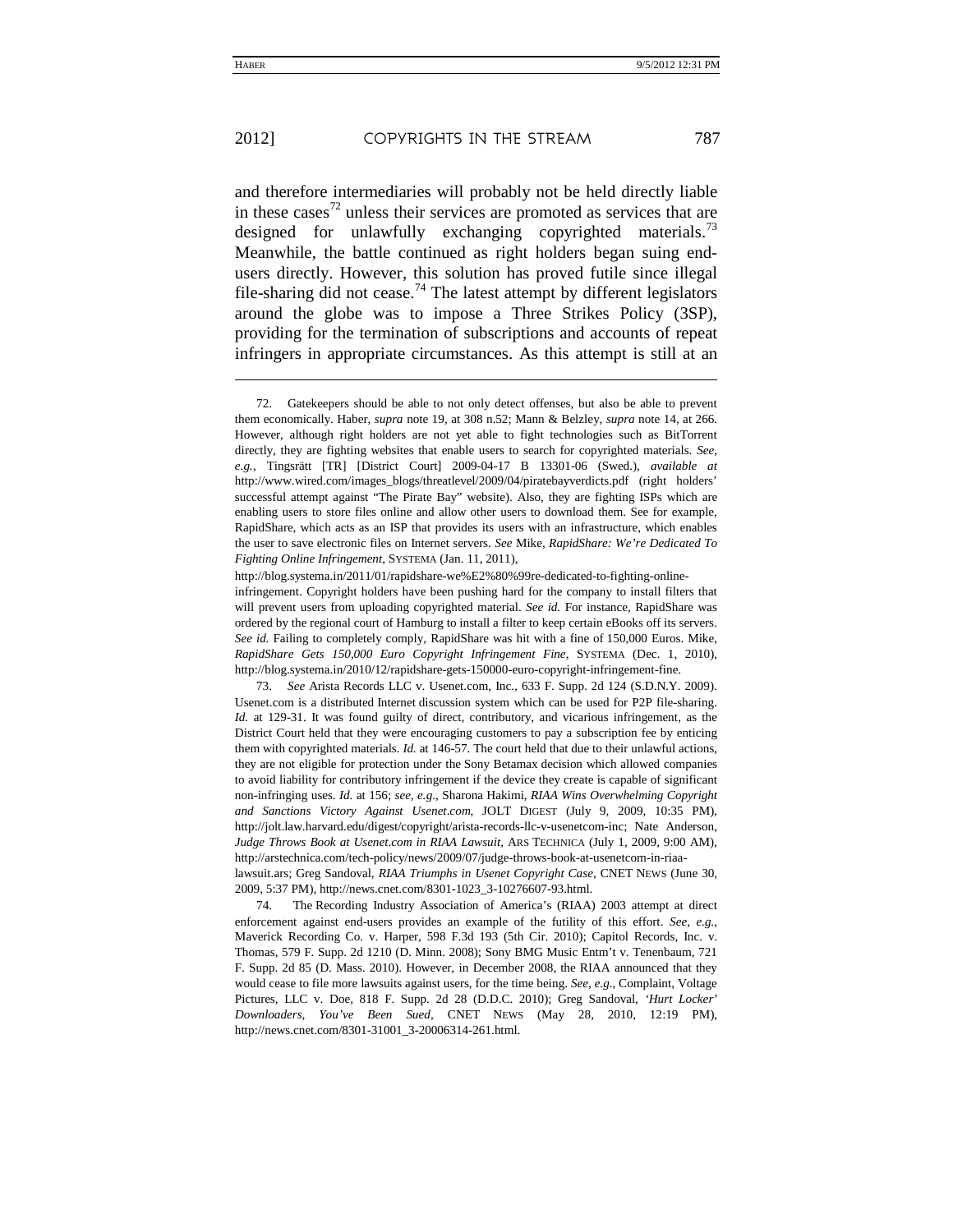early stage, the outcome for right holders is still uncertain.<sup>[75](#page-20-0)</sup>

<span id="page-20-6"></span>Right holders have also attempted to resolve the battle by turning to copy-protection technology in the form of Digital Rights Management (DRM),<sup>[76](#page-20-1)</sup> such as encryption<sup>[77](#page-20-2)</sup> and watermarks.<sup>[78](#page-20-3)</sup> However, regardless of DRM's possible negative impact on consumers,[79](#page-20-4) and notwithstanding right holders' success in some cases, DRM can be decrypted, forcing right holders to invest more resources in encryption technology.<sup>[80](#page-20-5)</sup> Hence, DRM can aid right holders, but it cannot win the war all by itself.

Right holders made another attempt to resolve the struggle by

-

<span id="page-20-1"></span>76. Also known as Technological Protection Measures (TPM), DRM attempts to control users' usage of media and hardware. *See DRM*, ELEC. FRONTIER FOUND., http://www.eff.org/issues/drm (last visited Aug. 25, 2012).

<span id="page-20-2"></span>77. Note that encryption could also result in the implementation of "trusted systems" which are basically inserting "digital rights" to a media by encryption, preventing the user from various activities with the purchased media. An example of this is an MP3 audio file, bought online, which a user cannot burn onto a compact disk. *See generally, e.g.*, Tarleton Gillespie, *Copyright and Commerce: The DMCA, Trusted Systems, and the Stabilization of Distribution*, 20 INFO. SOC'Y 239 (2004)*;* Jonathan Weinberg, *Hardware-Based ID, Rights Management, and Trusted Systems*, 52 STAN. L. REV. 1251 (2000); Yu, *supra* not[e 61,](#page-17-6) at 918.

78. By using digital watermarks right holders can track possible infringers.

<span id="page-20-4"></span><span id="page-20-3"></span>79. DRM holds many disadvantages, such as a negative impact on users' rights such as the fair use exemption. For an elaboration on DRM and fair use, see Timothy K. Armstrong, *Digital Rights Management and the Process of Fair Use*, 20 HARV. J.L. & TECH. 49 (2006).

<span id="page-20-5"></span>80. Yu, *supra* note [61,](#page-17-6) at 919. For more DRM and copyright legal issues, see Wendy Seltzer, *The Imperfect Is the Enemy of the Good: Anticircumvention Versus Open User Innovation*, 25 BERKELEY TECH. L.J. 909 (2010).

<span id="page-20-0"></span><sup>75.</sup> The three strikes policy, also known as the graduated response or the "digital guillotine," had been implemented by way of legislation in Taiwan (Zhùzuòquán fǎ [Copyright Act], art. 90 (2007) (Taiwan)), South Korea (Jeojaggwon beob [Copyright Act of Korea] art. 133-2 (2009) (S. Kor.), *translated in* WIPO,

http://www.wipo.int/wipolex/en/text.jsp?file\_id=190144 (last visited Aug. 25, 2012)), France (Projet de loi favorisant la diffusion et la protection de la création sur Internet [Bill supporting the diffusion and the protection of creation on Internet] (2009) (Fr.), *translated in* LA QUADRATURE DU NET, http://www.laquadrature.net/wiki/HADOPI\_full\_translation (last visited Aug. 25, 2012)), the United Kingdom (Digital Economy Act, §§ 124A-124N (2010) (U.K.)) and New Zealand (Copyright (Infringing File Sharing) Amendment Act, 2011 No. 11 § 122C (N.Z.)), and by means of private ordering in Ireland, see EMI Records & Ors v. Eircom Ltd., [2010] IEHC 108, *available at*

http://www.courts.ie/judgments.nsf/6681dee4565ecf2c80256e7e0052005b/7e52f4a2660d88408 02577070035082f?OpenDocument. For more on the three strikes policy, see, for example, WILLIAM PATRY, MORAL PANICS AND THE COPYRIGHT WARS 11-14 (2009); Peter K. Yu, *The Graduated Response*, 62 FLA. L. REV. 1373 (2010); Charn Wing Wan, *Three Strikes Law: A Least Cost Solution to Rampant Online Piracy*, 5 J. OF INTELL. PROP. L. & PRAC. 232 (2010); Olivier Bomsel & Heritiana Ranaivoson, *Decreasing Copyright Enforcement Costs: The Scope of a Graduated Response*, 6 REV. ECON. RES. ON COPYRIGHT ISSUES 13 (2009); Annemarie Bridy, *Graduated Response and the Turn to Private Ordering in Online Copyright Enforcement*, 89 OR. L. REV. 81 (2010); Haber, *supra* not[e 19.](#page-7-3)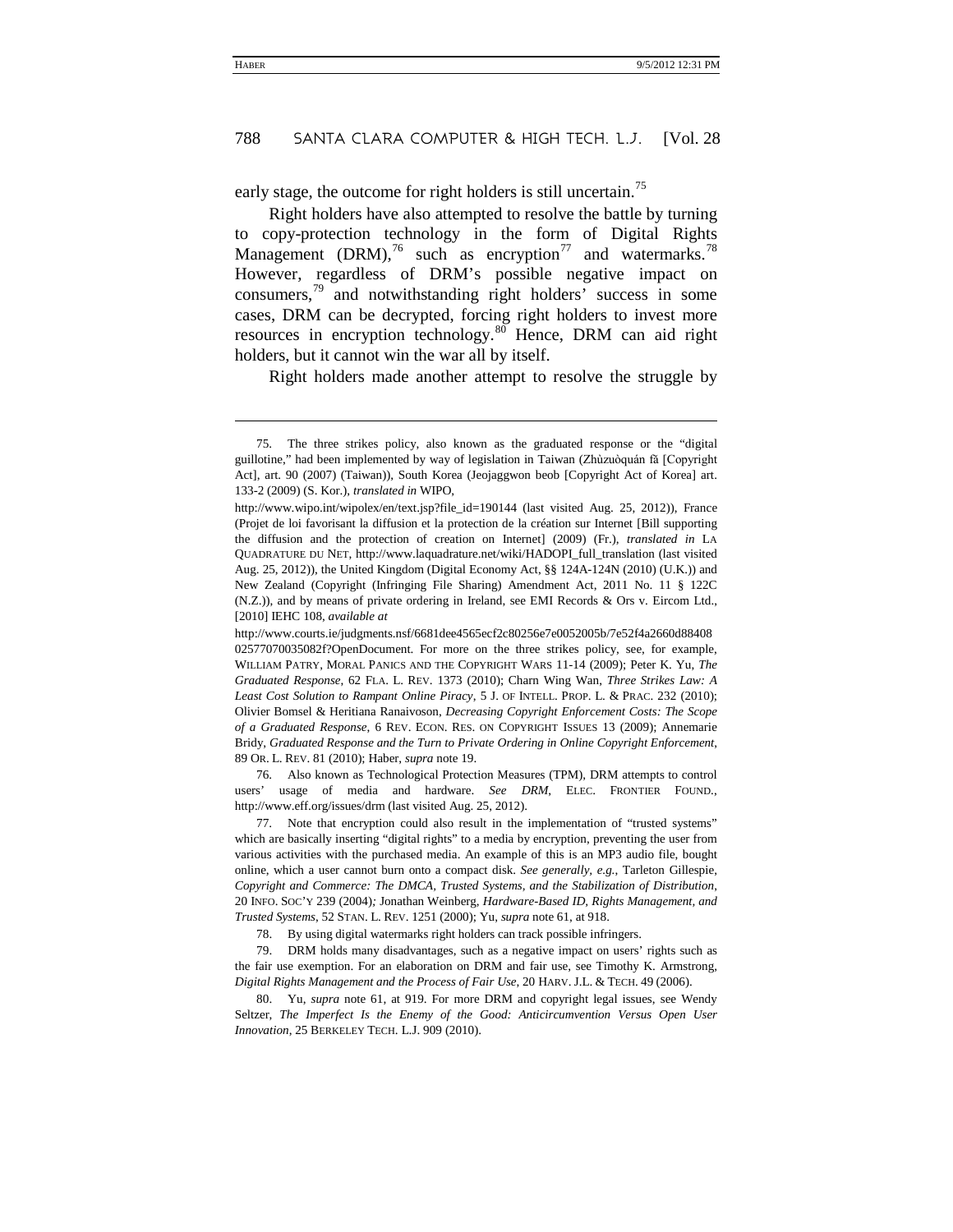<span id="page-21-4"></span>j

educating the general public on the morality of copyrights.<sup>[81](#page-21-0)</sup> Right holders have sent letters to different institutions, such as colleges and corporations; they have used celebrities to convey the message that file-sharing harms artists; $82$  and they have used media education methods, such as radio public service announcements, websites,<sup>[83](#page-21-2)</sup> and television commercials. $\frac{8}{3}$ 

<span id="page-21-2"></span>83. See, for example, the message you receive while browsing to the former file-sharing company "Grokster Ltd." at GROKSTER, http://www.grokster.com (last visited Aug. 25, 2012):

The United States Supreme Court unanimously confirmed that using this service to trade copyrighted material is illegal. Copying copyrighted motion picture and music files using unauthorized peer-to-peer services is illegal and is prosecuted by copyright owners. There are legal services for downloading music and movies. This service is not one of them. YOUR IP ADDRESS IS [\*\*.\*\*\*\*\*\*\*\*] AND HAS BEEN LOGGED. Don't think you can't get caught. You are not anonymous. In the meantime, please

visit www.respectcopyrights.com and www.musicunited.org to learn more about copyright.

*Id.* It strikes me as another form of public education that is being accomplished by deterrence. *See also* LimeWire's Website Announcement, LIMEWIRE, http://www.limewire.com (last visited Aug. 25, 2012):

**ATTENTION** 

LIMEWIRE IS UNDER A COURT ORDER DATED OCTOBER 26, 2010 TO STOP DISTRIBUTING THE LIMEWIRE SOFTWARE. A COPY OF THE INJUNCTION CAN BE FOUND [HERE.](http://download.limewire.com/injunction/Injunction.pdf) LIMEWIRE LLC, ITS DIRECTORS AND OFFICERS, ARE TAKING ALL STEPS TO COMPLY WITH THE INJUNCTION. WE HAVE VERY RECENTLY BECOME AWARE OF UNAUTHORIZED APPLICATIONS ON THE INTERNET PURPORTING TO USE THE LIMEWIRE NAME. WE DEMAND THAT ALL PERSONS USING THE LIMEWIRE SOFTWARE, NAME, OR TRADEMARK IN ORDER TO UPLOAD OR DOWNLOAD COPYRIGHTED WORKS *IN ANY MANNER* CEASE AND DESIST FROM DOING SO. WE FURTHER REMIND YOU THAT THE UNAUTHORIZED UPLOADING AND DOWNLOADING OF COPYRIGHTED WORKS IS ILLEGAL. IF YOU HAVE DOWNLOADED LIMEWIRE SOFTWARE IN THE PAST, FILES ON YOUR PERSONAL COMPUTERS CONTAINING PRIVATE OR SENSITIVE INFORMATION MAY HAVE BEEN INADVERTENTLY SHARED AND YOU SHOULD USE YOUR BEST EFFORTS TO REMOVE THE SOFTWARE FROM YOUR COMPUTERS.

*Id.*

<span id="page-21-3"></span>84. Some commercials tried to achieve public deterrence by an analogy of theft. For a sample of such a commercial, see *Movie Piracy – It's a Crime*, YOUTUBE (May 17, 2006), http://www.youtube.com/watch?v=l5SmrHNWhak&feature=related (last visited Aug. 25, 2012) [hereinafter *Movie Piracy*].

<span id="page-21-0"></span><sup>81.</sup> For more on copyright education, see Brett Lunceford & Shane Lunceford, *Meh*. *The Irrelevance of Copyright in the Public Mind*, 7 NW. J. TECH. & INTELL. PROP. 33 (2008).

<span id="page-21-1"></span><sup>82.</sup> *See, e.g.*, Mike Snider, *Entertainment Industry Widens War*, USA TODAY (Feb. 13, 2003, 8:59 AM), http://www.usatoday.com/tech/news/2003-02-13-piracy-side\_x.htm; *Lily Allen Campaigns Against Music Piracy*, THE TELEGRAPH (Sept. 21, 2009, 8:06 PM), http://www.telegraph.co.uk/culture/music/music-news/6216281/Lily-Allen-campaigns-againstmusic-piracy.html.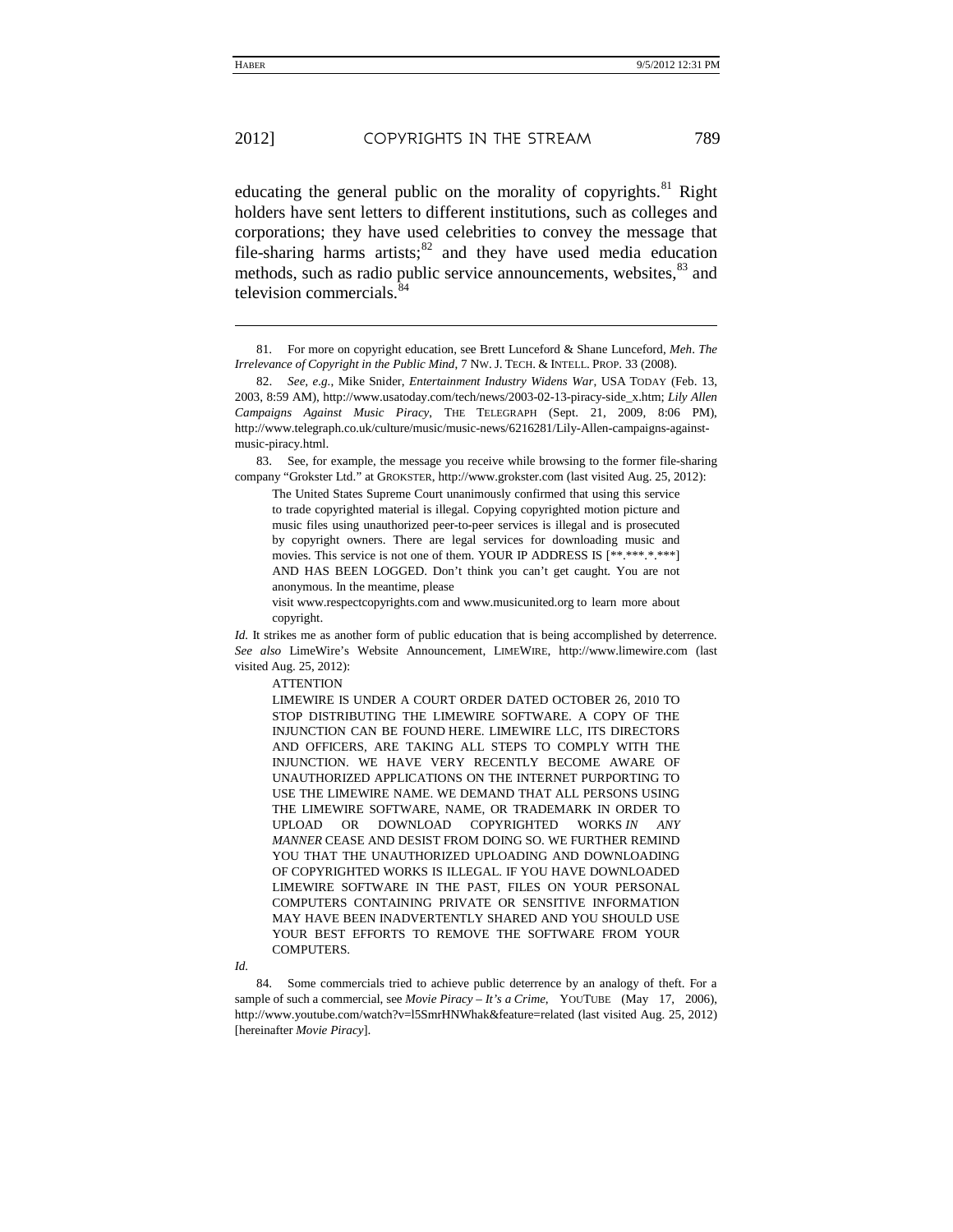However, most efforts were usually directed toward end-users who "share" copyrighted materials by downloading and uploading content, but, as the basic legal grounds for webcasting are different from those for P2P file-sharing, right holders will not necessarily fight webcasting similarly, if at all. Before examining a possible future battle against webcasting, I compare the differences between P2P file-sharing and webcasting, unveiling the possible reasons which led to a battle against file-sharing, but not against webcasting thus far.

#### IV. WEBCASTING V. P2P FILE-SHARING

<span id="page-22-4"></span>j

Generally speaking, P2P file-sharing and webcasting both have similar copyright issues. They both allow end-users to use copyrighted materials immediately while only incurring relatively low costs.<sup>[85](#page-22-0)</sup> Nevertheless, until now, right holders have paid more attention to P2P file-sharing than to webcasting.<sup>[86](#page-22-1)</sup>

<span id="page-22-5"></span>First, the RIAA and the MPAA filed thousands of lawsuits against end-users who "share" music and films online unlawfully  $87$ arguably, over 200,000 end-users have been sued for online copyright infringement since the beginning of  $2010$ .<sup>[88](#page-22-3)</sup> Conversely, there have

http://lifehacker.com/5814905/utorrent-adds-media-webcasting-drag+and+drop-file-sharing-toour-favorite-bittorrent-client.

<span id="page-22-1"></span>86. I am not claiming that right holders ignore webcasting; in the mid-1990s, right holders from the record companies approached Congress arguing that the streaming of music over the Internet poses greater danger to their sources of revenue than radio broadcasting did. Congress replied by giving the record companies a new set of limited public-performance rights focused on distribution technologies. *See, e.g.*, DIGITAL PERFORMANCE RIGHT IN SOUND RECORDINGS ACT OF 1995, H.R. REP. NO. 104-274 (1995); DIGITAL PERFORMANCE RIGHT IN SOUND RECORDINGS ACT OF 1995, S. REP. NO. 104-128, (1995); Karen Fessler, *Webcasting Royalty Rates*, 18 BERKELEY TECH. L.J. 399, 401 (2003); WILLIAM W. FISHER III, PROMISES TO KEEP: TECHNOLOGY, LAW, AND THE FUTURE OF ENTERTAINMENT 103 (2004).

<span id="page-22-2"></span>87. For example, the RIAA announced that it filed more than 35,000 lawsuits before deciding to cease filing new lawsuits against end-users in December 2008. *See* Eliot Van Buskirk, *RIAA to Stop Suing Music Fans, Cut Them Off Instead*, WIRED (Dec. 19, 2008, 7:26 AM), http://www.wired.com/epicenter/2008/12/riaa-says-it-pl.

<span id="page-22-3"></span>88. Reports indicate that more than 200,000 people have been sued in the U.S. for allegedly sharing copyrighted material online, usually via BitTorrent and some via eD2k network. The interesting part is that the cases, which are settled for an average fee of \$2,500,

<span id="page-22-0"></span><sup>85.</sup> Webcasting and P2P file-sharing technologies are sometimes combined. Lately, uTorrent (a BitTorrent client) has included the option of streaming media as you download. Hence, if you're downloading media using uTorrent, the client will download it from beginning to end, letting you stream the music or video as it downloads, so you don't need to wait until it's finished. However, although this is a combination of P2P file-sharing and webcasting, I only view it as an attempt to improve P2P file-sharing services via webcasting rather than an attempt to combine those technologies together. *See* Whitson Gordon, *uTorrent 3.0 Adds Instant Media Streaming, Drag-and-Drop File Sharing to Our Favorite BitTorrent Client*, LIFEHACKER (Jun. 23, 2011, 11:00 AM),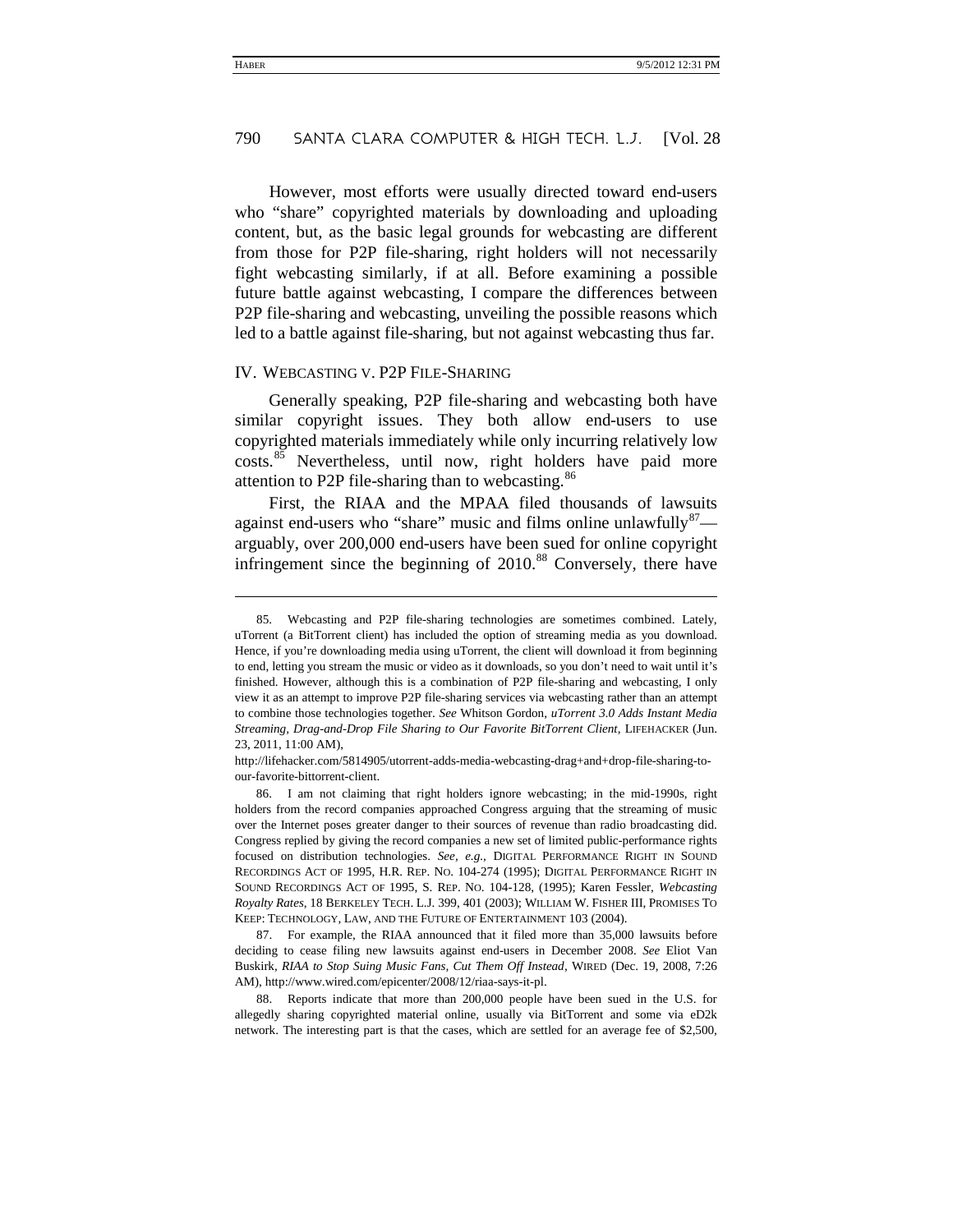been no reported cases in the United States of lawsuits filed against end-users for the right of reproduction infringement through webcasting. There have been some reported cases of lawsuits against ISPs and webcasters regarding webcasting, mostly made after 2009.[89](#page-23-0) But, in comparison, they do not garner the same publicity as lawsuits against P2P file-sharing. Webcasting lawsuits do not enjoy the same public awareness.<sup>[90](#page-23-1)</sup>

Second, campaigns around the world against P2P file-sharing often compare copyright infringement to theft. For example, one of the videos against illegal file-sharing distributed by the MPAA shows a young girl downloading a file using a computer ("downloading" is intentionally written on the girl's computer screen). The following text accompanies the picture: "You wouldn't steal a car. You wouldn't steal a handbag. You wouldn't steal a movie. Downloading pirated films is stealing  $\ldots$  ."<sup>[91](#page-23-2)</sup> Hence, right holders, in an attempt to educate the public, have intentionally used the term "downloading," an action that is part of P2P file-sharing, not listening/watching/streaming/webcasting/etc., and therefore are targeting mainly file-sharing.<sup>[92](#page-23-3)</sup>

This exemplifies that, up until now, right holders probably consider P2P file-sharing a larger and greater threat than webcasting.<sup>[93](#page-23-4)</sup> There could be various reasonable explanations for this phenomenon. I explore these possibilities, categorize them, and attempt to unveil their meaning by comparing their differences.

l

91. *See Movie Piracy*, *supra* not[e 84.](#page-21-4)

<span id="page-23-3"></span><span id="page-23-2"></span>92. As you can read from the campaign slogan, some right holders have also used the confusing term "pirated films" instead of "copyright protected films." *Id.*

<span id="page-23-4"></span>93. It is noted that even if P2P file-sharing existed prior to webcasting, webcasting still exists and is used. Hence, the time factor can only explain why P2P file-sharing was fought before webcasting, but does not explain why webcasting is only a fraction of the current war.

could collectively generate a total of a quarter-billion dollars in revenue, which potentially makes illegal file-sharing very profitable for right holders. *See* Ernesto, *200,000 BitTorrent Users Sued In The United States*, TORRENT FREAK (Aug. 8, 2011),

<span id="page-23-0"></span>http://torrentfreak.com/200000-bittorrent-users-sued-in-the-united-states-110808.

<sup>89.</sup> *See infra* not[e 139.](#page-34-0)

<span id="page-23-1"></span><sup>90.</sup> Some of the main efforts against unlawful streaming are reserved for what is referred to as "Live Webcasting," meaning that some right holders are fighting against webcasting of live content. This is usually more crucial for right holders of live-sports events who wish to eliminate websites that transfer live broadcast to users via the Internet, sometimes without charge. Zuffa, LLC, the owner of Ultimate Fighting Championship (UFC), recently sued Justin.tv, Inc., a live webcasting video website, for failing to address the illegal uploading of video of live Pay-Per-View. *See* Zuffa, LLC v. Justin.tv, Inc., 838 F. Supp. 2d 1102 (D. Nev. 2012). *See also* Dave Parrack, *UFC Sues Justin*.*TV and Ustream for IP Addresses of Live Streaming Copyright Pirates*, WEBTVWIRE (July 27, 2010), http://www.webtvwire.com/ufcsues-justin-tv-and-ustream-for-ip-addresses-of-live-streaming-copyright-pirates.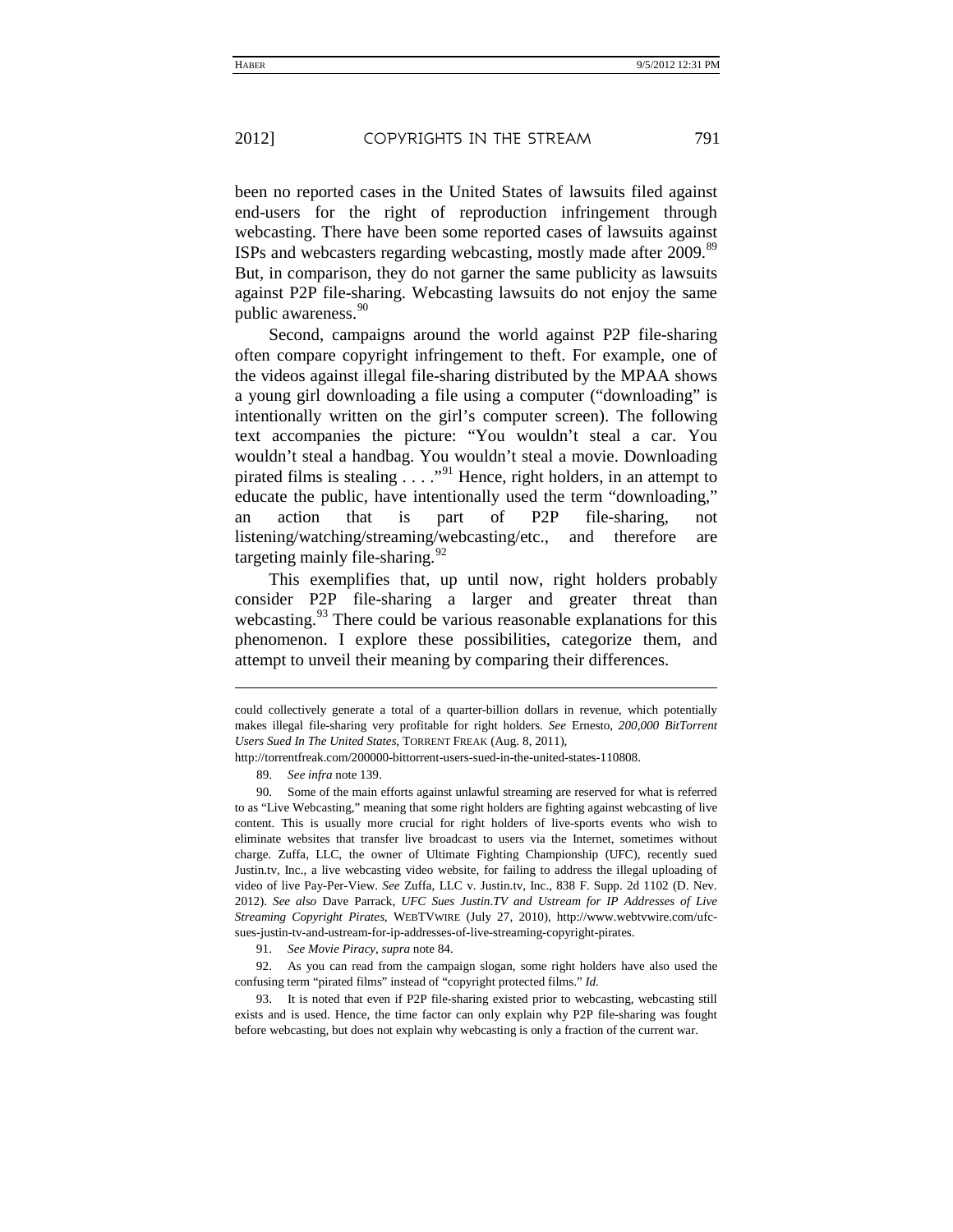#### *a. Legal Differences*

From the end-users' perspective, copyright law treats P2P filesharing and webcasting quite differently. As we have seen earlier, an end-user might infringe upon the right holder's exclusive right of reproduction<sup>[94](#page-24-0)</sup> due to the temporary storage of the file in the computer's RAM. While in webcasting end-users' liability remains uncertain, in P2P file-sharing end-users' activities are clearly considered copyright infringement of the reproduction right, since downloading creates a copy of the copyrighted material and sharing infringes the exclusive distribution right.<sup>[95](#page-24-1)</sup> Hence, the first difference between P2P file-sharing and webcasting is the degree of legal certainty that might have affected right holders' decisions to sue endusers who allegedly infringe upon rights over P2P file-sharing, but not in webcasting.

Copyright law is also vague and misleading for ISPs that act as webcasters. For example, let us view a relatively new approach to webcasting as utilized in the now defunct website "Zediva."<sup>[96](#page-24-2)</sup> Instead of reaching an agreement with right holders and paying royalties, Zediva created a webcasting website that operates like the regular neighborhood video store and allegedly does not violate copyright.<sup>[97](#page-24-3)</sup> When renting a movie through Zediva, the user is renting both a DVD and a DVD Player in Zediva's data center, which, during the rental period, could only be used by that user. In addition, Zediva offered newly released videos faster than its competitors.<sup>[98](#page-24-4)</sup> Unlike its competitors, e.g., Netflix and Redbox, Zediva did not make additional copies of the DVDs; hence, as they claimed, they did not violate

-

<span id="page-24-2"></span>96. Zediva was an online webcasting website that offered its subscribers online movie rental. *See* Ryan Lawler, *Zediva Is Nuked, Hollywood Rejoices*, REUTERS (Aug. 2, 2011, 7:11 PM), http://www.reuters.com/article/2011/08/02/idUS317363613120110802.

<span id="page-24-3"></span>97. *See* Ryan Singel, *Zediva Streams New Releases Through Copyright Loophole*, FORDHAM MEDIA & ENT. L. SOC'Y (Mar. 16, 2011),

http://fordmels.blogspot.com/2011/03/zediva-streams-new-releases-through.html.

<sup>94. 17</sup> U.S.C. § 106(1) (2006).

<span id="page-24-1"></span><span id="page-24-0"></span><sup>95.</sup> If the user enables other users to download the copyrighted material from them, he might also face contributory liability for the reproduction right infringement made by the other users. *See, e.g.*, Religious Tech. Ctr. v. Netcom On-Line Commc'n Servs., Inc., 907 F. Supp. 1361 (N.D. Cal. 1995); Horsfield-Bradbury, *supra* not[e 23,](#page-8-4) at 297. However, this is not certain. *See* Atlantic Recording Corp. v. Howell, 554 F. Supp. 2d 976, 986 (D. Ariz. 2008) (order denying motion for summary judgment).

<span id="page-24-4"></span><sup>98.</sup> "Using Zediva you can rent and instantly watch new movies much earlier (often several weeks or months) than either Netflix or Redbox." Defendant's Answer and Counterclaim at 1, Warner Bros. Entm't, Inc. v. WTV Sys., Inc., 824 F. Supp. 2d 1003 (C.D. Cal. 2011) (No. 11-02817), *available at*

http://www.wired.com/images\_blogs/threatlevel/2011/05/zediva-counter.pdf.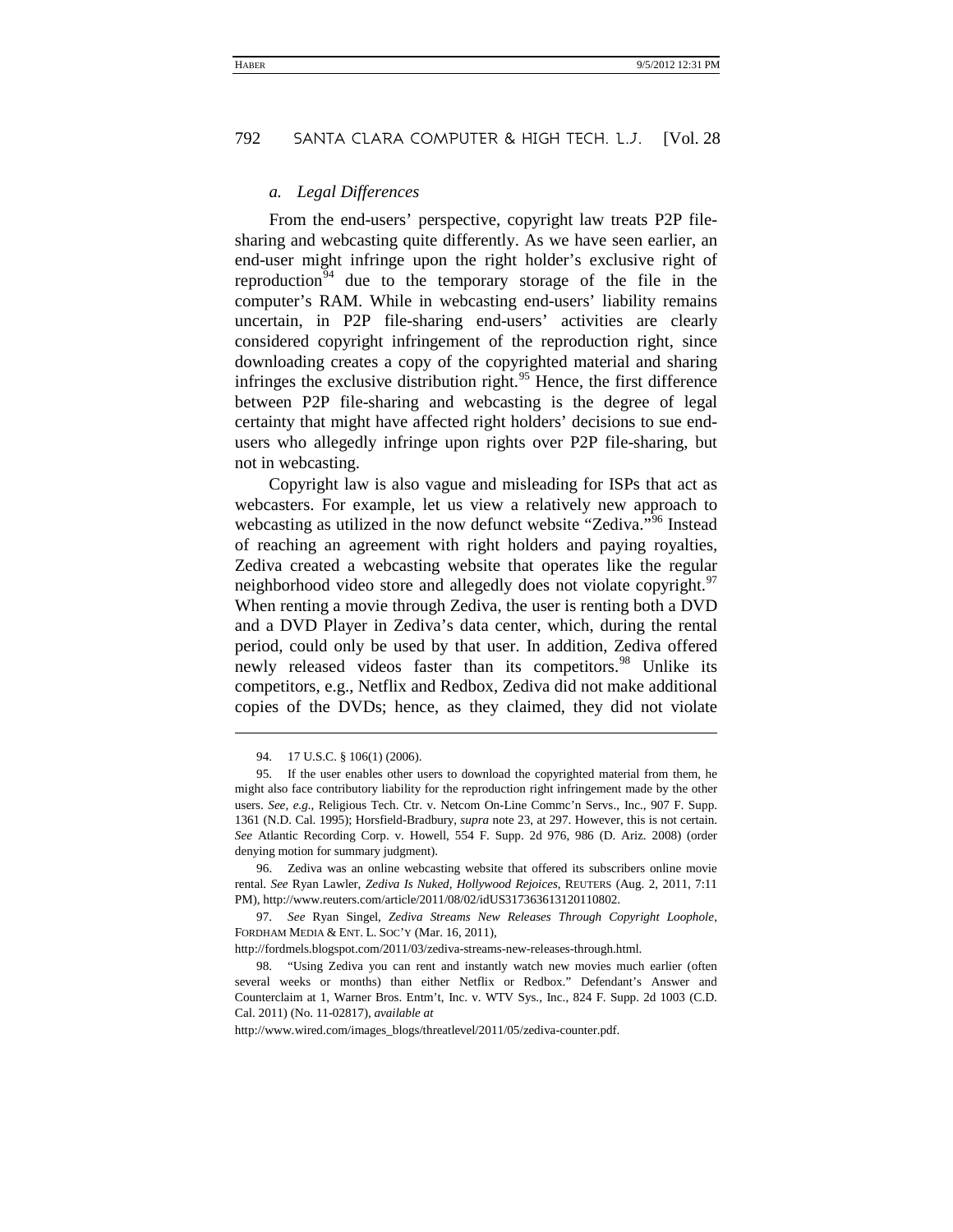l

copyright law using the "first sale" doctrine.<sup>[99](#page-25-0)</sup> However, Zediva's interpretation of copyright law seemed off. $100$  First, the first sale doctrine only applies as a defense to distribution and display rights, but not to the public performance right.<sup>[101](#page-25-2)</sup> Second, using an analogy to the offline world, Zediva is similar to a small theatre, rather than a rental store, and therefore is in violation of the public performance right.<sup>[102](#page-25-3)</sup> Although the latest court ruling regarding similar storage technology, such as cloud computing, might also suggest otherwise, $103$  the current thinking regarding Zediva and their settlement agreement suggests that the service is unlawful.<sup>[104](#page-25-5)</sup>

#### *b. Architectural Differences*

The technology of webcasting is much different from that of P2P file-sharing and might have also had an impact on the attention directed at file-sharing. First, P2P file-sharing arrived on the scene earlier and is less dependent on broadband connections and the speed

http://www.mpaa.org/Resources/2146a1b0-20bd-48ce-a473-f5f27812ba29.pdf.

<span id="page-25-2"></span>101. James Grimmelmann, *That Zediva Thing? It's So Not Going to Work*., THE LABORATORIUM (Mar. 16, 2011, 3:27 PM),

http://laboratorium.net/archive/2011/03/16/that\_zediva\_thing\_its\_so\_not\_going\_to\_work.

<span id="page-25-3"></span>102. *See* Columbia Pictures Indus., Inc. v. Redd Horne, Inc., 749 F.2d 154 (3d Cir. 1984). The defendant was a video store that rented videotapes and a private booth to view them. *Id.* at 156-57. The court held that this was a violation of the public performance right, as "the showcasing operation is not distinguishable in any significant manner from the exhibition of films at a conventional movie theater." *Id.* at 159. *See also* Grimmelmann, *supra* note 101.

<span id="page-25-4"></span>103. *See* Cartoon Network LP, LLLP v. CSC Holdings, Inc., 536 F.3d 121 (2d Cir. 2008). The defendants offered their customers "in the cloud" digital video recorders (DVRs) so they could watch their favorite shows whenever they please. *See* Grimmelmann, *supra* note 101. The Court of Appeals for the Second Circuit held that the defendant did not directly infringe the reproduction or public performance rights. *See id.*

<span id="page-25-5"></span>104**.** *See* Greg Sandoval, *Federal Court to Order Film Service Zediva Shut Down*, CNET NEWS (Aug. 1, 2011, 7:09 PM), http://news.cnet.com/8301-31001\_3-20086666-261/federalcourt-to-order-film-service-zediva-shut-down. Zediva agreed to close down permanently and to pay the studios \$1.8 million. *See* Ryan Singel, *Streaming Movie Service Zediva Pays Hollywood \$1.8M, Shuts Down*, WIRED (Oct. 31, 2011, 8:18 PM),

http://www.wired.com/threatlevel/2011/10/streaming-movie-service-zediva-pays-hollywood-1- 8m-shuts-down.

<span id="page-25-0"></span><sup>99.</sup> [17 U.S.C.](http://en.wikipedia.org/wiki/Title_17_of_the_United_States_Code) § 109(a) (2006). According to U.S. law, the owner of a lawful copy of a copy-righted work may resell that copy or may rent it (with the exception of copies of computer programs and phonorecords of sound recordings rental), lend it, or give it away. *See* R. Anthony Reese, *The First Sale Doctrine in the Era of Digital Networks*, 44 B.C. L. REV. 577, 580-81 (2003).

<span id="page-25-1"></span><sup>100.</sup> As expected, the members of the Motion Picture Association of America (MPAA) filed a lawsuit against Zediva for copyright infringement. *See* Complaint for Copyright Infringement, Warner Bros. Entm't, Inc. v. WTV Sys., Inc., 824 F. Supp. 2d 1003 (C.D. Cal. 2011) (No. 11-02817), *available at*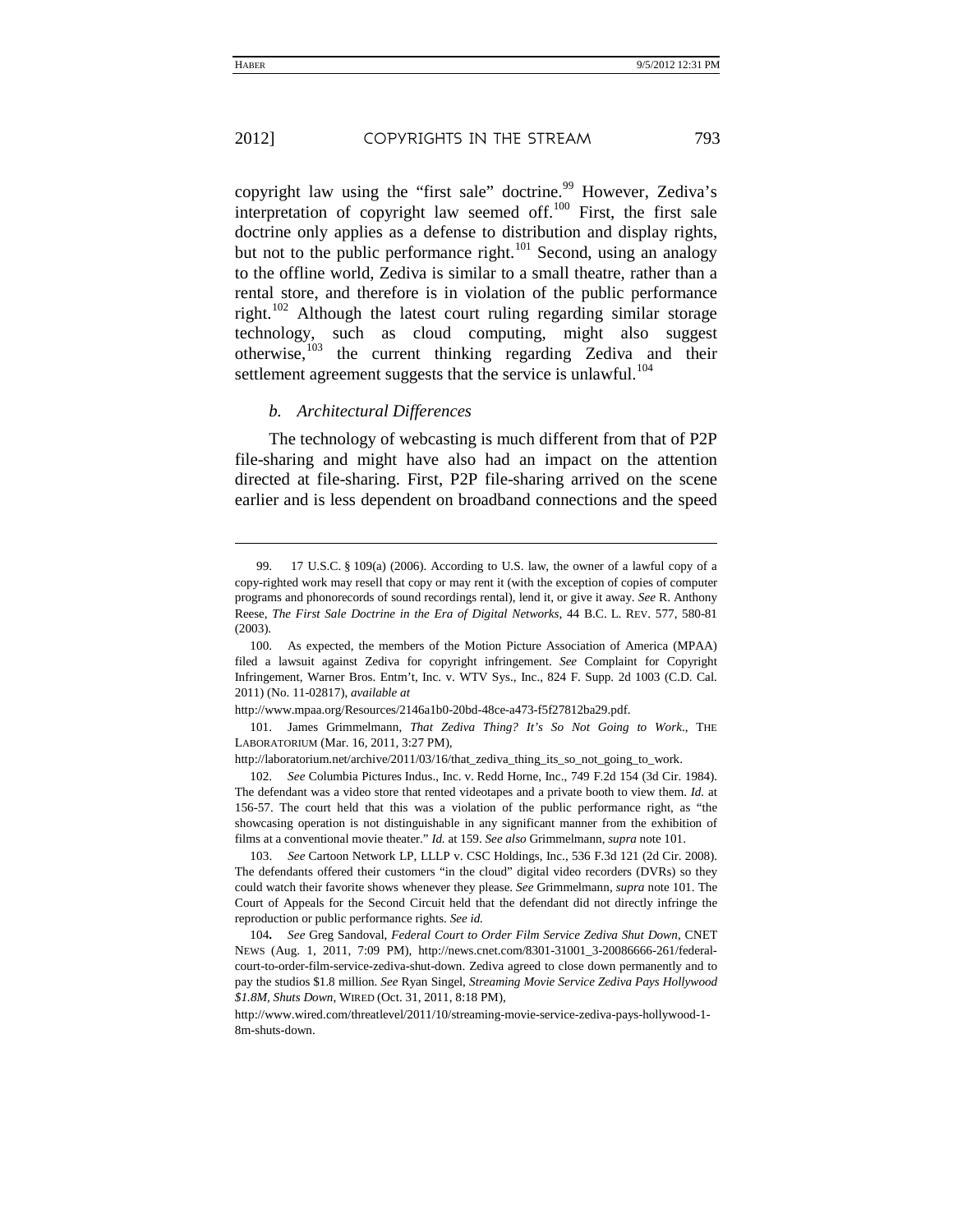of communication, although it does still require it.<sup>[105](#page-26-0)</sup> Therefore, one of the reasons that right holders are fighting P2P file-sharing much more aggressively is the timeframe. Second, streaming technology is based on DRM that prevents the user from obtaining a copy of the work after its usage. In that way, right holders may feel safer even though infringement and potential revenue losses might have occurred since both were on a smaller scale, and, as the media could not be further distributed, future revenue losses are minimized. It may be beneficial to right holders for people to switch from P2P file-sharing to webcasting, which means the entertainment industry may come to view webcasting as less harmful than P2P file-sharing. The benefit comes mainly from the associated DRM that prevents the user from distributing it further. Indeed, webcasting has led some users to stop downloading music illegally<sup>[106](#page-26-1)</sup> and may be a reasonable explanation of why right holders are fighting P2P file-sharing more aggressively than they are fighting webcasting.

Webcasting technology might also prevent—or at least make more difficult—right holders' from being able to unveil the enduser's identity as compared to P2P file-sharing. While file-sharing usually occurs substantially using only a few file-sharing technologies,  $107$  webcasting can occur on any website. Hence, it is impractical for right holders to uncover all the websites that enable end-users' access to copyrighted materials via webcasting.

The architectural differences between P2P file-sharing and webcasting also affects the identity of right holders, and may play a major role in the described phenomenon. In P2P file-sharing, a copy of the work is made and the end-user can make use of it anytime without an Internet connection. Webcasting only enables an end-user to make use of the material once, which means she cannot exploit the

l

<span id="page-26-0"></span><sup>105.</sup> For a better understanding of bandwidth requirements for webcasting, see Mihir Shah, *Internet Speed Required for Streaming Audio*, EHOW (July 16, 2011), http://www.ehow.com/facts\_7277620\_Internet-speed-required-webcasting-audio.html.

<span id="page-26-1"></span><sup>106.</sup> A survey conducted in the United Kingdom in 2010 claims that 54% of the respondents said that webcasting had led them to quit illegally downloading music. *See* Jared Moya, *SURVEY: Music Streaming Decreases Illegal File-Sharing*, ZEROPAID (Aug. 18, 2010), http://www.zeropaid.com/news/90312/survey-music-streaming-decreases-illegal-file-sharing. It is also possible that legitimate webcasting services, such as Netflix, have actually impacted and reduced P2P traffic. *See* Wesley Fenlon, *Netflix Streaming May Be Putting a Hurt on File Sharing*, TESTED (May 3, 2011), http://www.tested.com/news/netflix-streaming-may-be-puttinga-hurt-on-file-sharing/2262. Also, according to a report on Internet traffic, P2P traffic is shrinking at a dramatic rate while webcasting video and direct downloads are exploding in popularity. *See* Erica Naone, *Peer-to-Peer File Sharing Usurped by Streaming Video*, TECHNOLOGY REVIEW (Oct. 14, 2009), http://www.technologyreview.com/web/23713/?a=f.

<span id="page-26-2"></span><sup>107.</sup> Examples of these technologies are KaZaA, BitTorrent, and eMule.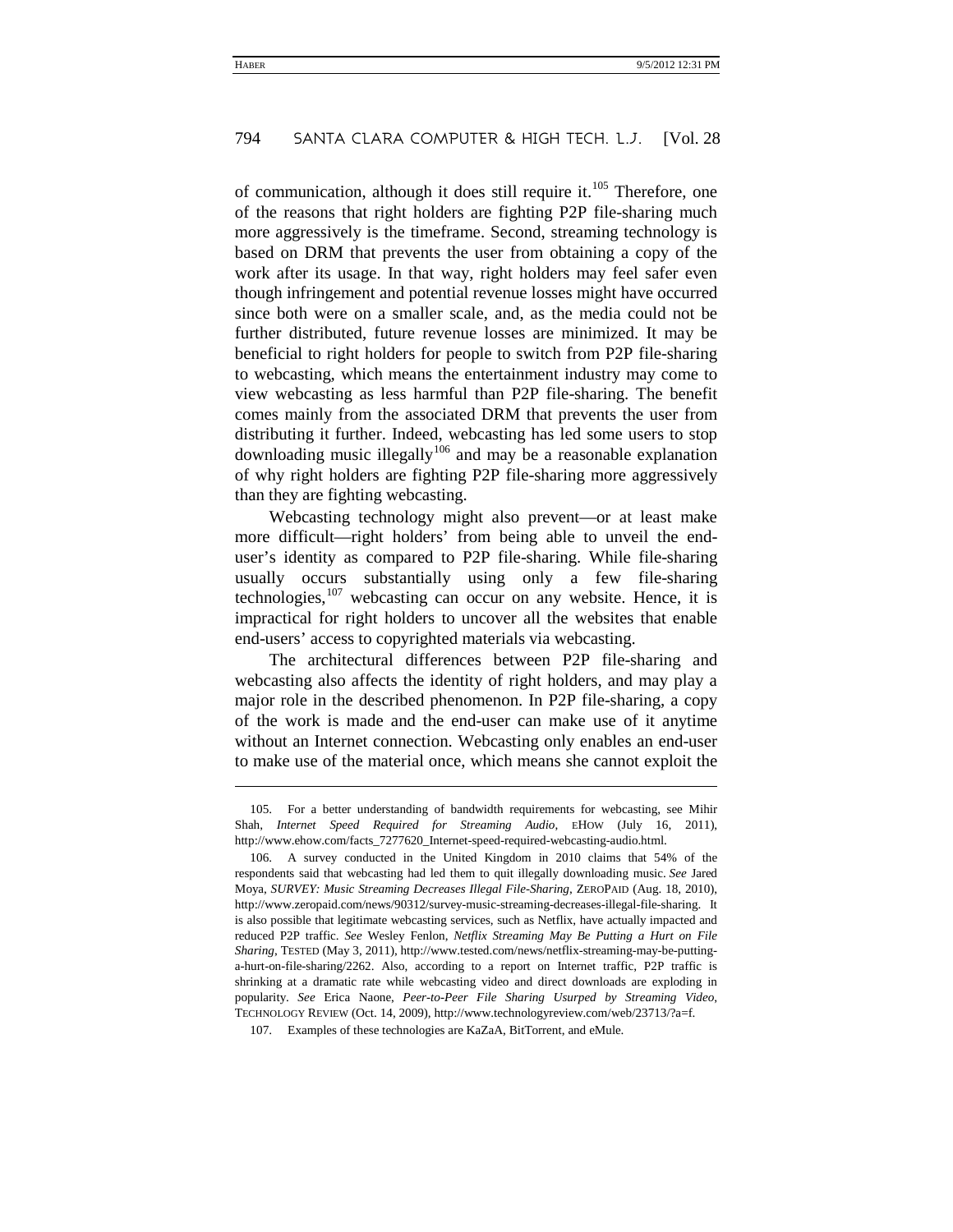j

material once she disconnects from the Internet. The view of right holders in this matter should be different from one another, i.e., music and films different characteristics could influence right holders approach differently, and may play an important role in the described phenomenon, as I will further elaborate.

Music and films have different characteristics, but in the context of file-sharing, the two industries should generally be affected in a similar manner.<sup>[108](#page-27-0)</sup> However, webcasting might change that because of basic differences between the two mediums: Music is usually listened to more than once. For example, if you favor a song, you can listen to it multiple times: at home, while participating in sports (e.g., through a portable media player), while driving, or during many other given activities. A favored song is timeless and you may listen to it often over the years, enjoying it just as much as you did the first time, or sometimes even more. Films, however, possess different characteristics; a film is usually watched a limited number of times.<sup>[109](#page-27-1)</sup> For these reasons, I characterize music as multiple-use media and films as limited-use media.<sup>[110](#page-27-2)</sup>

The differences between multiple-use media and limited-use media hold much importance vis-à-vis the Internet. Downloading of both forms of media are usually treated equally, meaning that there are no major differences in the consumption of the media in the eyes of right holders from music and film industries.<sup>[111](#page-27-3)</sup> However, webcasting treats each differently. Listening to music online, via webcasting, without the ability to save a copy to your computer and reuse it later, should not affect the later consumption of it. For instance, to legally rehear a song with no Internet connectivity would oblige its purchase (hence my characterization as multiple-use media). Therefore, generally speaking, right holders in the music industry should not fear webcasting because it should not present a

<span id="page-27-0"></span><sup>108.</sup> However, the filming industries might be less affected by file-sharing due to the nature of cinema theatre, which offers the public more than just the screening of a film, but rather an experience. For this reason, the field of economics will define them as "experience goods." *See* Phillip Nelson, *Information and Consumer Behavior*, 78 J. POL. ECON. 311, 312 (1970).

<span id="page-27-1"></span><sup>109.</sup> Obviously, some people will watch the same movie repeatedly. But, generally, films are watched only a few times.

<span id="page-27-2"></span><sup>110.</sup> Books, for example, are also a form of limited-use media. I will not use the term "single-use media" to describe films, as people sometimes watch a film more than once.

<span id="page-27-3"></span><sup>111.</sup> In downloading, whether it is an audio or visual file, a copy is made on the user's computer. Generally speaking, that copy replaces the consumption of the media and therefore could result in revenue losses for the right holders. For this matter, the nature of the media should not make a huge difference.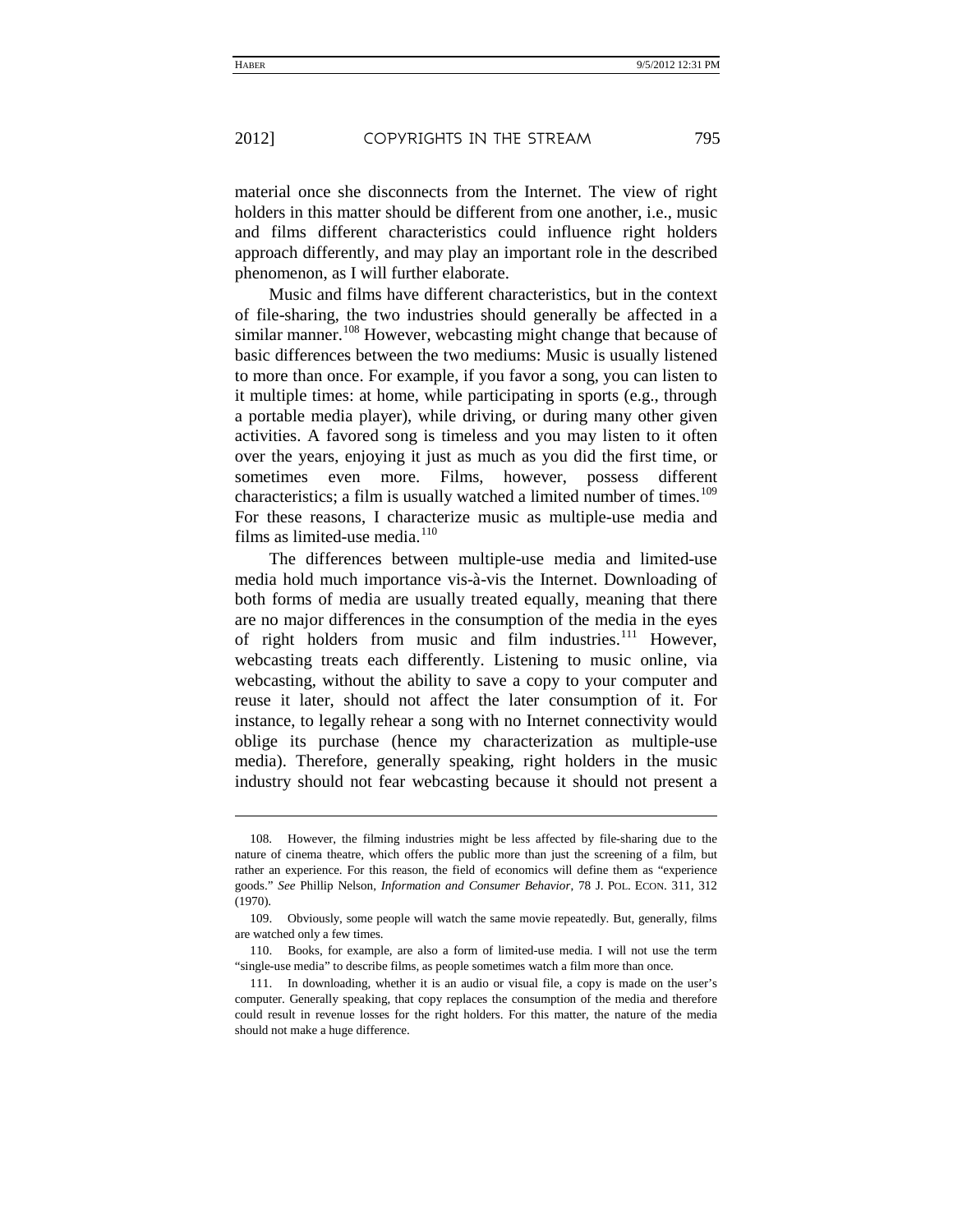major threat to their current business models.<sup>[112](#page-28-0)</sup> On the other hand, watching a film online by webcasting may have a greater impact on later consumption since most consumers are not likely to view the film again for a while (hence my characterization as limited-use media). Therefore, right holders in the film industry should fear webcasting just as much as P2P file-sharing, depending on the scale of infringement, since it threatens their business models just as much. Having said that, the importance of the differences between multipleuse media and limited-use could easily vanish soon, as transmission technologies continue to evolve, e.g., third generation cellular transmission. [113](#page-28-1) Since the Internet is highly accessible, people are able to use their high-end mobile devices, such as smartphones,  $114$  to hear music everywhere through streaming, which would raise music industry right holders' fears of webcasting.

This claim takes us further. If webcasting presents such a crucial impact on the film industry, why doesn't the industry fight it, at least as much as P2P file-sharing? Unfortunately, we can only speculate as to their response and look at their past activities for an answer. In the current copyright battle against P2P file-sharing, the content industry trade groups, such as the RIAA, have been more active in trying to resolve what they consider a threat than parties such as the MPAA.<sup>[115](#page-28-3)</sup> It does not seem reasonable that the film industry has less economic

j

<span id="page-28-0"></span><sup>112.</sup> Right holders in the music industry use webcasting to promote their songs. In YouTube, for example, you can create a "Musician account," which is designed to promote your music through YouTube. *See Musician (channel type)*, YOUTUBE,

http://www.google.com/support/youtube/bin/answer.py?hl=en&answer=95491 (last updated Feb. 03, 2012).

<span id="page-28-1"></span><sup>113.</sup> For more on 3rd generation cellular transmissions, see *Definition of: 3G*, PCMAG.COM,

http://www.pcmag.com/encyclopedia\_term/0%2C2542%2Ct%3D3G&i%3D37088%2C00.asp (last visited Aug. 25, 2012).

<span id="page-28-2"></span><sup>114.</sup> A Smartphone is a cellular telephone with built-in applications and Internet access. *See Definition of: Smartphone*, PCMAG.COM,

http://www.pcmag.com/encyclopedia\_term/0,2542,t=Smartphone&i=51537,00.asp (last visited Aug. 25, 2012).

<span id="page-28-3"></span><sup>115.</sup> Only lately has the film industry started to enhance copyright litigation against endusers. For example, the latest subpoena granted for the U.S. Copyright Group identifies 23,000 people that allegedly "shared" the motion picture *The Expendables* using a BitTorrent protocol. *See* David Kravets, *Biggest BitTorrent Downloading Case in U*.*S*. *History Targets 23,000 Defendants*, WIRED (May 9, 2011, 5:15 PM),

http://www.wired.com/threatlevel/2011/05/biggest-bittorrent-case; *see also* Complaint for Copyright Infringement and Demand for Jury Trial, Camelot Distrib. Grp., Inc. v. Doe (C.D. Cal. 2011) (No. 11-01949), 2011 WL 917819; Class Action Complaint, Openmind Solutions, Inc. v. Doe (S.D. Ill. 2011) (No. 11-00092).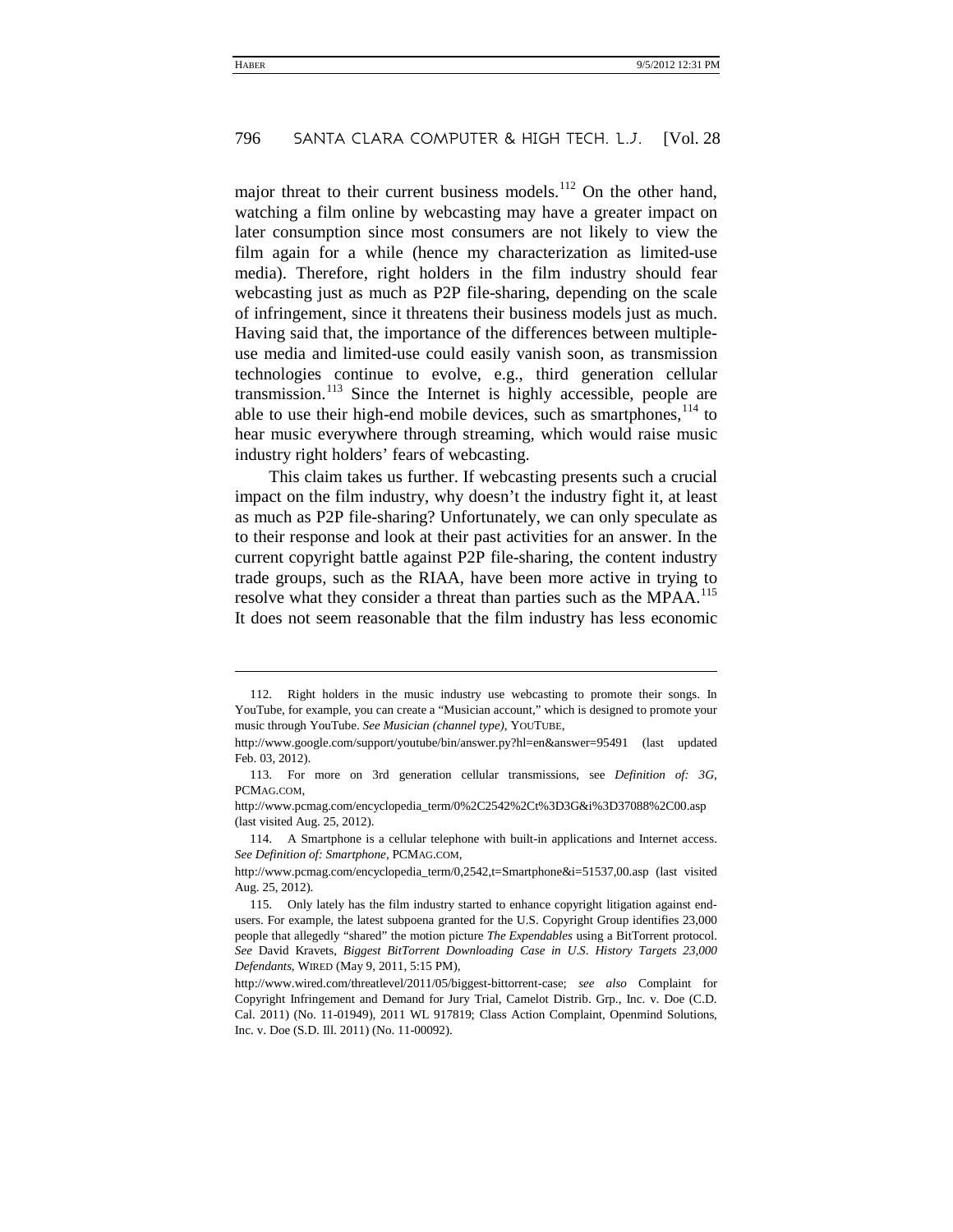and political power than the music industry.<sup>[116](#page-29-0)</sup> Even if there were financial and political differences, it is still notable that the film industry has not fought online infringement like the music industry. If this is true, the answer must be elsewhere.

Why has the film industry been, until recently, less active than the music industry in enforcing copyright? Law-abiding individuals can purchase songs online using online stores like iTunes.<sup>[117](#page-29-1)</sup> Yet, online film stores<sup> $118$ </sup> are different. They are not available worldwide, sometimes cannot offer the highest quality available,  $119$  and usually possess a limited number of films. Hence, even people who wish to abide by the law could find themselves downloading/webcasting unlawfully online, receiving a higher quality film, or a film they could not obtain from the online store.<sup>[120](#page-29-4)</sup>

Recently, some right holders in the film industry have also initiated litigation against P2P file-sharers. After filing several lawsuits, $121$  nearly 50,000 users of BitTorrent are now facing a lawsuit for allegedly infringing the copyrights of two motion pictures: *The*

http://androidandme.com/2011/07/news/netflix-hd-app-to-stream-at-1080p-but-only-for-texasinstruments-omap-4-processors.

<span id="page-29-4"></span>120. In the film industry, unlike the music industry, people can sometimes download or webcast a film that was only released to cinemas. Therefore, in the film industry, an infringement could affect both cinemas and storage media formats such as DVDs, as opposed to an impact on storage media formats, such as CDs, in the music industry.

<span id="page-29-5"></span>121. Eriq Gardner, *New Litigation Campaign Quietly Targets Tens of Thousands of Movie Downloaders*, THE HOLLYWOOD REPORTER (Dec. 21, 2010, 10:56 AM), http://www.hollywoodreporter.com/blogs/thr-esq/litigation-campaign-quietly-targets-tens-63769.

-

<span id="page-29-0"></span><sup>116.</sup> The economic and political power comparison between the film and the music industries is beyond the scope of this article. For an extensive overview of these industries and other entertainment industries, see HAROLD L. VOGEL, ENTERTAINMENT INDUSTRY ECONOMICS: A GUIDE FOR FINANCIAL ANALYSIS (8th ed. 2011).

<span id="page-29-1"></span><sup>117.</sup> iTunes is a free application used mainly for playing and organizing digital music and video files on desktop computers. Through iTunes users can connect to the iTunes store and purchase songs, television shows, games, audio-books, etc. For more information, see *iTunes*, APPLE, http://www.apple.com/itunes (last visited Aug. 26, 2012).

<span id="page-29-2"></span><sup>118.</sup> For example, see NETFLIX, http://www.netflix.com (last visited Aug. 26, 2012), which offers its members in the United States and Canada a subscription service for viewing films and TV shows.

<span id="page-29-3"></span><sup>119.</sup> For example, Netflix users used to only be able to stream 720p HD content on an HDcompatible box, while file-sharing users could sometimes find 1080p content, which is better quality, being a little over twice the resolution of 720p. Although Netflix is improving their content quality, there are still films that can be found in higher resolution outside of Netflix. *See* Josh Lowensohn, *1080p Streaming Not Coming to Netflix this Year*, CNET NEWS (Feb. 8, 2010, 12:30 PM), http://news.cnet.com/8301-27076\_3-20000054-248.html#ixzz1S012F7Dh; Edgar Cervantes, *Netflix HD App to Stream at 1080p, But Only for Texas Instruments OMAP 4 Processors*, ANDROID AND ME (July 5, 2011, 11:52 AM),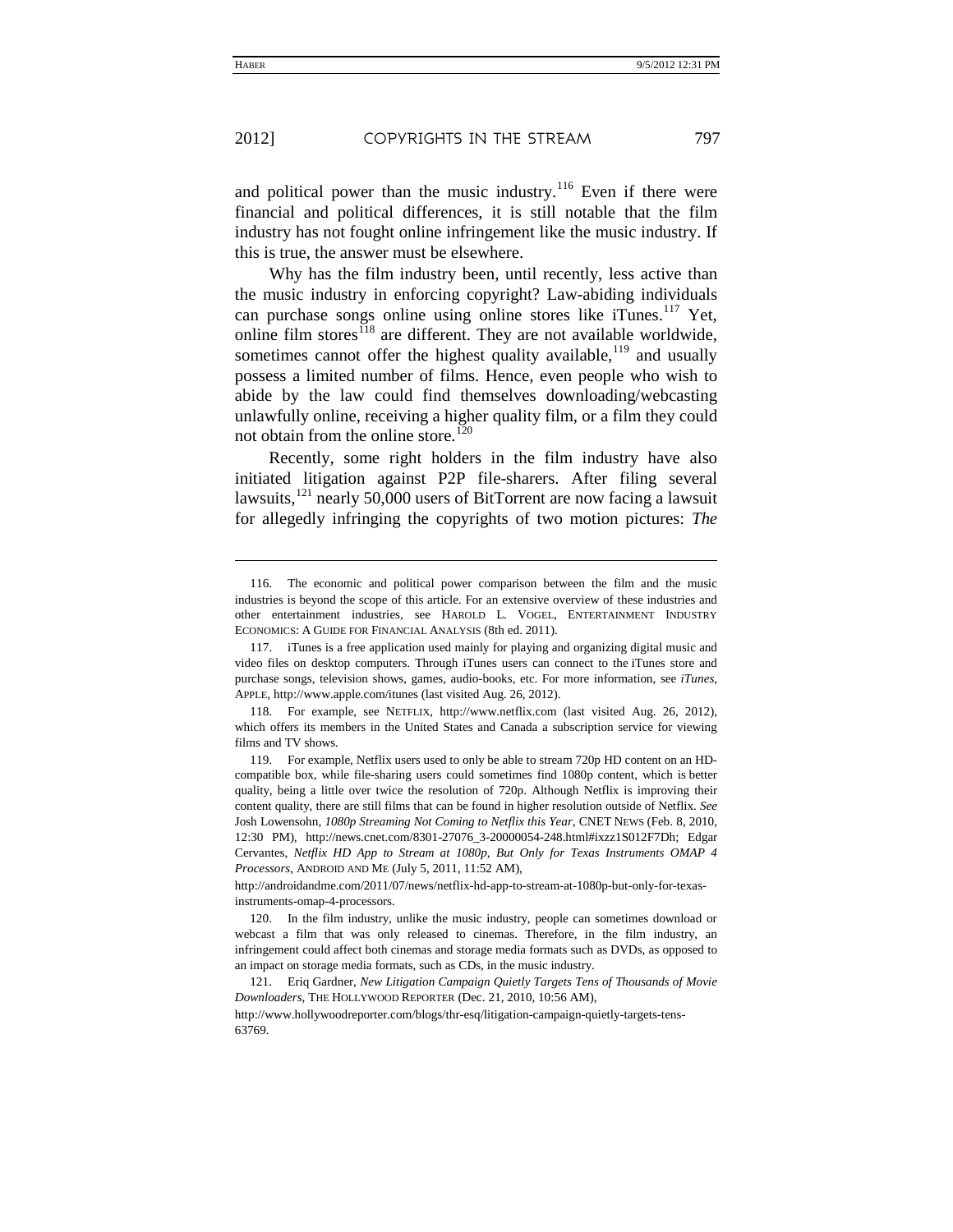*Hurt Locker* and *The Expendables*. [122](#page-30-0) The days of the film industry playing a passive role in the fight against P2P file-sharing are over. The film industry has started to realize that end-users are not going anywhere, and, especially as webcasting advances, the film industry will have to play a more active role. Moreover, as third generation technologies continue to evolve, raising the threat on the business models of right holders in the music industry, the music industry could potentially share a similar interest in fighting webcasting despite its multiple-use nature.

#### *c. Other Differences*

-

Copyright law is not easy to understand, especially for the general public. Take P2P file-sharing of copyrighted materials, which is usually unlawful, as an example: Even if the public does not fully understand which rights were infringed, a large number of people do understand that downloading is likely to be considered an infringement of copyright. However, webcasting might be perceived differently. An end-user, who might suspect that watching a film without paying for it is morally wrong, may not really understand why it is considered unlawful when she does not a make a copy of it. Moreover, if legal experts cannot fully agree that the temporary storage of files in RAM is considered an infringement, how can the public be expected to do so? The general knowledge of the public, limited as it may be, is still larger on P2P file-sharing than on webcasting.

In conclusion, although P2P file-sharing and webcasting share major similarities in copyright, they also differ in many aspects and some right holders consider P2P file-sharing a larger threat as they gain more knowledge of the issue. However, as the Internet continues to evolve, right holders' awareness to webcasting, especially in the film industry, will continue to rise. The question is: Should right holders fight webcasting at all? And if so, what is the best appropriate way to do so?

<span id="page-30-0"></span><sup>122.</sup> Julianne Pepitone, *50,000 BitTorrent Users Sued for Alleged Illegal Downloads*, CNNMONEY (June 10, 2011, 3:59 PM),

http://money.cnn.com/2011/06/10/technology/bittorrent\_lawsuits/index.htm; *see also* Ernesto, *supra* note [88,](#page-22-4) indicating that a total of over 200,000 end-users were altogether sued for online copyright infringement since the beginning of 2010.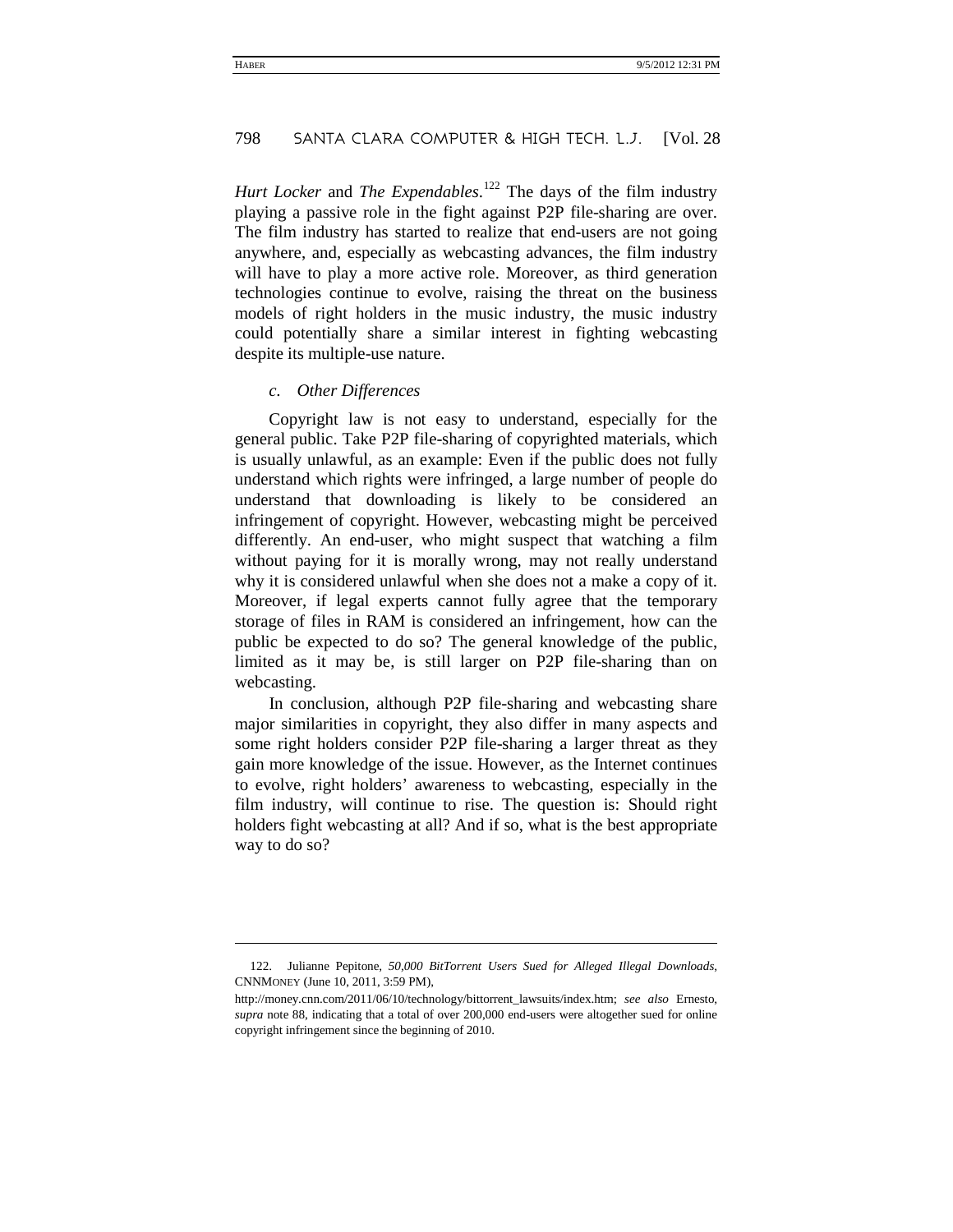#### V. FIGHTING WEBCASTING

Until now, the war over copyright on the Internet has mainly focused on P2P file-sharing. In this part, I examine whether webcasting and storage-based technologies should be fought by right holders in the upcoming copyright war. As technology advances and webcasting continues its worldwide diffusion, right holders, especially in the film industry, will try to eliminate the unauthorized webcasting of copyrighted materials more actively, while potentially operating and profiting from legitimate webcasting services.<sup>[123](#page-31-0)</sup> A future war, much like past and current Internet battles, could be fought on three major fronts: legal, technological, and social.<sup>[124](#page-31-1)</sup>

#### *a. Altering Human Behavior*

Right holders seeking to regulate end-user behavior in cyberspace need to consider four types of constraints: legal, economic, social, and design (code).<sup>125</sup> I use Larry Lessig's model to examine the different aspects of possible solutions in relation to webcasting of copyrighted materials.

<span id="page-31-2"></span>i. Legal aspects

The legal perspective is mainly composed of three aspects: legislation, litigation, and private ordering. Lobbying for legislation directed against unlawful webcasting is a legitimate means. Although copyright law already grants right holders the legal tools to deal with webcasters, i.e., at least in the form of the public performance right<sup>126</sup> and the right of reproduction,<sup>127</sup> it does not necessarily grant right holders the legal tools to deal with end-users, as mentioned. Hence, specific legislation directed at webcasting from the end-users side,

j

<span id="page-31-0"></span><sup>123.</sup> It could be highly profitable to maintain a webcasting website with media content, free of charge for subscribers, if advertising imposes a weak nuisance to music consumers. *See*  Tim Paul Thomes, *An Economic Analysis of Online Streaming: How the Music Industry Can Generate Revenues from Cloud Computing* 34 (Ctr. for Eur. Econ. Research, Discussion Paper No. 11-039, 2011), *available at*

ftp.zew.de/pub/zew-docs/veranstaltungen/ICT2011/Papers/Thomes.pdf.

<span id="page-31-1"></span><sup>124.</sup> A possible fourth front is the political one. However, the political front could be combined in the other fronts, e.g., lobbying for legislation, and therefore I will not analyze it solely.

<sup>125.</sup> *See* LAWRENCE LESSIG, CODE AND OTHER LAWS OF CYBERSPACE 25 (1999); LAWRENCE LESSIG, FREE CULTURE: HOW BIG MEDIA USES TECHNOLOGY AND THE LAW TO LOCK DOWN CULTURE AND CONTROL CREATIVITY 70-124 (2004).

<sup>126.</sup> 17 U.S.C. § 106(4) (2006).

<sup>127.</sup> 17 U.S.C. § 106(1).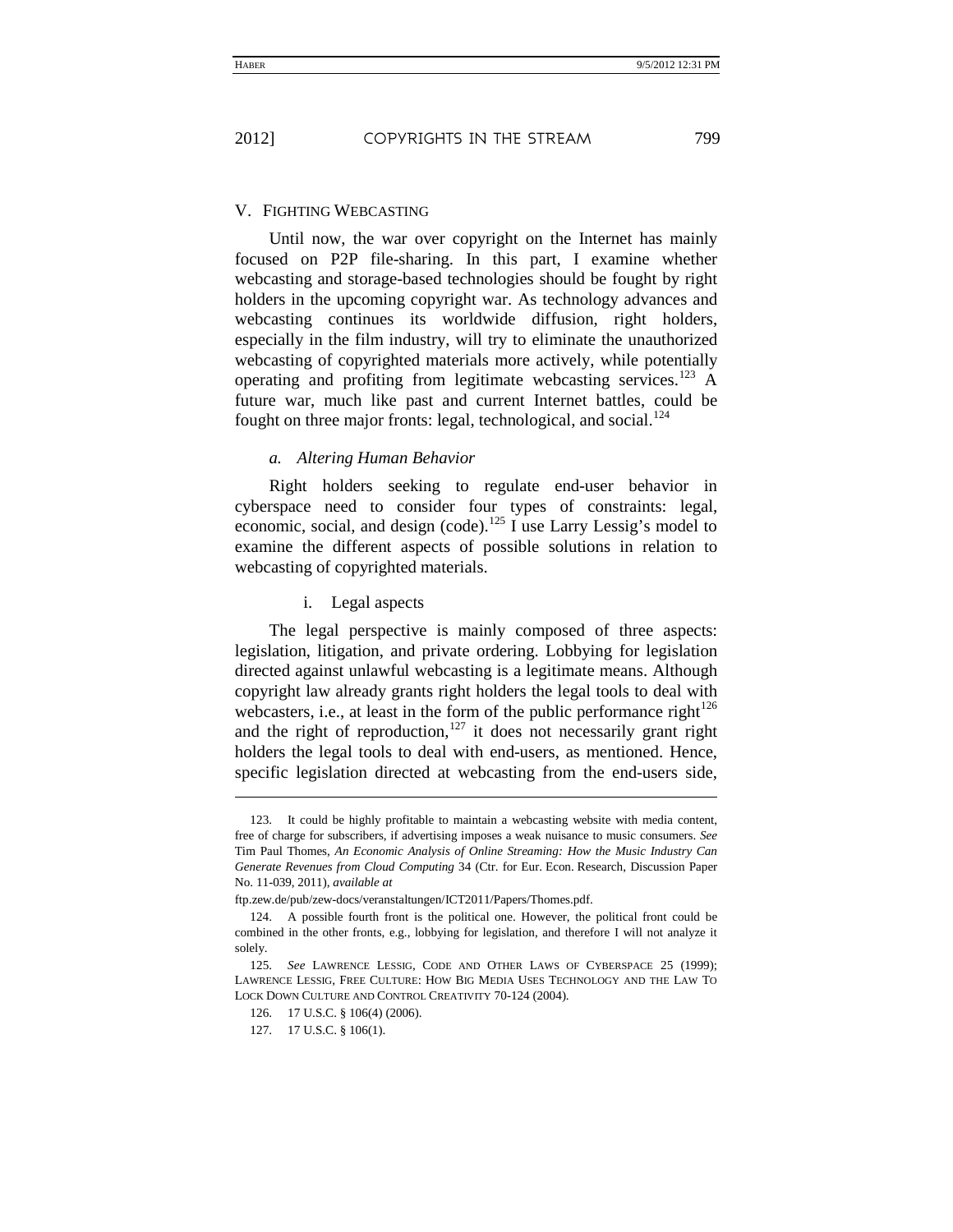could aid right holders, a topic that I address later in the paper.<sup>[128](#page-32-0)</sup> Although webcasting infringement with no financial gain<sup>[129](#page-32-1)</sup> can still be considered mostly a civil wrong, it is only a matter of time until legislators further criminalize it, $^{130}$  $^{130}$  $^{130}$  as recently suggested by the U.S. House and Senate,<sup>[131](#page-32-3)</sup> in an attempt to create public deterrence from illegal online activities. Criminal legislation might aid right holders against webcasting copyright violations.

The proposed bill is an outcome of a strategic plan to protect intellectual property enforcement by the U.S. government.<sup>[132](#page-32-4)</sup> It will

#### 128. *See infra* Part V.b.

j

<span id="page-32-1"></span><span id="page-32-0"></span>129. Criminal prosecution for copyright infringement must be done willfully, and either for purposes of commercial advantage or private financial gain; by the reproduction or distribution, including by electronic means, during any 180-day period, of 1 or more copies or phonorecords of 1 or more copyrighted works, which have a total retail value of more than \$1,000; or by the distribution of a work being prepared for commercial distribution. 17 U.S.C. § 506(a)(1). Thus, webcasting infringement, with no commercial advantage or financial gain, will be considered as a civil wrong, as long as the public performance right is the only right infringed (17 U.S.C.  $\S$  506(a)(1) requires reproduction or distribution, hence, does not apply to public performances). However, as noted, the webcaster might also infringe upon the distribution right and the right of reproduction, and therefore could be liable for criminal infringement of copyright.

<span id="page-32-2"></span>130. *See* S. 978, 112th Cong. § 1 (2011) (Senate bill seeking to amend the criminal penalty provision for criminal infringement of a copyright). *See also* Stop Online Piracy Act (SOPA), H.R. 3261, 112th Cong. § 201 (2011) (House bill imposing criminal penalties for public performances by means of digital networks with a retail value of more than \$1,000 and felony penalties if the retail value is more than \$2,500); Haber, *supra* note 19 (arguing that the Three Strikes Policy is another link in a chain of a criminal paradigm set in copyrights, meaning that some copyright law policies will probably continue to shape in accordance with criminal law, despite copyright's civil law rationales). These proposed bills, which will probably not pass in their current forms, are beyond the scope of this article. However, generally speaking, the bills' agendas mark a global paradigm shift towards copyright criminalization. For more on criminal aspects of copyright law, see generally Steven Penney, *Crime, Copyright, and the Digital Age*, *in* WHAT IS A CRIME? DEFINING CRIMINAL CONDUCT IN CONTEMPORARY SOCIETY 61, 63-64 (2004) (describing and evaluating efforts to criminalize copyright law in the digital era); Kent Walker, *Federal Criminal Remedies for the Theft of Intellectual Property*, 16 HASTINGS COMM. & ENT. L.J. 681 (1994) (arguing that changing public opinion gradually is persuading policymakers that theft of intellectual property can be as serious as theft of tangible property); Lydia Pallas Loren, *Digitization, Commodification, Criminalization: The Evolution of Criminal Copyright Infringement and the Importance of the Willfulness Requirement*, 77 WASH. U. L. Q. 835, 845 (1999) (arguing that the adoption of the NET Act in 1997 marks a significant turning point in the law of criminal copyright infringement).

<span id="page-32-3"></span>131. *See* S. 978, 112th Cong. (2011); Stop Online Piracy Act (SOPA), H.R. 3261, 112th Cong. (2011).

<span id="page-32-4"></span>132. On March 2011, The U.S. Intellectual Property Enforcement Coordinator (IPEC) issued the Administration's Strategic Plan on Intellectual Property Enforcement. The Administration recommended that Congress clarify that infringement by streaming, or by means of other similar new technology, is a felony in appropriate circumstances:

[I]t is imperative that our laws account for changes in technology used by infringers. One recent technological change is the illegal streaming of content. Existing law provides felony penalties for willful copyright infringement, but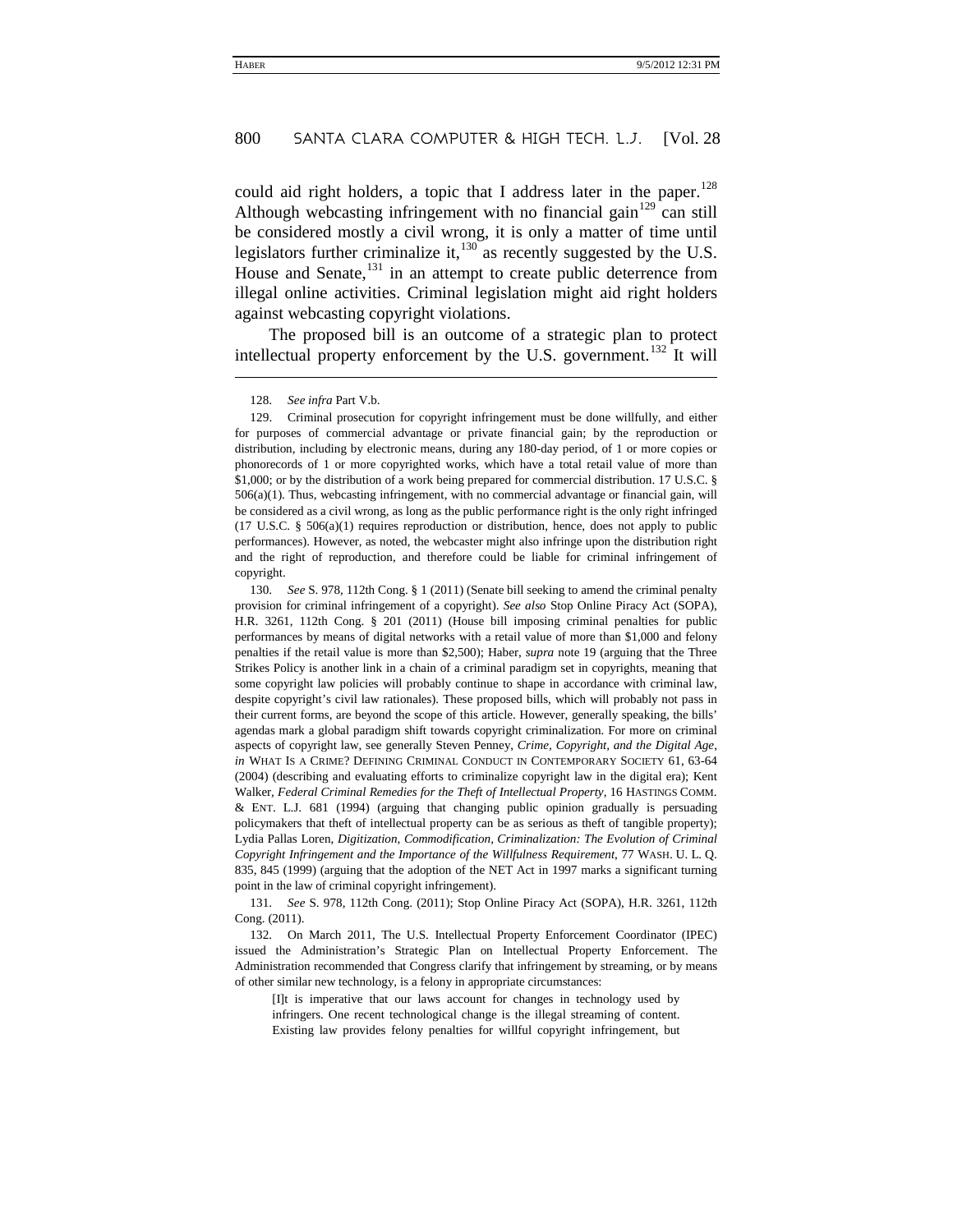mainly alter current criminal sanctions for unlawful public performance from a fine and/or a one-year prison sentence to a fine and/or five-year prison sentence.<sup>[133](#page-33-1)</sup> Unlike the current criminal statute, infringement does not have to be willful. However, the new penalties would apply only if the offense consists of 10 or more public performances by electronic means, during any 180-day period, of one or more copyrighted works and the total retail value of the performances, or the total economic value of such public performances to the infringer or to the copyright owner, would exceed \$2,500 (or the total fair market value of licenses to offer performances of those works would exceed  $$5,000$ .<sup>[134](#page-33-2)</sup>

<span id="page-33-0"></span>Who should fear the new bill if legislated? First, websites such as YouTube.com, which offer webcasting content, would probably be safe due to the lack of volitional conduct on their part.<sup>[135](#page-33-3)</sup> However, an end-user who links to a video would probably be deemed to be making a public performance.<sup>[136](#page-33-4)</sup> Owners and operators of websites that contain publicly available copyrighted materials through webcasting should certainly fear this proposed bill.<sup>[137](#page-33-5)</sup>

From the litigation aspect, right holders can sue ISPs,

EXEC. OFFICE OF THE PRESIDENT, ADMINISTRATION'S WHITE PAPER ON INTELLECTUAL PROPERTY ENFORCEMENT LEGISLATIVE RECOMMENDATIONS (2011), *available at*  http://www.whitehouse.gov/sites/default/files/ip\_white\_paper.pdf.

<span id="page-33-1"></span>133. 17 U.S.C. § 506 (2006); *compare* 18 U.S.C. § 2319 (2006) (one-year prison sentence), *with* S. 978, 112th Cong. (2011) (five-year prison sentence).

<span id="page-33-2"></span>134. S. 978, 112th Cong. (2011). *See* Abigail Phillips, *Felony Penalties Proposed for "Illegal Streaming": Senate Bill 978*, ELEC. FRONTIER FOUND. (June 23, 2011), https://www.eff.org/deeplinks/2011/06/felony-penalties-proposed-illegal-streaming-senate.

135. *See* Phillips, *supra* not[e 134.](#page-33-0)

<span id="page-33-4"></span><span id="page-33-3"></span>136. *See* Live Nation Motor Sports Inc. v. Davis, 81 U.S.P.Q.2d 1826 (N.D. Tex. 2007) (holding that the defendant, who provided links to plaintiff's live webcast events, did not have authorization and had infringed plaintiff's copyright). *But see* Phillips, *supra* not[e 134.](#page-33-0)

<span id="page-33-5"></span>137. The described fear only applies to webcasting websites, as websites which host copyrighted materials available for downloading are already considered to be a felony under U.S. law (with exceptions). *See* the No Electronic Theft (NET) Act, H.R. 2265, 105th Cong. (1997); *see generally* 17 U.S.C. §§ 101, 506, 507 (2006); 18 U.S.C. §§ 2319, 2320 (2006); 28 U.S.C. § 1498 (2006).

-

felony penalties are predicated on the defendant either illegally reproducing or distributing the copyrighted work. Questions have arisen about whether streaming constitutes the distribution of copyrighted works (and thereby is a felony) and/or performance of those works (and thereby is a not a felony). These questions have impaired the criminal enforcement of copyright laws. To ensure that Federal copyright law keeps pace with infringers, and to ensure that DOJ and U.S. law enforcement agencies are able to effectively combat infringement involving new technology, the Administration recommends that Congress clarify that infringement by streaming, or by means of other similar new technology, is a felony in appropriate circumstances.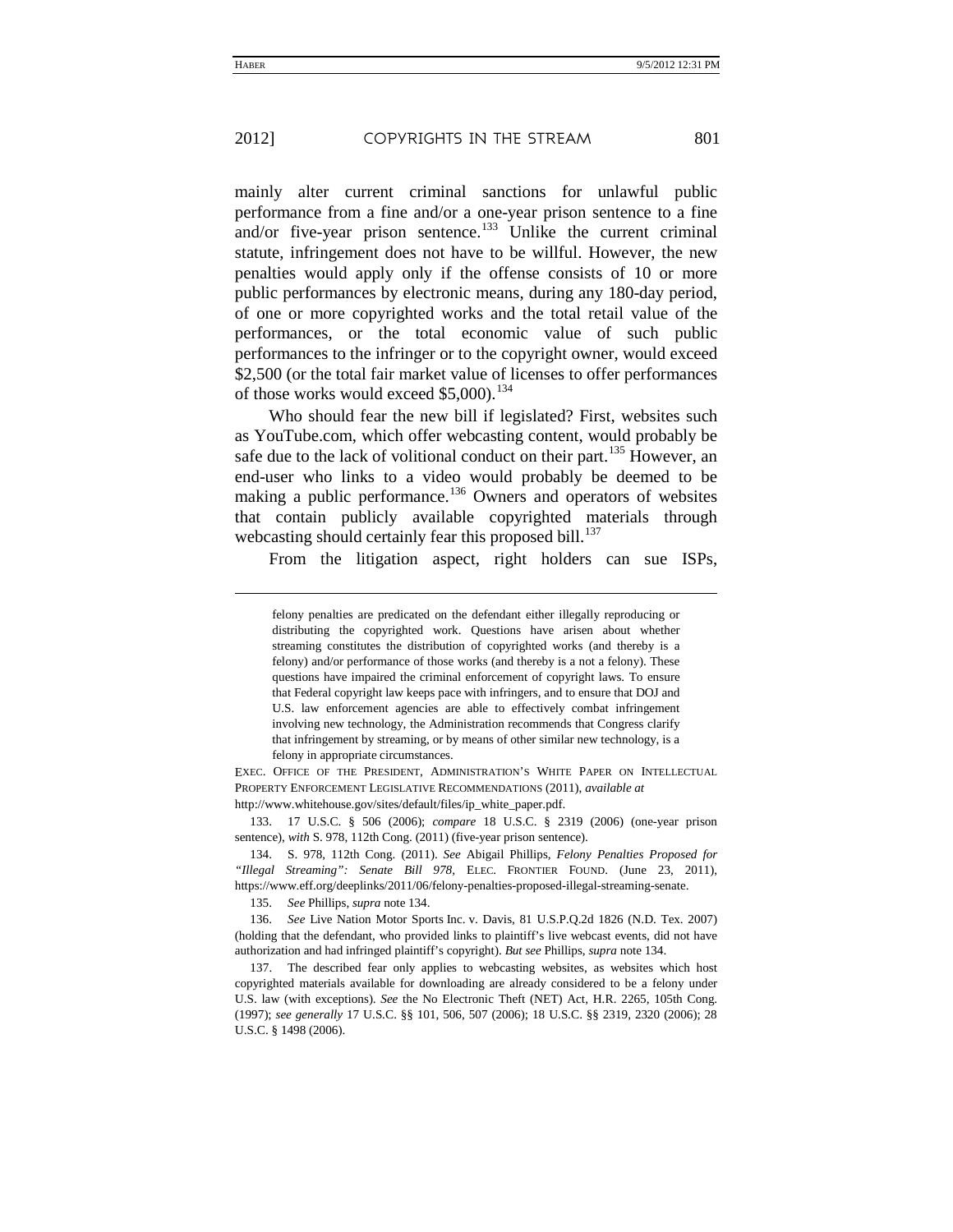webcasters, and end-users for copyright infringement while trying to establish public deterrence.<sup>[138](#page-34-1)</sup> ISPs that comply with the DMCA provisions will be left out of the battle. However, webcasters and endusers would probably be detected and sued for copyright infringements. Indeed, more recently right holders have started to sue webcasters for copyright infringements.<sup>[139](#page-34-2)</sup> However, this last method does not necessarily sound promising due to the outcomes of past attempts made mostly by the RIAA in P2P file-sharing lawsuits.

<span id="page-34-0"></span>From a private ordering aspect, right holders could make various agreements with ISPs, such as the implementation of "Alert System" technology that detects illegal downloading. Some ISPs, like Comcast and Verizon, have already started using such methods.<sup>[140](#page-34-3)</sup> Moreover, right holders can target all websites that stream copyrighted content and send notice letters to take down the illegal content. By doing so, they can substantially reduce the amount of infringements without litigation, demanding those websites either purchase a license or cease and desist from unlawful actions.

l

<span id="page-34-3"></span>140. *See* Chloe Albanesius, *Pirates Beware, ISPs Agree to Copyright Alert System*, PCMAG (July 7, 2011, 1:47 PM), http://www.pcmag.com/article2/0,2817,2388184,00.asp.

<span id="page-34-1"></span><sup>138.</sup> The right holders can either sue ISPs for direct infringement, which is less likely, or for contributory/vicarious infringement, the webcaster for infringing the Public Performance right, the Distribution Right, and the Right of Reproduction (and also by contributory infringement, if the end-user will be held liable for infringement), and the end-user, which consumed the copyrighted content for the infringement of the Right of Reproduction. See generally, for example, famous cases regarding RIAA legal actions made against ISPs and users: A&M Records, Inc. v. Napster, Inc., 114 F. Supp. 2d 896 (N.D. Cal. 2000); A&M Records, Inc. v. Napster, Inc., 239 F.3d 1004 (9th Cir. 2001); *In re* Aimster Copyright Litig., 334 F.3d 643 (7th Cir. 2003); MGM Studios, Inc. v. Grokster, Ltd., 545 U.S. 913 (2005); Sony BMG Music Entm't v. Tenenbaum, 721 F. Supp. 2d 85 (D. Mass. 2010); Capitol Records, Inc. v. Thomas, 579 F. Supp. 2d 1210 (D. Minn. 2008); Maverick Recording Co. v. Harper, 598 F.3d 193 (5th Cir. 2010).

<span id="page-34-2"></span><sup>139.</sup> *See* Order to Show Cause for A Preliminary Injunction with Temporary Restraining Order, CBS Broad., Inc. v. FilmOn.com, Inc., (S.D.N.Y. Oct. 1, 2010) (No. 10-cv-7532) (temporarily enjoining a website that allowed its subscribers to access live high definition television feeds online); Tim Molloy, *FilmOn*.*Com Ordered to Stop Streaming Free TV (update)*, THE WRAP (Nov. 23, 2010, 7:29 AM), http://www.thewrap.com/tv/columnpost/filmoncom-ordered-stop-streaming-free-tv-22775. *See also* Complaint for Copyright Infringement, Warner Bros. Entm't, Inc. v. WTV Sys., Inc., 824 F. Supp. 2d 1003 (C.D. Cal. 2011) (No. 11-02817); Twentieth Century Fox Film Corp. v. iCraveTV, No. 00-121, 2000 U.S. Dist. LEXIS 1013 (W.D. Pa. Jan. 28, 2000) (issuing an injunction against iCraveTV, a Canadian website which provided end-users the opportunity to watch television in real-time by webcasting and soon after announced that it would permanently stop its unauthorized webcasting activities); Michael A. Geist, *Is There a There There? Toward Greater Certainty for Internet Jurisdiction*, 16 BERKELEY TECH. L.J. 1345, 1351 (2001).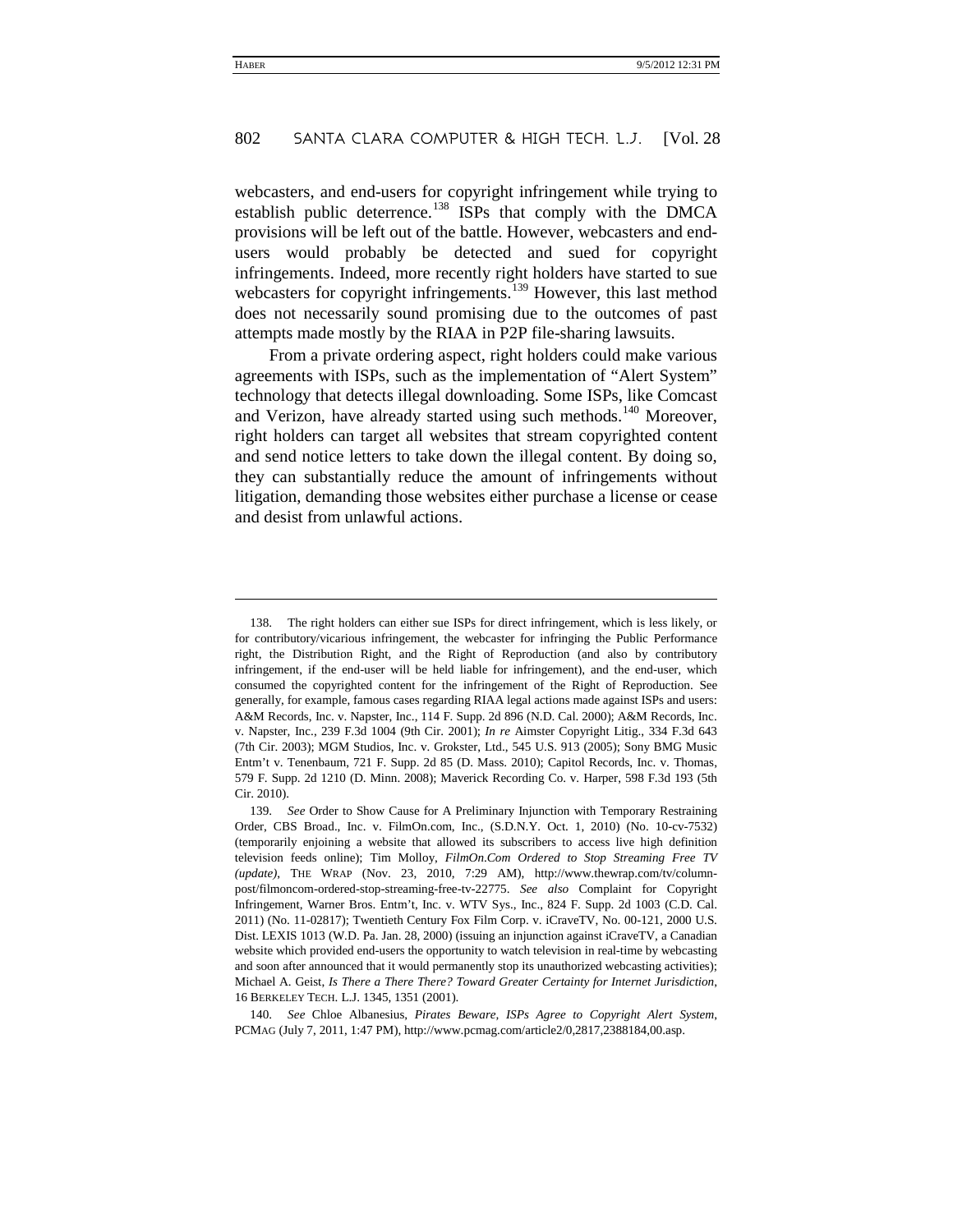j

#### ii. Technology aspects

Architectural design, or, in other words, technology, can also regulate behavior.<sup>141</sup> In Lessig's words, using computer code can alter behavior and resolve legal issues online.<sup>142</sup> For example, right holders can use DRM<sup>143</sup> to prevent infringements or to detect them. However, the use of DRM might not prove useful for right holders to eliminate illegal webcasting because webcasting is already a form of DRM. Indeed, DRM has many loopholes—some users can illegally bypass the restrictions.<sup>144</sup> However, right holders can still make usage of DRM to prevent ripping storage media, e.g., CDs and DVDs, thereby preventing their streaming.<sup>145</sup> Moreover, right holders can use DRM to detect possible online infringements.<sup>146</sup>

#### iii. Social aspects

Social norms and the market could also be used to regulate behavior.<sup>147</sup> Educating the general public about webcasting,

142. *See* LESSIG, *supra* note [125](#page-31-2) (claiming that "Code is Law"); Joel R. Reidenberg, *Lex Informatica: The Formulation of Information Policy Rules Through Technology*, 76 TEX. L. REV. 553 (1998).

143. *See DRM*, *supra* not[e 76.](#page-20-6)

144. Although streaming technology does not grant a user the option of saving the material on his or her computer, different technologies could aid a user to do so, and by that he might infringe the right holder's exclusive right of reproduction. For example, there are websites that offer a tool to users who wish to make a copy of a streaming media. *See, e.g.*, VIDEO2MP3, http://www.video2mp3.net (last visited Aug. 27, 2012); VIDTOMP3, http://www.vidtomp3.com (last visited Aug. 27, 2012); YOUTUBE MP3, http://www.youtube-mp3.org (last visited Aug. 27, 2012). However, the DMCA prohibits circumventing copyright protection systems that are meant to control access to a protected work. 17 U.S.C. § 1201 (2006). Therefore, if an end-user wishes to make a copy of a streaming media, he might infringe the right holder's exclusive right of reproduction.

145. This DRM attempt might be proven futile, due to the fact that digital copies can be transferred to analog form, which does not recognize DRM. This issue, referred sometimes as "the analog hole," enables people to transform digital protected DRM content to unprotect content. For more on the analog hole, see Douglas C. Sicker et al., *The Analog Hole and the Price of Music: An Empirical Study*, 5 J. ON TELECOMM. & HIGH TECH. L. 573 (2007); Susan P. Crawford, *The Biology of the Broadcast Flag*, 25 HASTINGS COMM. & ENT. L.J. 603, 618-21 (2003).

146. For example, right holders use steganography, such as watermarks that can aid detection of the Internet identity of the User Internet Protocol (IP) address. For more information on steganography, see Neil F. Johnson, *Information Hiding: Steganography & Digital Watermarking*, JJTC, http://www.jjtc.com/Steganography.

147. Michael Birnhack suggested that social norms and the market could be addressed as one because crediting importance to the free market makes it a social value. *See* Michael

<sup>141.</sup> *See* Lance D. Clouse, *Virtual Border Customs: Prevention of International Online Music Piracy Within the Ever-Evolving Technological Landscape*, 38 VAL. U. L. REV. 109, 158 (2003); Lionel S. Sobel, *DRM as an Enabler of Business Models: ISPs as Digital Retailers*, 18 BERKELEY TECH. L.J. 667 (2003).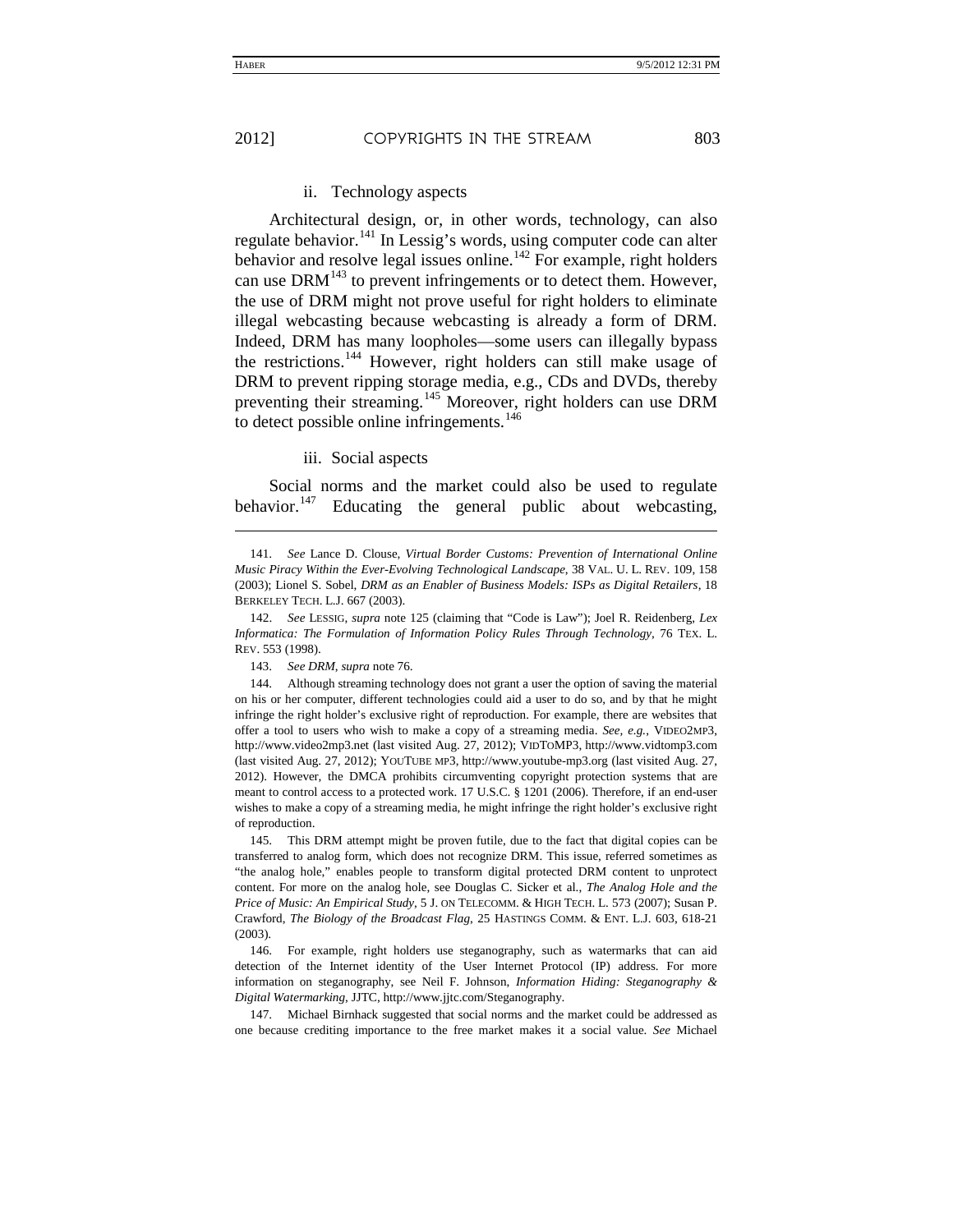explaining why webcasting could result in unlawful conduct, might aid right holders in reducing online infringement. However, thus far, right holders' attempts to educate the public have failed; their many different approaches have not worked, as file-sharing of copyrighted materials continues.<sup>[148](#page-36-0)</sup>

<span id="page-36-1"></span>In conclusion, right holders can attempt to regulate webcasters behaviors through various methods, mainly addressing legal, technological, and social measures. However, past attempts in similar matters might suggest that they do not stand much of a chance. In the next part, I explore the possible implication of the webcasting war on right holders.

#### *b. Implications of a Futuristic War on Webcasting*

l

The P2P file-sharing war and the future webcasting war contain the same basic characteristics. As long as right holders cannot find the answer for current problems in P2P file-sharing, it is unlikely that they will find it for webcasting. Perhaps fighting webcasting is not necessarily the proper answer for right holders who might prefer that end-users switch to webcasting from P2P file-sharing. Switching to

Birnhack, *Lex Machina: Information Security and Israeli Computer Act*, 4 SHA'AREY MISHPAT 315, 320 (2006) (Hebrew).

<span id="page-36-0"></span><sup>148.</sup> See, for example, commercials against downloading copyrighted materials over the net, comparing it to stealing: *Movie Piracy*, *supra* note [84.](#page-21-4) Also, the MPAA and the "Respect Copyrights Organization" tried in 2003 to reach the American audience by using an American icon (Manny Perry) approaching the audience not to infringe copyrights while comparing downloading of films from the Internet to stealing candy. The theme of the video was carefully chosen in an attempt to create sympathy to the American worker, and thus, to their homeland. *See* JOANNA DEMERS, STEAL THIS MUSIC: HOW INTELLECTUAL PROPERTY LAW AFFECTS MUSICAL CREATIVITY 11 (2006). In China, for example, cinema theatres used to hire spokesmen that gave out short lectures about the importance of copyright before a screening. Neil Weinstock Netanel, *Impose a Noncommercial Use Levy to Allow Free Peer-to-Peer File Sharing*, 17 HARV. J.L. & TECH. 1, 83 (2003). In the United Kingdom, some ISPs, in cooperation with right holders, chose to send warning letters to parents of users that are suspected of infringing copyright over the Internet, although no legal action was intended against them. John Timmer, *UK ISP Bows to Record Industry, to Send P2P Warning Letters*, ARS TECHNICA (June 6, 2008, 11:50 AM), http://arstechnica.com/tech-policy/news/2008/06/ukisp-bows-to-record-industry-to-send-p2p-warning-letters.ars. In addition, there had been an attempt to regulate behavior by convincing the public that terrorism is many times funded by copyright infringements. *See* Gregory F. Treverton et al., *Film Piracy, Organized Crime, and Terrorism*, RAND CORP. (2009), *available at*

http://www.rand.org/pubs/monographs/2009/RAND\_MG742.pdf (note that this research was funded by the Motion Picture Association (MPA), and hence be more skeptical regarding its report). For example, the 1993 World Trade Center bombing was claimed to have been funded by a counterfeit T-shirt ring. Some claimed that the Irish Republican Army was financing its operations by selling pirated videos, including a copy of *The Lion King*. Kathleen Millar, *Financing Terror: Profits from Counterfeit Goods Pay for Attacks*, U.S. CUSTOMS TODAY (Nov. 2002), http://www.cbp.gov/xp/CustomsToday/2002/November/interpol.xml.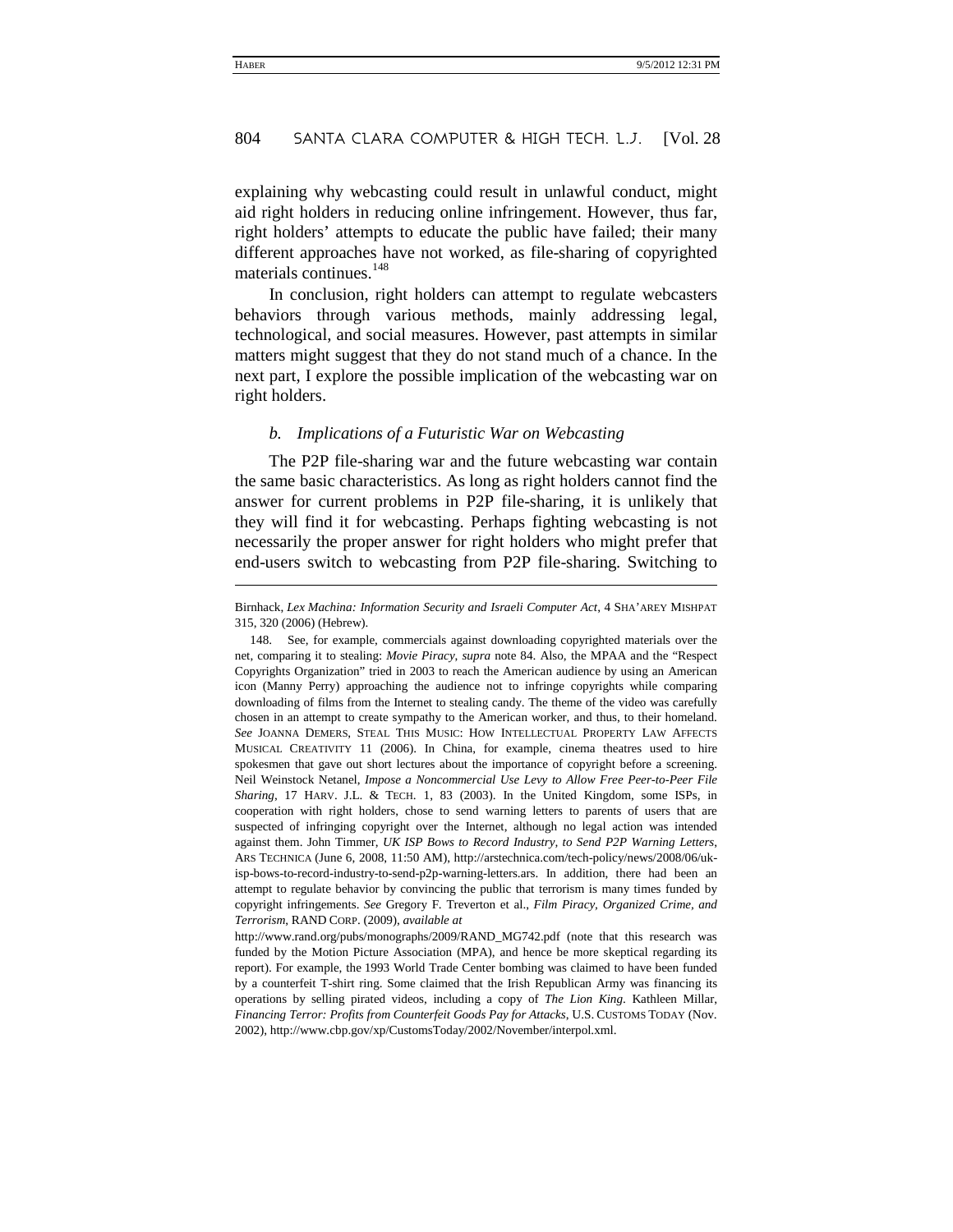j

webcasting could be less harmful than P2P file-sharing and could contain many benefits for right holders.

Right holders profit from webcasting; battling against it might have a negative impact on their revenues. In the music industry, endusers connect to websites, such as Pandora,  $149$  to listen to streaming music online. Pandora shares its revenues with right holders; so both sides are happy.<sup>[150](#page-37-1)</sup> In the movie industry, websites such as Netflix<sup>[151](#page-37-2)</sup> offer disc rentals and online videos in the United States and Canada.<sup>[152](#page-37-3)</sup> If right holders deter the public from using webcasting technologies they could cause a chilling effect, resulting in fewer subscriptions to legitimate webcasting websites.<sup>[153](#page-37-4)</sup> In addition, the usage of such websites is only applicable in certain specific countries, while the rest of the world is excluded.<sup>[154](#page-37-5)</sup> If right holders truly wish to

151. *See* NETFLIX, http://www.netflix.com (last visited Aug. 27, 2012).

<span id="page-37-3"></span><span id="page-37-2"></span>152. *Company Overview*, NETFLIX, https://signup.netflix.com/MediaCenter (last visited Aug. 27, 2012).

<span id="page-37-4"></span>153. However, the chilling effect could be reduced if the legitimate websites could advertise to the public that they are lawful.

<span id="page-37-5"></span>154. See, for example, Pandora's posting on its main page while attempting to access it from Israel (which, for now, is excluded from Pandora):

Dear Pandora Visitor, We are deeply, deeply sorry to say that due to licensing constraints, we can no longer allow access to Pandora for listeners located outside of the U.S. We will continue to work diligently to realize the vision of a truly global Pandora, but for the time being we are required to restrict its use. We are very sad to have to do this, but there is no other alternative.

We believe that you are in Israel (your IP address appears to be  $[*********].$ If you believe we have made a mistake, we apologize and ask that you please contact us at pandora-support@pandora.com.

If you are a paid subscriber, please contact us at pandorasupport@pandora.com and we will issue a pro-rated refund to the credit card you used to sign up. If you have been using Pandora, we will keep a record of your existing stations and bookmarked artists and songs, so that when we are able to

<span id="page-37-0"></span><sup>149.</sup> Pandora is a personalized Internet radio, which analyzes the user's taste in music and is designed to help him discover new music he may like. The service is free and offers unlimited listening. For more information, see Tom Conrad, *Blog: New Pandora for All*, PANDORA (Sep. 20, 2011, 1:26 PM), http://blog.pandora.com/pandora/archives/2011/09/new-pandora-for.html.

<span id="page-37-1"></span><sup>150.</sup> In the music industry, right holders are sometimes concerned that licensed webcasting services will allow users to choose songs, making it an "interactive" service, and as such, these websites should pay individual licensing fees to right holders according to copyright law. 17 U.S.C. § 114 (2006). However, as long as these websites provide non-interactive service, i.e., as long as users are not able to request a particular song on demand, they will only need to pay a statutory licensing fee set by the Copyright Royalty Board. For this matter see, for example, Arista Records, LLC v. Launch Media, Inc., 578 F.3d 148 (2d Cir. 2009) (holding that Launch Media, Inc. streaming services is not considered an "interactive service" within the scope of § 114). For an analysis of the court's decision, see Michael P. Kella, Arista Records v. Launch Media*: An Analysis of the Second Circuit's Ruling on Webcast Interactivity and a Look at the Current and Future State of Interactive Webcasting Technology*, 30 ST. LOUIS U. PUB. L. REV. 199 (2010).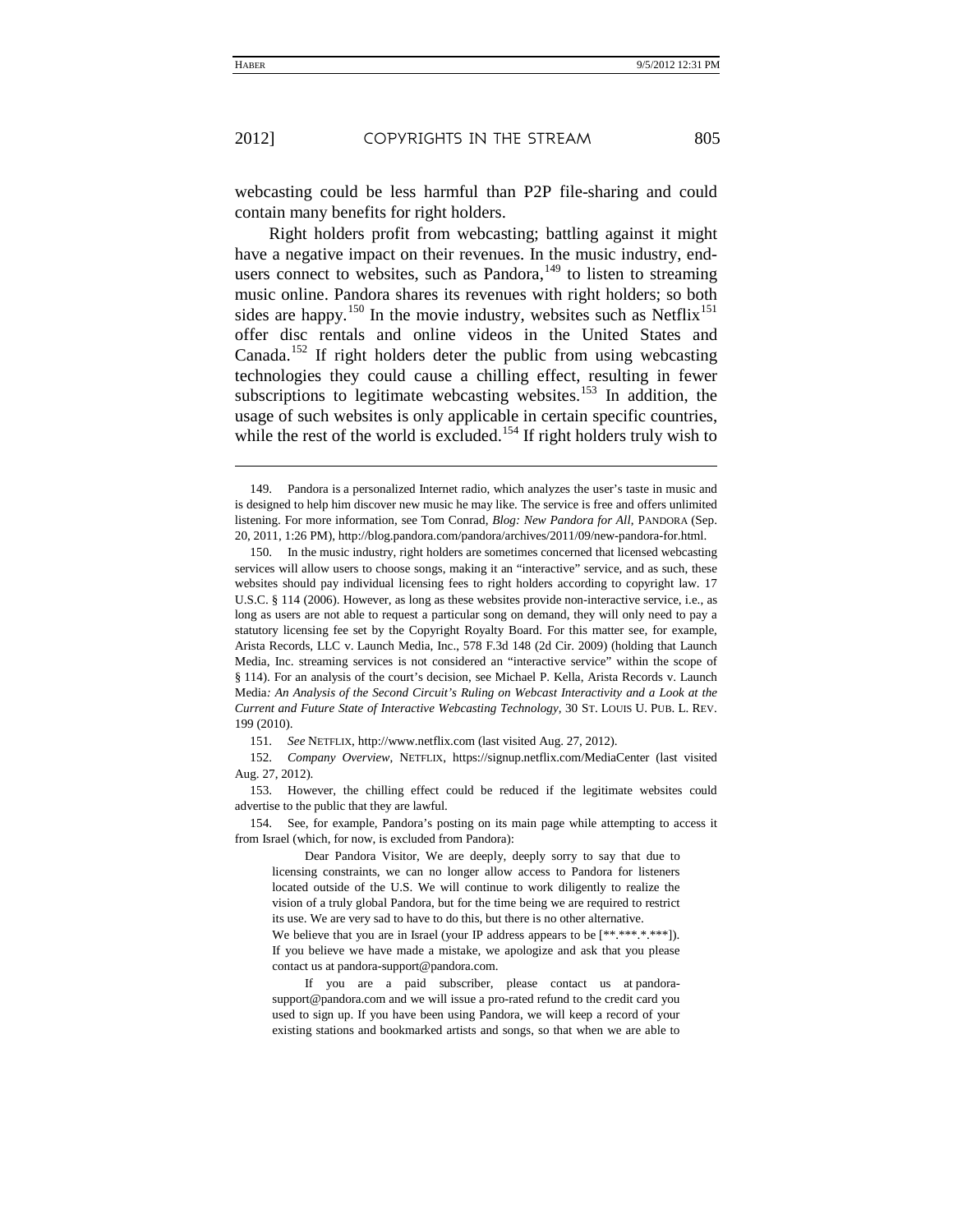grant end-users a lawful alternative in an attempt to downsize illegal webcasting, they would have to increase lawful website accessibility worldwide.

Moreover, losing battles against technologies such as P2P filesharing may have changed right holders' perception of these matters. Fighting webcasting could be impractical and inefficient since it is harder to detect a webcasting end-user than it is to detect a P2P filesharing end-user. I use a formerly popular, now shut down, website, Megavideo, to illustrate the point. Megavideo webcasted videos from Megaupload that were uploaded by registered end-users, the webcaster. The webcaster's identification was not necessarily known to the website operators, since registration only required an e-mail address (which can be easily obtained) and Internet Protocol (IP) addresses can be manipulated. End-users did not have to register in order to watch a movie through Megavideo's servers.<sup>[155](#page-38-0)</sup> Megavideo did not actively monitor, screen, or otherwise review the uploaded media.<sup>[156](#page-38-1)</sup> Hence, the ISP, Megavideo, was supposedly protected by law, as long as it complied with DMCA requirements.<sup>[157](#page-38-2)</sup> Much like other known websites, such as YouTube.com, its actions were not supposed to meet the standard of "willful blindness."<sup>[158](#page-38-3)</sup> However, Megaupload and Megavideo were recently taken down, as the [Department of Justice unsealed an indictment,](http://www.justice.gov/opa/pr/2012/January/12-crm-074.html) charging Megaupload and Megavideo operators with criminal charges, due mostly to accusations of actual knowledge of copyright infringements and of money laundering.<sup>159</sup>

-

launch in your country, they will be waiting for you.

We will be notifying listeners as licensing agreements are established in individual countries. If you would like to be notified by email when Pandora is available in your country, please enter your email address below. The pace of global licensing is hard to predict, but we have the ultimate goal of being able to offer our service everywhere.

We share your disappointment and greatly appreciate your understanding. Source on file with the journal. Last visited Feb. 1, 2012.

<span id="page-38-1"></span><span id="page-38-0"></span><sup>155.</sup> However, registered and premium members enjoyed features that non-registered users did not.

<sup>156.</sup> *See* MEGAVIDEO, http://www.megavideo.com/?c=dmca (no longer available).

<sup>157.</sup> *See* 17 U.S.C. § 512 (2006).

<span id="page-38-3"></span><span id="page-38-2"></span><sup>158.</sup> The willful blindness standard in copyright law says that "[o]ne who, knowing or strongly suspecting that he is involved in shady dealings, takes steps to make sure that he does not acquire full or exact knowledge of the nature and extent of those dealings is held to have a criminal intent." *In re* Aimster Copyright Litig., 334 F.3d 643, 650 (7th Cir. 2003).

<sup>159.</sup> Sean Gallagher, *Megaupload Shut Down by Feds, Seven Charged, Four Arrested*, ARS TECHNICA (Jan. 19, 2012, 12:46 PM),

http://arstechnica.com/tech-policy/news/2012/01/megaupload-shut-down-by-feds-seven-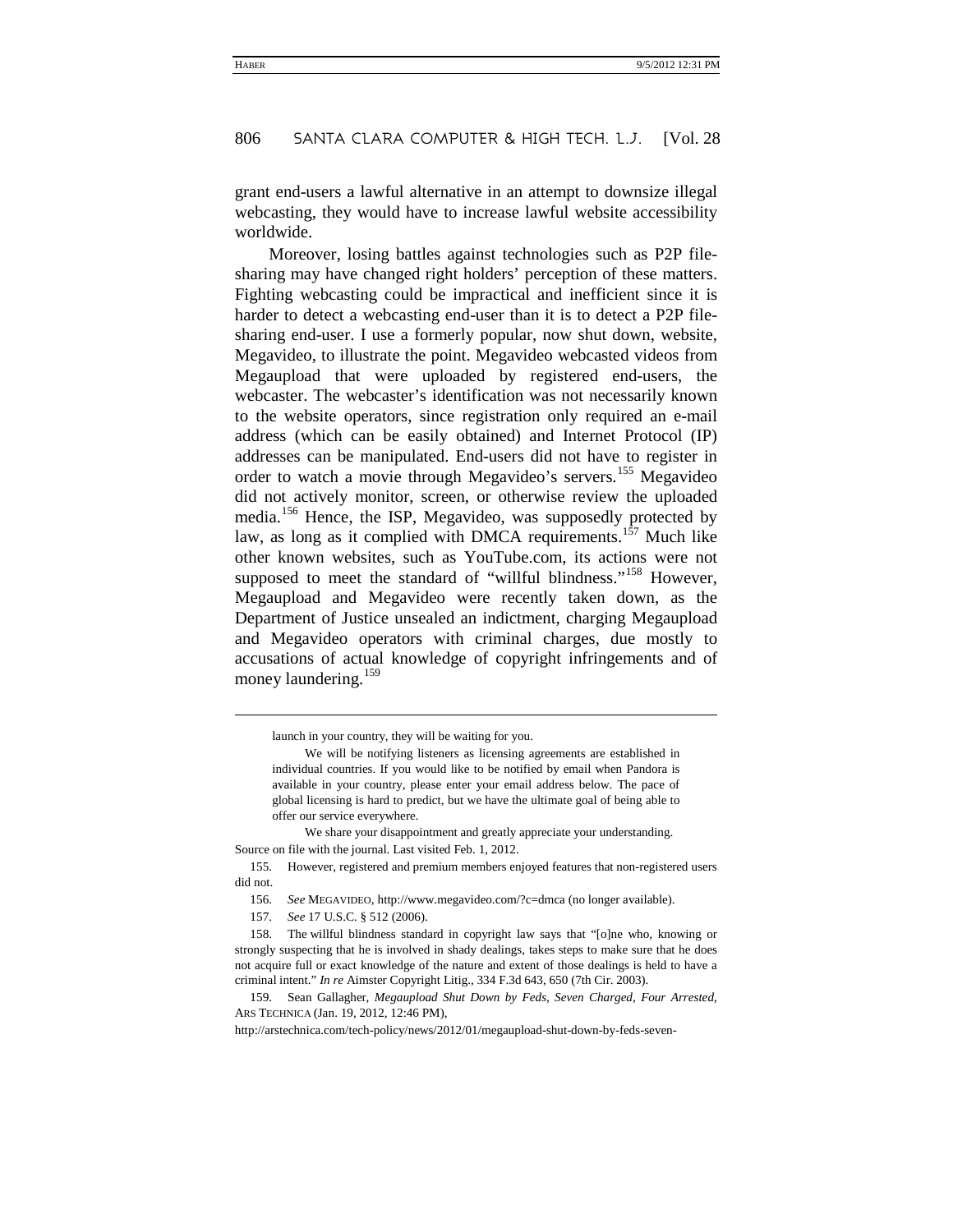-

Although Megavideo was shut down, similar websites, which I categorize as "Webcasted File-hosting Services" (WFS), will probably continue to rise, while amending the mistakes of Megavideo operators. Attempts to sue WFS webcasters and end-users differ from attempts to sue end-users and webcasters using P2P file-sharing technologies, such as BitTorrent. Hence, webcasting must be treated differently for several reasons. First, in P2P file-sharing via BitTorrent, end-users and webcasters are the same because the technology is designed so that a person who downloads a file simultaneously shares it. Also, downloaded content remains available for other end-users to download, as long as that end-user's BitTorrent client is operating and she does not move the downloaded file to a different folder. In WFS, an end-user can only be traced to a file while uploading it, meaning there is only a short timeframe where an end-user's IP can be detected by webcasted file-hosting services, unlike BitTorrent. Second, when right holders subpoena the identity of an end-user's IP, they first have to track her by downloading the file from her to uncover her alleged infringement.<sup>[160](#page-39-0)</sup> However, in WFS, streaming cannot occur until after the upload is complete and only then is WFS's record of the uploader's IP identity accessible. Even then, the IP identity can be easily manipulated. Moreover, right holders will have a real problem trying to detect end-users who downloaded copyrighted materials for the same reasons. With BitTorrent technology, right holders can view the IP of the end-user, but they are not able to view it in webcasting since they are not aware of the end-users who downloaded the content. To sum up, WFS will probably continue to exist, mainly due to non-infringing uses that enhance free speech and free culture.<sup>[161](#page-39-1)</sup> And since webcasters and

charged-four-arrested.ars; Nate Anderson, *Why the Feds Smashed Megaupload*, ARS TECHNICA (Jan. 19, 2012, 3:14 PM),

http://arstechnica.com/tech-policy/news/2012/01/why-the-feds-smashed-megaupload.ars.

<span id="page-39-0"></span><sup>160.</sup> This is how it usually works: media industry trade groups, such as the RIAA and the MPAA, maintain a list of media whose rights are owned by it. Then, they usually hire a company to search and collect information (such as the metadata for the alleged infringing file, the IP address of the infringing host, and the date and time of the alleged infringement) about users who potentially infringe files over P2P networks. That company connects to P2P networks, such as LimeWire and KaZaA, searches for the industry trade group's media, and gathers the information of the user. Later, the industry trade groups turn to court for a subpoena to the ISP to obtain the identity behind the IP address relating to the alleged infringement. *See* Catherine Rampell, *How It Does It: The RIAA Explains How It Catches Alleged Music Pirates*, THE CHRON. OF HIGHER EDUC. (May 13, 2008), *available at* http://chronicle.com/article/How-It-Does-It-The-RIAA-Ex/786.

<span id="page-39-1"></span><sup>161.</sup> Technological innovations enrich the public domain with new forms of expression. They are extremely important to our social fabric and can promote a democratic culture with a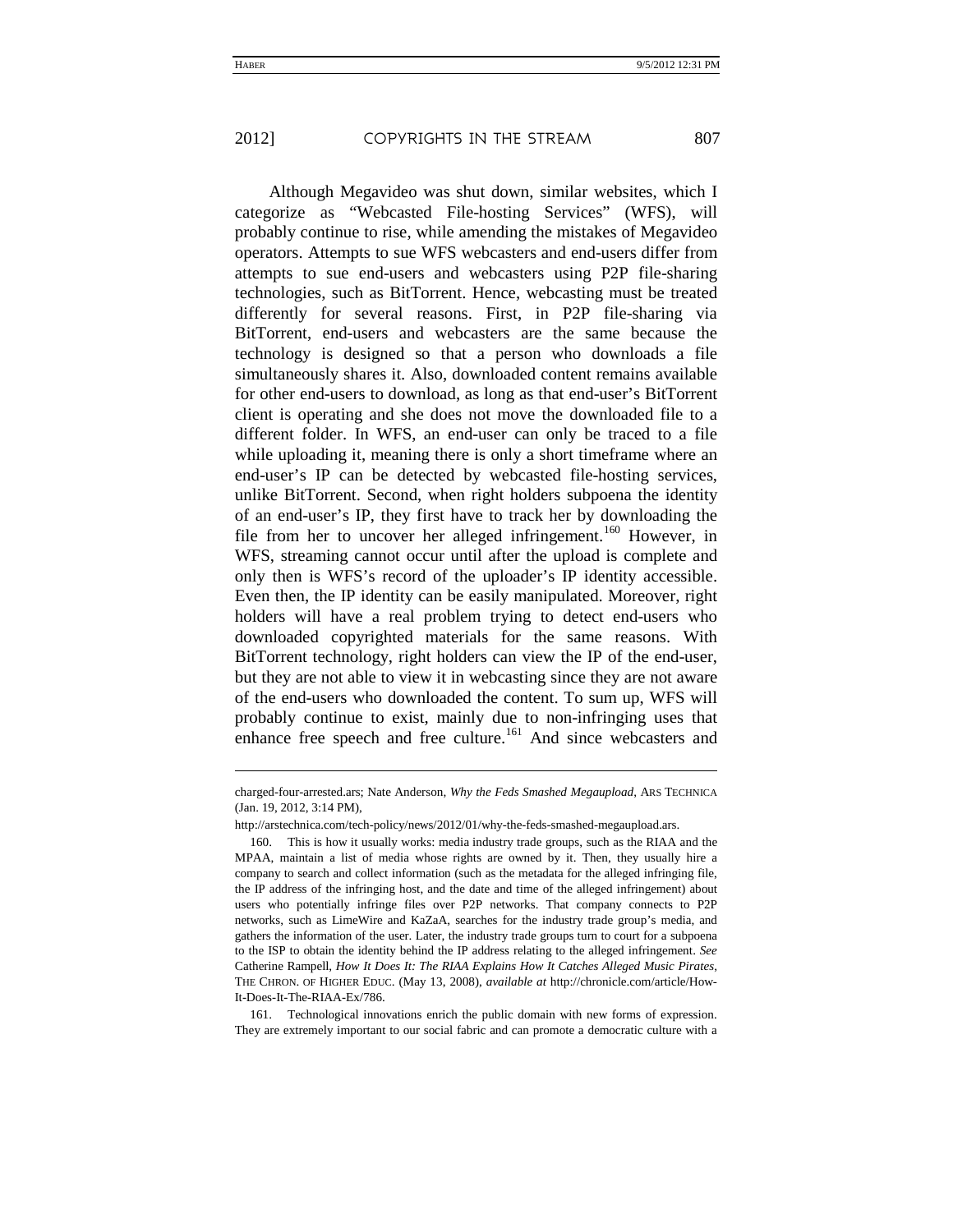end-users will be hard to locate, and therefore sue, right holders may choose to avoid a future war on webcasting even before it begins.

Although webcasting could be beneficial for right holders and could be viewed as less harmful than P2P file-sharing for the industry, it still presents major threats to these industries' business models. One apparent solution can be found in the form of a noncommercial use levy, as suggested in copyright literature.<sup>[162](#page-40-0)</sup> For example, Neil Netanel suggested implementing a "Noncommercial Use Levy" (NUL), which would allow unrestricted noncommercial P2P filesharing in return for imposing a levy on P2P-related services and products.[163](#page-40-1) As Netanel notes, while successfully forecasting future copyright issues, the NUL could also be applied on noncommercial webcasting:

At the same time, the NUL privilege should extend to digital distribution not only via file transfers but also individuals' noncommercial streaming. At some point, P2P file sharing may largely entail streaming user-selected music, video, or text files as opposed to making files available for download. As telecommunications and digital storage technology evolve, it might be more efficient for works to be stored in a central location for user viewing or listening than for each user to store copies on his or her computer. Or, it may be that network participants effectively divvy up the storage costs, each storing a given type or number of works that are then made available for others to view or hear without requiring download. Next generation portable devices, like MP3 player/mobile phones, might also be capable of ordering userselected streams from remote locations, rather than having to store thousands of files in multi-gigabyte memory. The NUL privilege should cover noncommercial P2P file sharing over digital networks regardless of whether the files are transferred for user download or streamed for user access.<sup>[164](#page-40-2)</sup>

If such a levy is imposed, end-users and creators will have the much needed "freedom to explore, share, and modify many of the

l

variety of speakers and ideas available to all. *See* Tal Z. Zarsky, *Assessing Alternative Compensation Models for Online Content Consumption*, 84 DENV. U. L. REV. 645, 652 (2006).

<span id="page-40-0"></span><sup>162.</sup> *See* FISHER, *supra* note [86;](#page-22-5) Netanel, *supra* not[e 148;](#page-36-1) Jay Anderson, *Stream Capture: Returning Control of Digital Music to the Users*, 25 HARV. J.L. & TECH. 159, 174-75 (2011).

<span id="page-40-2"></span><span id="page-40-1"></span><sup>163.</sup> Netanel, *supra* note [148.](#page-36-1) Prior to Netanel's suggestion, Glynn Lunney suggested a limited tax on copying technology and blank storage media as a solution to technological developments. *See* Glynn S. Lunney, Jr., *The Death of Copyright: Digital Technology, Private Copying, and the Digital Millennium Copyright Act*, 87 VA. L. REV. 813, 910 (2001).

<sup>164.</sup> Netanel, *supra* note [148,](#page-36-1) at 37-38.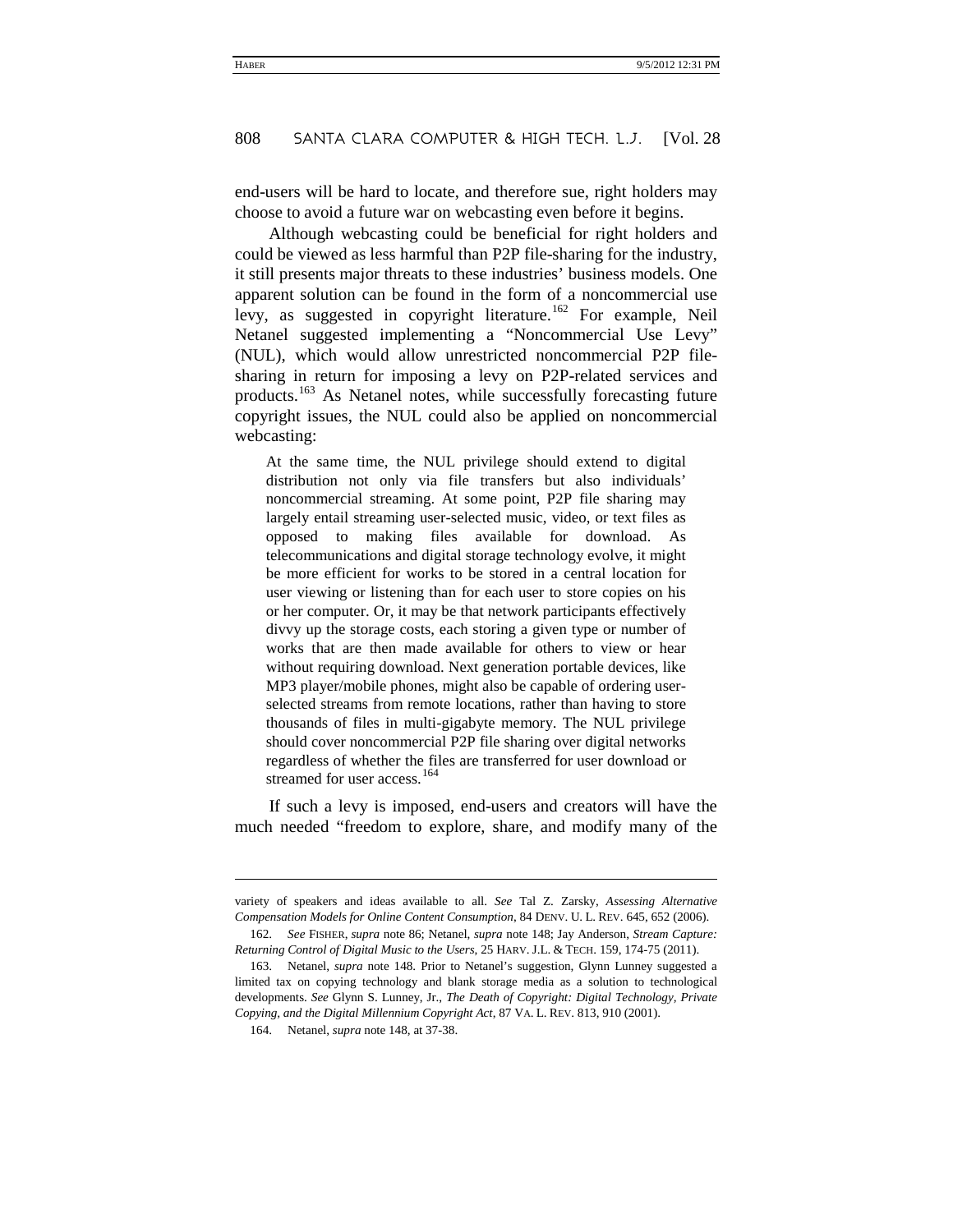expressive works that populate our culture."<sup>165</sup> Right holders will be able to distribute their content online without a direct charge and can also control the quality of the content. However, even a levy system, which may be the best solution suggested thus far in this field, has some drawbacks.<sup>166</sup> It may not be relevant in the instances where films are released online at the same time, or even prior to, their release at the box office. This will render movie theatres uncompensated; an illegal market will still exist. Even so, it still sounds much better than the current reality.<sup>167</sup>

#### VI. WEBCASTING SOLUTIONS

As the current court rulings regarding temporary storage of copyrighted material point out, webcasting causes troublesome outcomes because webcasting of copyrighted materials without a right holder's consent would infringe upon the right holder's right of reproduction. I suggest a few legal solutions for the current webcasting problem in order to prevent the next war on copyright and to maintain webcasting social benefits.

Unlike P2P file-sharing, webcasting end-users should not be targeted directly, and right holders should abstain from suing them. If the legality of the end-user's actions is still unclear in legislation, it is unjust of right holders to demand that those end-users understand and comply with the law. Moreover, if the legislature wishes to provide a true, viable solution to webcasting, it should refrain from overcriminalizing copyright law, which could result in public deterrence, leading to a chilling effect on using legal webcasting services,<sup>168</sup> and

-

<sup>165.</sup> *Id.* at 6.

<sup>166.</sup> For example, a levy system might not prove to be as financially efficient as the current system as it might be politically problematic and it raises the issue of inequitable crosssubsidization. *See id.* at 81.

<sup>167.</sup> Another proposed solution could be in the form of a nonzero-sum approach. This approach, suggested by Peter K. Yu, basically means that both sides of the dispute should understand what they are trying to achieve in the struggle. *See* Peter K. Yu, *Toward a Nonzero-Sum Approach to Resolving Global Intellectual Property Disputes: What We Can Learn From Mediators, Business Strategists, and International Relations Theorists*, 70 U. CIN. L. REV. 569, 608-20 (2002). By doing that, we can try and find a win-win situation where both right holders and users will cooperate. *Id.* However, as Yu suggests in his article, most of the time the two sides fight because they want the same thing. In our case, such a solution will not succeed. *Id. See also* Yu, *supra* not[e 61,](#page-17-6) at 949-51.

<sup>168.</sup> Generally speaking, overprotection of copyright using criminal sanctions could be as harmful as under-protecting it, and could lead to a chilling effect of wide dissemination of new ideas and new forms of expression. *See* Keith Aoki, *How the World Dreams Itself to be American: Reflections on the Relationship Between the Expanding Scope of Trademark Protection and Free Speech Norms*, 17 LOY. L.A. ENT. L.J. 523, 532 (1997); Lucille M. Ponte,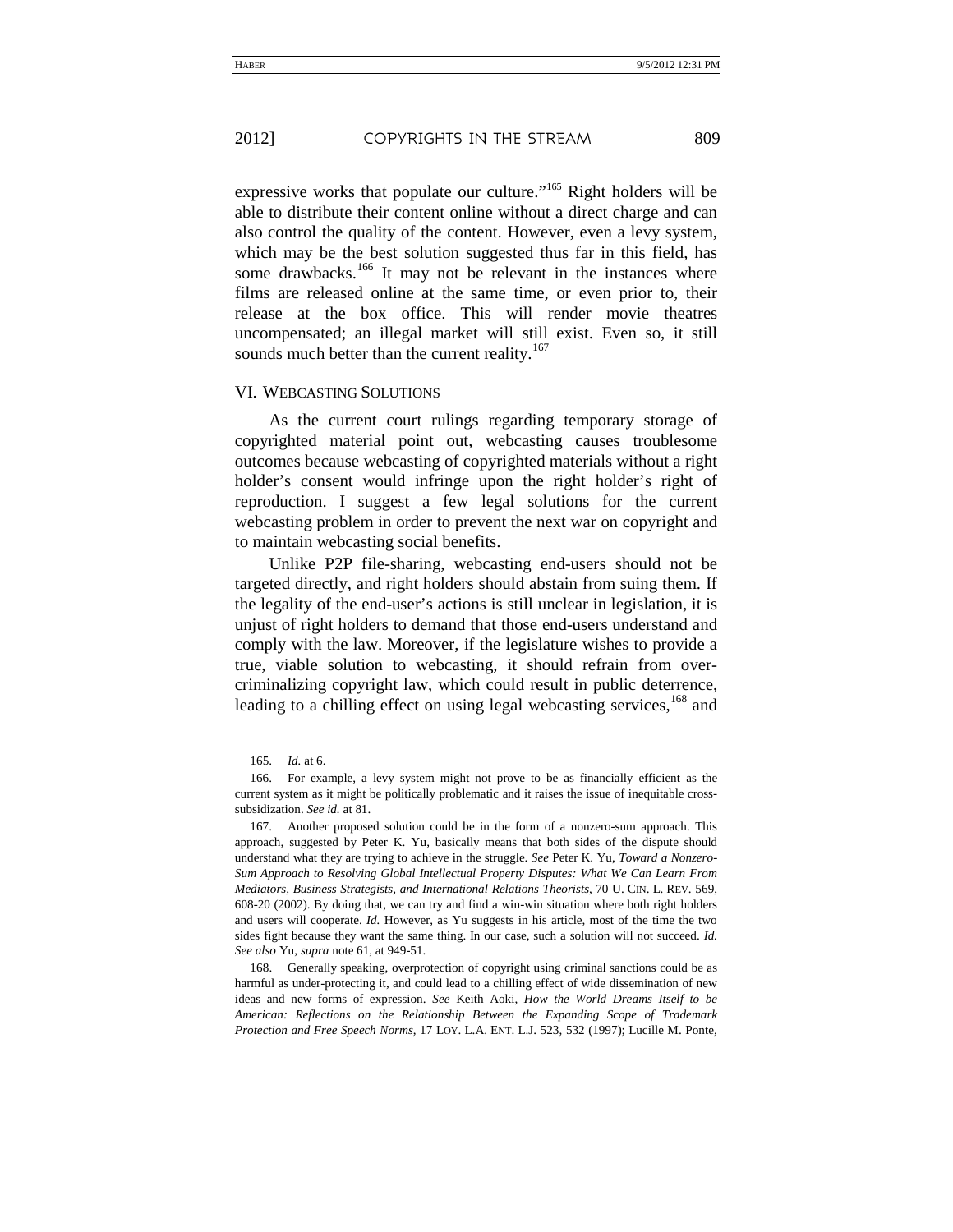should instead work out a more proper solution.

First, the law has to be clear. If webcasting of copyrighted materials without right holders' consent is unlawful from both the webcaster and the end-user sides, it should clearly state that these actions are illegal.[169](#page-42-0) This revised law should clearly state that willfully making usage of copyrighted materials by webcasting without right holders' consent is a copyright infringement. However, it should also contain a safe harbor provision for innocent end-users. This is crucial for preventing a possible chilling effect on websites that offer free webcasting, such as YouTube, which are important to freedom of expression. A safe harbor will protect end-users who made willful usage of a video, but were not aware, or subjectively were not supposed to be aware, $170$  that their actions were unlawful. Although vague, the safe harbor will assist in distinguishing between end-users who knowingly and unlawfully wished to watch a film online for free, and end-users who wished to watch a funny video on YouTube, not knowing that it was uploaded without the right holder's consent.

Second, after establishing legal grounds for webcasting, the public needs to be educated about it. I am not claiming that the campaigns made against P2P file-sharing succeeded, as illegal filesharing has not ceased yet, but public-service campaigns should address this matter better. If right holders seek to educate the general public about copyright and stop infringements upon their rights, they should abstain from narrowing down end-users' actions with campaign slogans such as "Downloading is stealing." Rather, they should use a much broader slogan that captures most unlawful actions by delivering a message that if you are not paying for something that

l

*Coming Attractions: Opportunities and Challenges in Thwarting Global Movie Piracy*, 45 AM. BUS. L.J. 331, 335 (2008) ("Furthermore, First Amendment advocates are concerned that the further criminalization of copyright violations places a chilling effect on free speech and continues to dismantle fair use principles in this march toward zero tolerance against movie copyright violations."); Miriam Bitton, *Rethinking the Anti-Counterfeiting Trade Agreement's Criminal Copyright Enforcement Measures*, 102 J. CRIM. L. & CRIMINOLOGY 67, 84 (2012).

<span id="page-42-0"></span><sup>169.</sup> *See* Michelle Hugard, *Lost in Transitory Duration: A Look at* Cartoon Network v. CSC Holdings, Inc. *and Its Implications for Future Copyright Infringement Cases*, 43 U.C. DAVIS L. REV. 1491, 1528 (2010) (arguing that in order to achieve certainty, legislators must provide clear guidelines as to what constitutes copies and fixation under the Copyright Act).

<span id="page-42-1"></span><sup>170.</sup> The safe harbor provision will not protect end-users who made willful usage of a newly released film posted on free webcasting websites, such as YouTube, on grounds that the end-user should have known that the film was posted unlawfully. However, if an end-user made willful usage of a video clip, regardless of whether it was legally posted or not, he should not be held accountable because YouTube contains many lawful video clips. Therefore, the end-user subjectively was not supposed to know if the video clip was posted lawfully.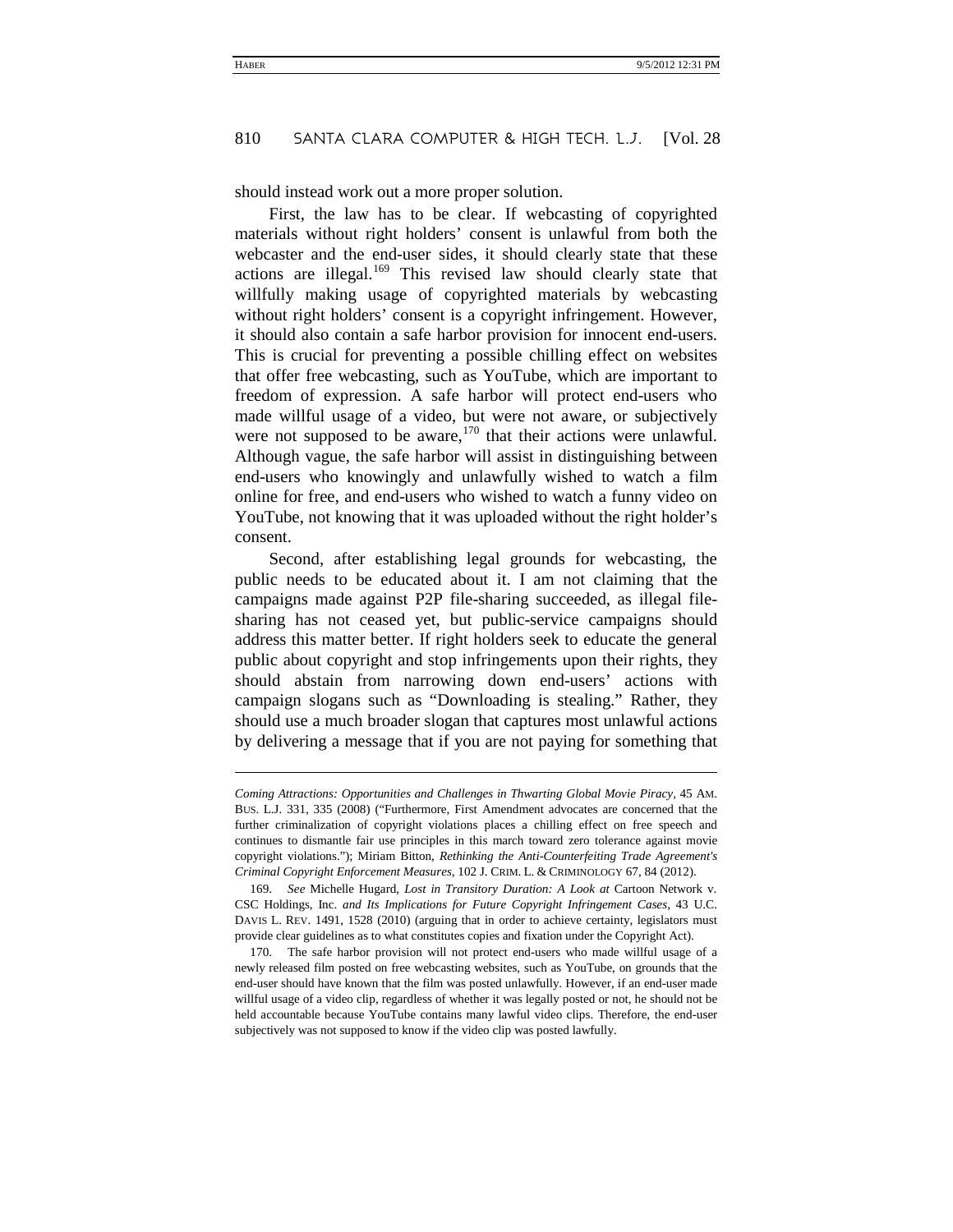l

you would usually pay for, it could be unlawful. In other words, "use common sense."

Despite my suggestions, the proper current solution for both P2P file-sharing and webcasting is a levy system, as I discussed earlier. The reason is that we cannot really prevent technology from developing. When people wanted to swap music, the software was made available for them. When this software was banned, improved versions were developed. Webcasting makes it even harder for right holders as they make usage of it for their own financial benefits. For example, some artists post their video-clips online for viewers to watch. They might feel that their video-clips are safe on webcasting, as no permanent usable copy remains on the end-user's computer. However, various technologies enable users to convert the videos to MP3 format and/or save them on their computer.<sup>171</sup> The problem for right holders is that because those services possess various substantial, non-infringing uses, they are probably here to stay. Hence, right holders face a dilemma in determining whether or not to post their promotional materials online.

Instead of opposing end-users' unlawful actions, right holders should aid and encourage them to use their media, even supplying them the infrastructure to do so. They can then control the quality of their distributed materials, measure the quantity of consumption and allocate revenues accordingly. Some countries have already started to address some form of levy. In China, for example, Baidu, a major ISP,<sup>172</sup> recently signed a two-year licensing agreement with Universal Music Group, the Warner Music Group, and Sony BMG to allow Chinese end-users to download or stream over 500,000 songs for no direct charge.<sup>173</sup> Baidu earns money from online advertising, and much like a levy system, they pay a fee to the labels for each time a song is downloaded or webcasted, as well as provide promotional support for the labels.<sup>174</sup>

<sup>171.</sup> *See, e.g.*, VIDEO2MP3, http://www.video2mp3.net; YOUTUBE MP3,

http://www.youtube-mp3.org; FLVTO, http://www.flvto.com (YouTube to MP3 converter); *MP3 From YouTube Flash Video*, LISTENTOYOUTUBE.COM, http://www.listentoyoutube.com.

<sup>172.</sup> Baidu, Inc. is a Chinese web services company. *See* BAIDU, http://www.baidu.com.

<sup>173.</sup> Dan Levin, *China's Biggest Search Engine, Known for Illegal Downloads, Makes Music Deal*, N.Y. TIMES, July 19, 2011, at B3, *available at*

http://www.nytimes.com/2011/07/19/technology/baidu-chinas-search-giant-announces-musiclicensing-deal.html?\_r=1.

<sup>174.</sup> *Id. See also* Jessica Wang, *A Brave New Step: Why the Music Industry Should Follow the Hulu Model*, 51 IDEA 511, 531 (2011) (arguing that the music industry should offer free music streaming and downloading, while earning profits through online advertising and pay recording companies negotiated royalties through SoundExchange).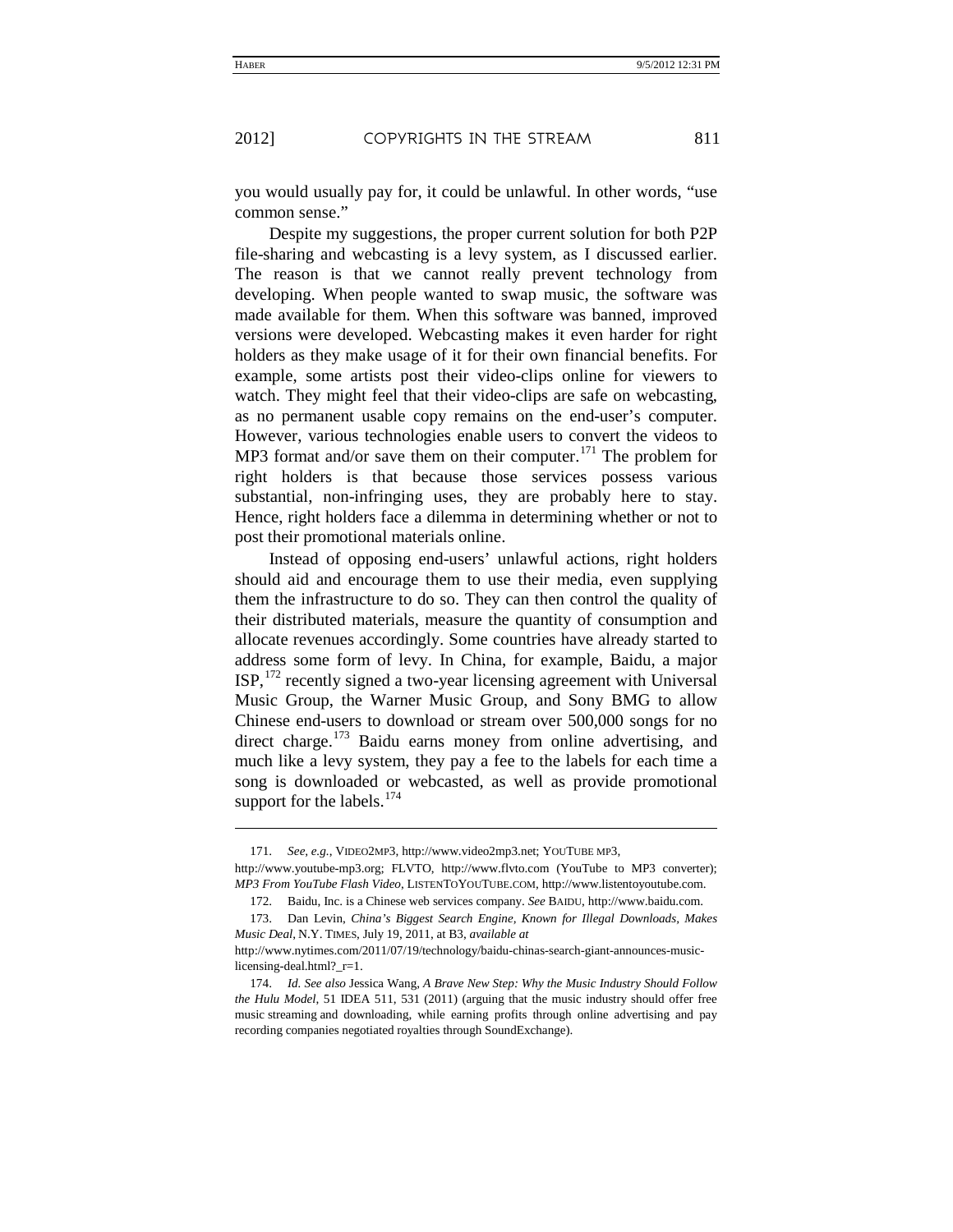As levy systems were carefully analyzed and suggested in the past, I call on global legislators to address a levy system now before another copyright war starts. Moreover, this war would be futile as right holders do not stand a chance in future wars. If P2P file-sharing is eliminated, end-users will use webcasting; if webcasting is eliminated, another technology will be developed. Winning a war against webcasting might encourage people to make use of cloud computing services or online storage facilities that are password protected, such as Dropbox,<sup>175</sup> in order to swap files, creating closed file-sharing communities.<sup>176</sup> I think that my point is clear: Right holders' struggle will not be won by current methods. The sooner right holders understand this, the better it is for us all.

#### VII.CONCLUSION

j

As the Internet continues to evolve, making it easier for endusers to use free media online, some right holders found themselves in a pickle. After many attempts to resolve the struggle, and even if successful in the current war against P2P file-sharing, right holders will always face another one. As I have analyzed in this article, right holders, especially in the film industry, will soon realize that streaming of copyrighted materials, i.e., webcasting, threatens them in a similar manner as P2P file-sharing. However, current copyright law is not equipped to regulate this aspect of the Internet, especially from an end-user's side. Unlike P2P file-sharing, where the legality of users' actions is usually clear, in webcasting the law is vague. The potential might be falsely interpreted by courts, i.e., each court could interpret the vagueness of the statute differently, while creating legal uncertainty.

Current copyright law does not address the action of webcasting

<sup>175.</sup> Dropbox is a free service that provides users with the ability to store photos, documents, and videos anywhere and share them easily. *See About Dropbox*, DROPBOX, http://www.dropbox.com/about.

<sup>176.</sup> This war has already begun. The RIAA filed legal action against a cloud computing service, Box.net, on May 18, 2011, trying to uncover whether or not contributory infringement has taken place. However, it is very unlikely that courts will hold cloud-computing services responsible for contributory infringement, as this technology has many other primary uses than copyright infringements. *See* Jacqui Cheng, *RIAA v*. *the Cloud: Box*.*net Faces Subpoena over Prerelease Music*, ARS TECHNICA (May 19, 2011, 3:02 PM), http://arstechnica.com/techpolicy/news/2011/05/riaa-versus-the-cloud-boxnet-faces-subpoena-over-pre-release-music.ars; Asher Kest, *Cloud Computing and the RIAA*, ARTHER LAW'S INDUSTRY INSIDER (June 20, 2011), http://artherworldblog.wordpress.com/2011/06/20/cloud-computing-and-the-riaa. For the court's take on online storage lockers, see UMG Recordings, Inc. v. MP3.com, Inc., 92 F. Supp. 2d 349 (S.D.N.Y. 2000).